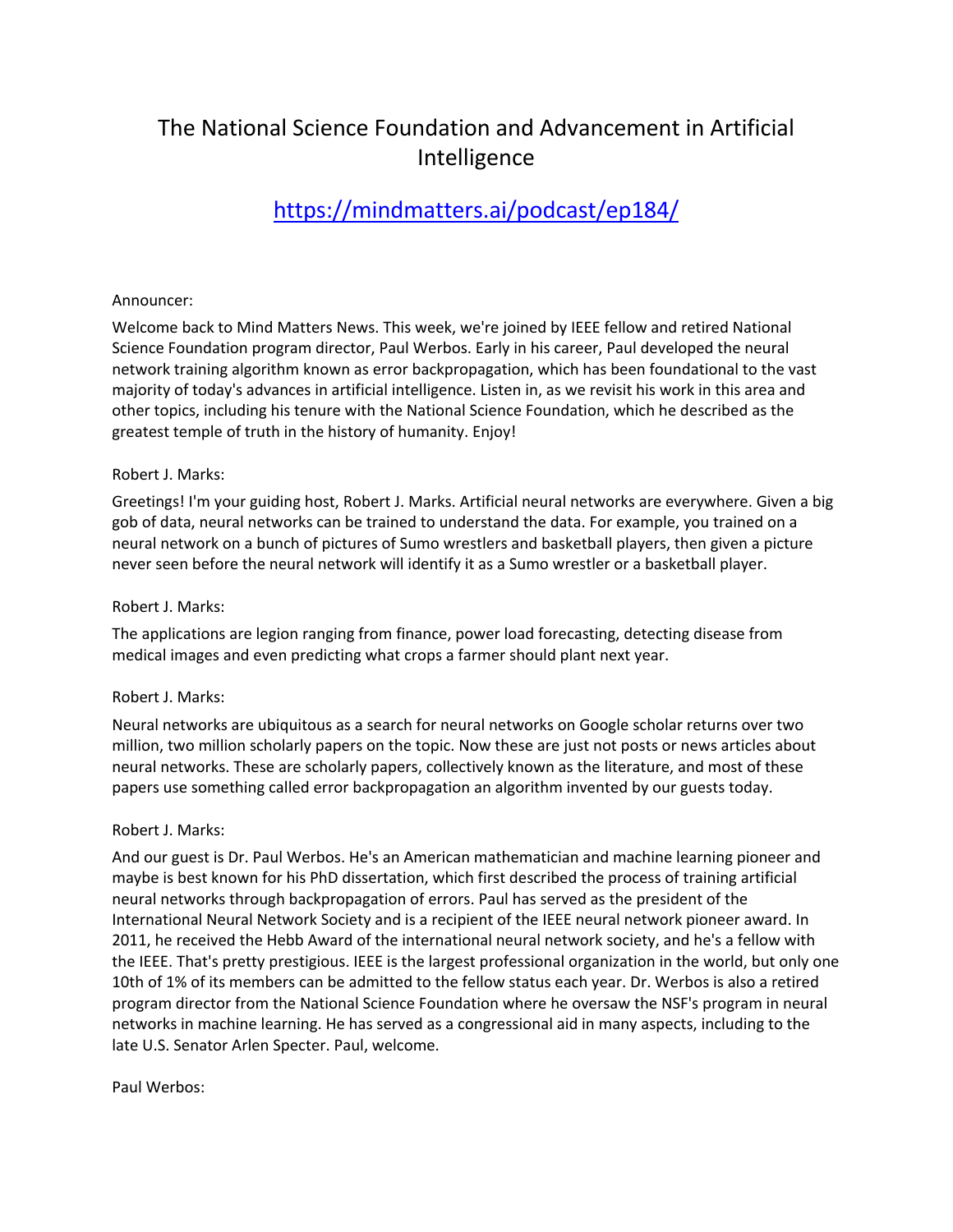It's great to talk to you again, Robert, and thank you for that kind introduction.

## Robert J. Marks:

Okay. You know, Paul, I was thinking I'm an electrical engineer and we are taught algorithms as undergraduates and graduate students, and I would think of those algorithms that we are taught that your algorithm currently called error backpropagation probably is in the top 10 algorithms used currently in computers. So if we look across the world and look at the algorithms being executed, I think that yours would be in the top 10. And I'm thinking of things such as compression, like doing zip files. I think that's a pretty common algorithm. I'm thinking of Fourier transforms like the FFT. There's something in JPEG images using the co-sign transform that uses the Fourier transform, and I think error backpropagation is probably up there. So I think yesterday around the world of the algorithms, I'm thinking of, that yours is in the top 10, what do you think?

Paul Werbos:

Easily, easily.

Robert J. Marks:

Okay.

Paul Werbos:

So the problem people have out there to try to understand what's going on in the world today, they're just a whole lot of pieces, and you don't really know what's happening until you can put them together and know what they are, and it's really scary to be one of the few people in the world, even now who really knows what these algorithms are. I see people talking about artificial intelligence and neural nets in their future, and it's amazing what kind of theories you can hear on TV. A lot of it from people who have political motivations and the connection between those theories and the real technology and the real math, it's like a hundred years difference.

Robert J. Marks:

Yeah. So do you think that there's a lot of fake news about artificial intelligence? I certainly do.

Paul Werbos:

Oh yeah. Oh, absolutely. It's overwhelming.

Robert J. Marks:

Yeah. Okay. Could we start, could you give kind of a high level nutshell overview of your algorithm error backpropagation, which is the dominant 99.9% of the time used as the algorithm for training artificial neural networks?

## Paul Werbos:

So backpropagation really came from me trying to understand how brains work and how you could build a brain like a brain, and when I was growing up, I read a lot of books I was excited by. There's a book called "Computers and Thought," which was the start of the whole artificial intelligence world, and believe it or not, I was inspired by a chapter by Marvin Minsky who said we could build human like intelligence by using something he called reinforcement learning, and I said, "Wow, it would be nice to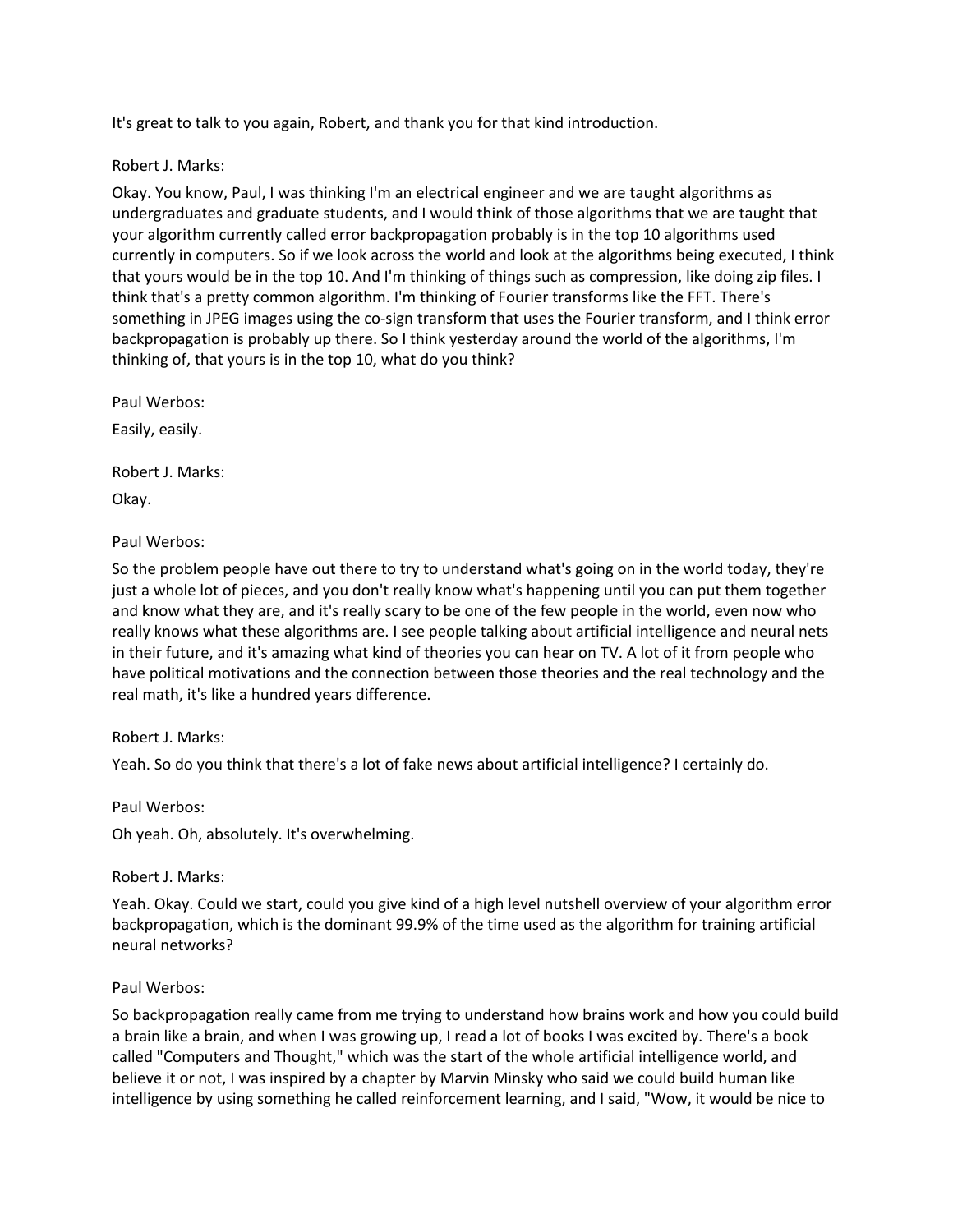build something that can do it." And then later I meant Minsky and he said, "Nah, that idea never worked. I couldn't figure out how to do it. Nobody could figure out how to do it." And I said, "I can figure out how to do it," because I knew the math, and a lot of these people were sort of like glorified hackers. They were looking at themselves in the mirror at how proud they were, how clever they were and they didn't go to the math.

## Robert J. Marks:

Well, I call these people, keyboard engineers, they just sit down and they go to the keyboard and that's where they try to get all their answers as opposed to understanding the underlying deeper mathematics.

## Paul Werbos:

That's exactly the key thing. We need to understand the math to get it right, and so I spend a lot of time reading John von Neumann and van Neumann had a lot of really good thoughts about how to do it, and I was amazed people didn't follow up on some of these thoughts. So I decided, "Well, okay, I'll take the mathematical approach. I'll solve these mathematical problems. Here's how to do it." And believe it or not, reinforcement learning was the first thing. How to come up with a system that could learn to act and achieve goals, and then I realized, "Okay, to make this work, I need to have a subsystem that learns how the world works," and that's what they now call backpropagation.

# Paul Werbos:

But that backpropagation, which I developed was actually a part of a larger design for intelligence systems, and in 1972, I presented that to my Harvard thesis PhD committee, and I said, "Okay, this is what I want to do with my PhD thesis on." I actually posted that thesis proposal in a weird place called viXra, and there it is 1972, here's how to use backpropagation to learn how the world works dynamically over time and how to use that as part of an optimal decision system, and here's how it fits the brain. And when I presented that to the Harvard faculty, their response was "There's enough material here for a thesis. In fact, maybe there's too much. How about you take a little piece of it, the piece we can understand and write your thesis on that piece?" So I said, "Okay," so they didn't believe backpropagation at first.

## Robert J. Marks:

Well, in fact, you talked about Marvin Minsky and I think he was one of the people that did not like neural networks.

Paul Werbos:

That's true.

## Robert J. Marks:

He wrote a classic book with Papert called "Perceptrons," which kind of killed the funding of neural networks and one of the waves of neural networks. So it's interesting that your inspiration came from Marvin Minsky, who didn't like that. He liked the rule based way of looking at artificial intelligence.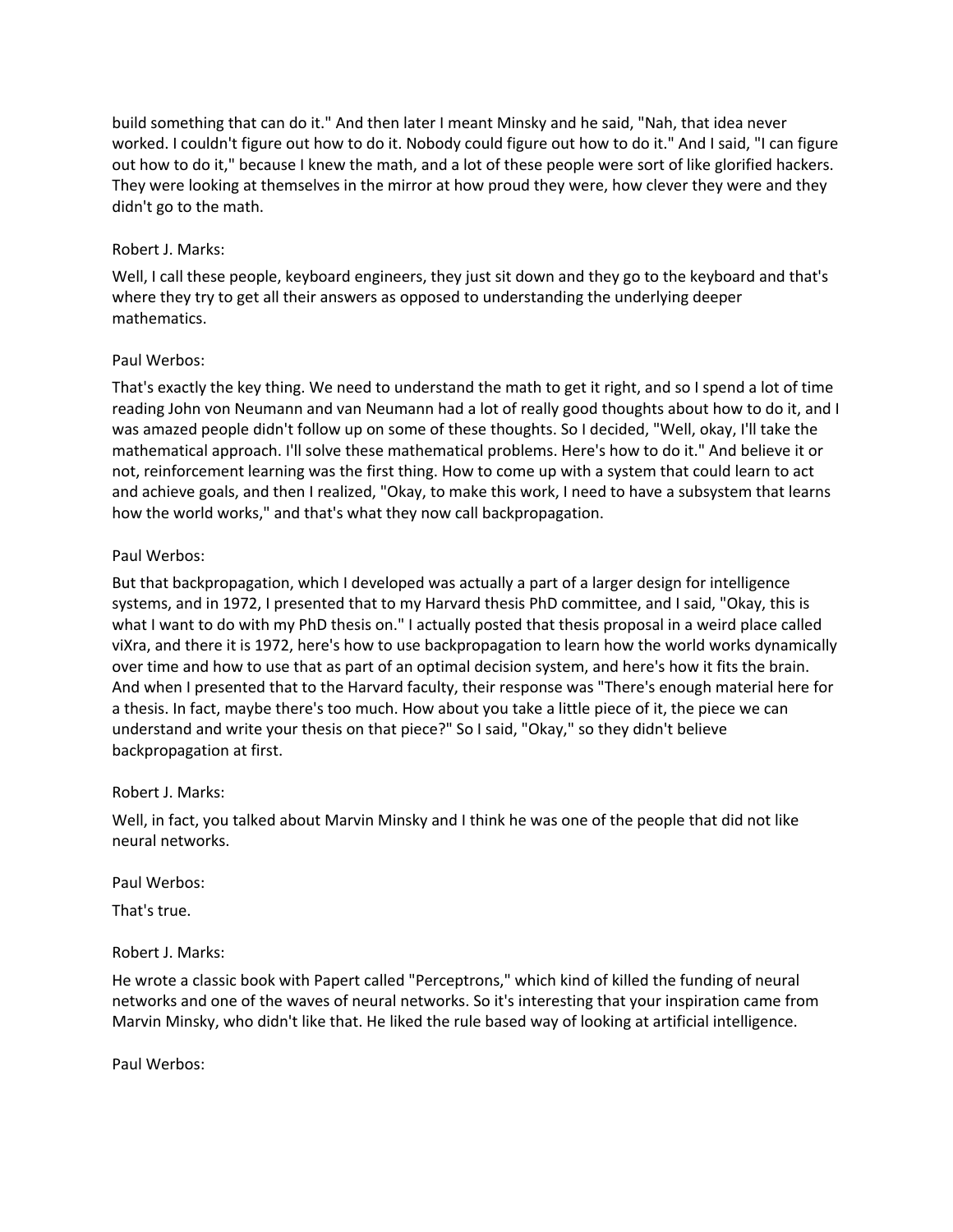Well, he started out believing in reinforcement learning, and maybe he even believed in neural nets, but he couldn't make it work. He couldn't find anyone who could make it work, and then he said, "Okay, we'll play with something else. If I can't do it must be impossible." That was his basic problem.

#### Robert J. Marks:

Well, one of the things that you did with error backpropagation is you overcame the objections, or at least the main objection, which was raised by Minsky and Papert in their book "Perceptrons" that kind of dethroned neural networks. You came around with a method to get around that.

#### Paul Werbos:

In fact, it's more entertaining than that. The real history has never been written. It's like a soap opera. You wouldn't believe. So one episode of the soap opera, I needed support to do a thesis, and I had taken independent studies with, Marvin Minsky. I knew his way of thinking, and I walked in and said, "Marvin, you've got this great book, but the thing is, the problem can be solved. Here's how to solve it. Why don't we become co-authors so that you don't be embarrassed when it comes out? I'm willing to share, I'm not trying to own all this. Here's how, how you solve the problem that you described in your book." That was a great conversation, but the bottom line was Marvin Minsky kind of said, at the end, "This may be true, but if I do this, the modelers will all kill me, and I have to deal with my reputation, and bottom line is all those people who think they know how brains work, who don't know how brains work they'll kill me if I start getting associated with a different way of doing how brains work."

#### Robert J. Marks:

Oh my goodness, and he never really changed did he? He never came over to what he called the connectionist model, the neural network model?

#### Paul Werbos:

In a way, I think what he did was he decided to avoid the subject.

Robert J. Marks:

Was that it? Okay.

#### Paul Werbos:

He wrote some books about society of mind and he said some things about language so he basically wrote about some other subjects. That's basically what happened, and to be honest, I even once decided, "Hey, let's try to make peace, I never wanted to make war." So when I was at NSF, I said, "Tell you what, Marvin, there's a part of your book they never really paid attention to. The part about what you can do with recurrent networks that you can't do with feed forward networks."

#### Robert J. Marks:

And you had a lot to do with the pioneering of recurrent neural networks too, where you had feedback in this system, yes.

#### Paul Werbos:

Yeah. Well actually there are many kinds of feedback in the brain and in any really powerful, intelligent system, there are many kinds of feedback, and there is the short term training feedback, which I think of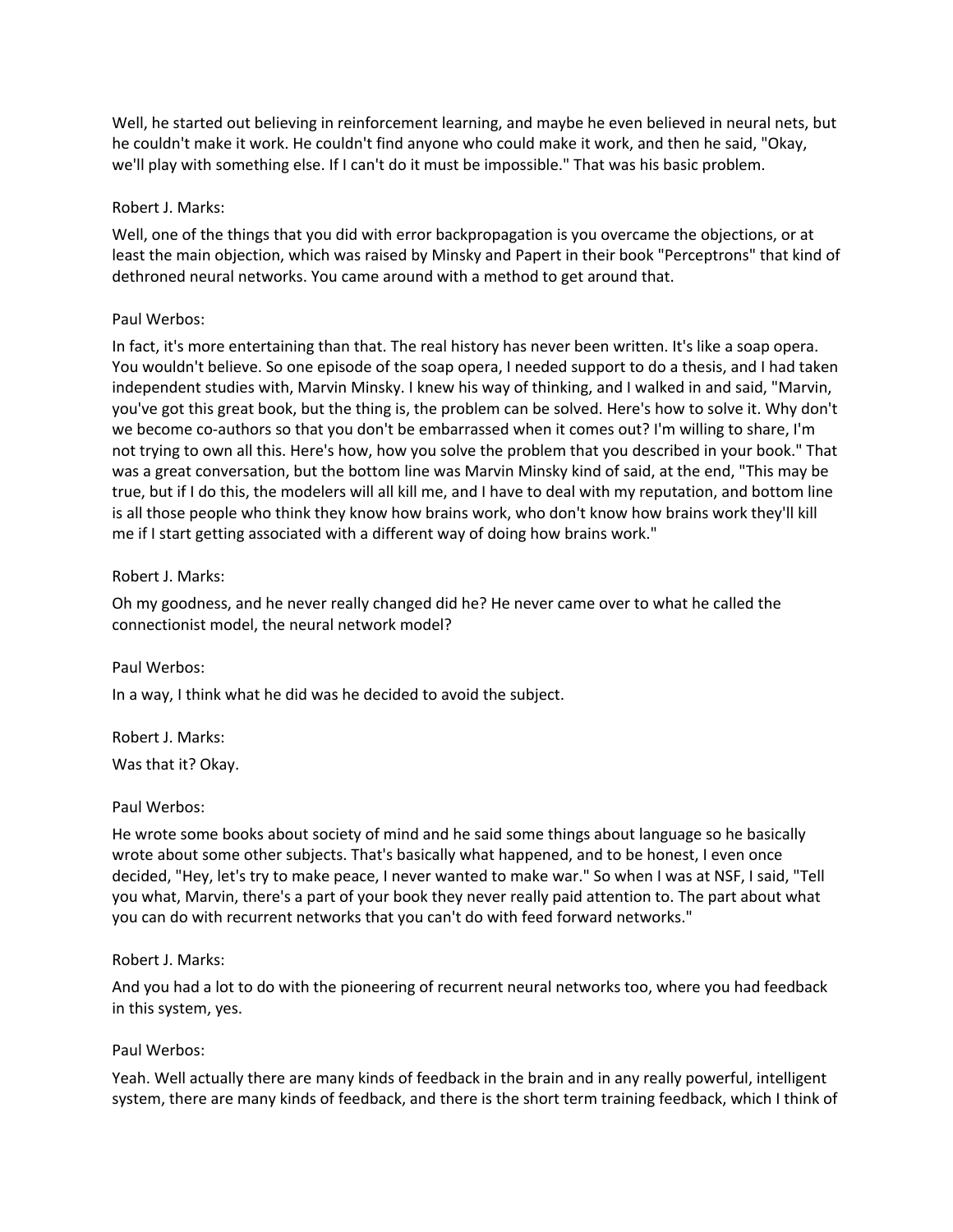is a lot, like what they pay you to do an odd job around the house. It's very similar. In fact, there's a mathematical parallel. This is just a casual observation. There is mathematical economics, which matches exactly to what we do with backpropagation. It's very precise. We can learn a lot about economics from knowing this math.

## Paul Werbos:

But leaving that aside, there is another level of recurrence, we're constantly changing your view of the world. Like when we see things, the image we see in our mind is not what comes to our eyes. It's an image we make up in our cerebral cortex, the outer surface of our brain. We make up an image of the world, and every time we see something, we adjust our inner image of the world, but our image of the world is something different. And so there's a kind of feedback when we adjust our image of the world. It's not like learning, it's just adapting to where we are.

#### Paul Werbos:

So that kind of recurrence is important to how we see things in reality. So yeah, I offered Minsky, I even said, "Hey, I'm at NSF now. I can give out EAGER awards. The kind of network you described in your book, the good part of the book, that is a powerful network. It'll do things that the simple feed forward nets can't do. So I'd be willing to send a grant to you at MIT if you guys are willing to work out more of the mathematics of this kind of recurrent network and what kind of power it has," but he never followed up.

#### Robert J. Marks:

Just to kind of elaborate. You got your PhD from Harvard, and I believe you did a lot of interface with MIT faculty. Is MIT just down the road from Harvard?

## Paul Werbos:

Oh, well, they had an arrangement where you could cross register, and I took a few courses at MIT, and at some point I needed money. There comes a point in this story of a graduate student, when you have to figure out where's your income going to come from?

Robert J. Marks:

Absolutely.

#### Paul Werbos:

And there was a joint Harvard MIT software project called the Cambridge project, and they offered me a job to implement backpropagation in the MIT time series processor system. This is for econometric models. So the very first application of backpropagation in the world was not actually the neural nets. I took the general theorem out of my thesis and applied it to econometric models and it worked and that's how I got a job, and it turns out it was a joint Harvard MIT project, but the paycheck said MIT.

#### Robert J. Marks:

Okay. That's fascinating. I want to take you back to your time in the 1970s, when you came up with this idea. As you mentioned, it was a much larger idea when you were thinking about it. But if you look at the mathematics, if those that are interested in looking at the mathematics behind error backpropagation, it's really beautiful. I think it was Paul Erdos said that there's certain mathematics that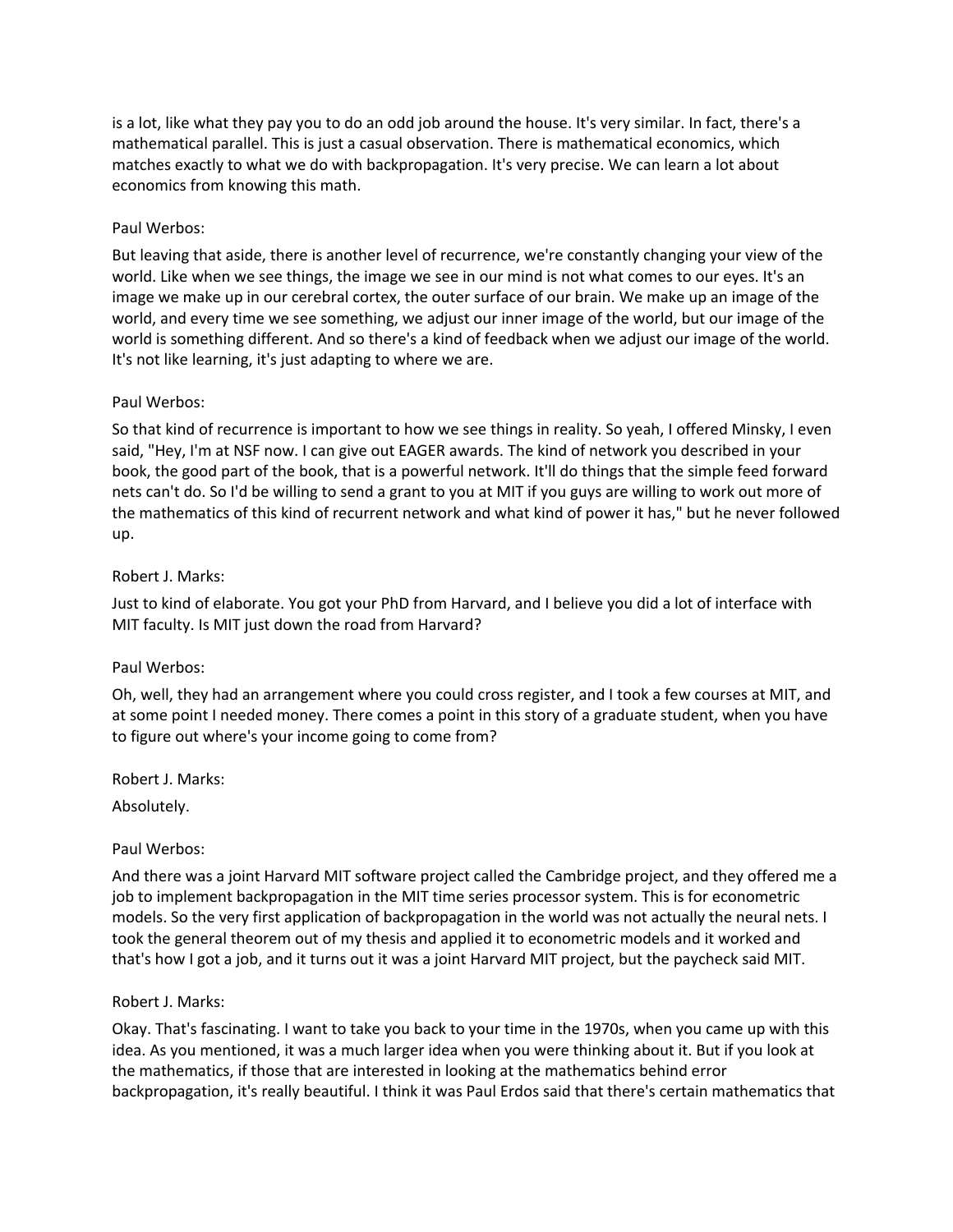can be written in God's book. This is just beautiful mathematics that is as simple as possible and no simpler, and there's just kind of a beauty of it. I think mathematicians look at this like a connoisseur of fine art would look at a great painting and say, "Oh, I see such beauty there." And I see this beauty in error backpropagation. Can you remember back when this first entered your mind? I'm interested in the process of creativity. We kind of know what motivated you. Do you remember having like a flash of genius when you did this? Do you remember the time when it came to your mind?

## Paul Werbos:

Yes, I do. But first I guess I owe people a warning that we are entering a period when there is no problem so simple that one flash does the whole thing, and usually when people say one flash does the whole thing, what that meant was they were hung up and one flash got them out of that hangup, but usually there were half a dozen hangups before that.

## Robert J. Marks:

Well, now that's a good point, and I think a lot of people have talked about a flash of genius as a sequence of flashes of genius. So that's consistent with what you're talking about, yes.

## Paul Werbos:

So there has to be motivation. So let me come to the moment I think that's closest to what you're saying. Actually, maybe there are two moments now that I think of it, but when I was not even in high school yet, I had a sort of obnoxious friend who really believed in Sigmund Freud and was telling all of us how crazy we were.

## Robert J. Marks:

Well, I'll tell you, Paul, that sounds like an oxymoron, an obnoxious friend. Okay.

## Paul Werbos:

So he explained to me how Freud thinks about how the human mind works, and I listened. Half the mathematicians I know would never listen to a guy like that, and then other people would worship Freud and they never understood the math, but I said, "You know, it sounds to me like there's something here."

## Paul Werbos:

And I thought about it. And at some point I wanted to train neural nets to do things like recognize characters. And I kind of figured out how to do that. And that was in what I remember going to Professor Ho at Harvard, like 1970 or 71 saying, "I think I can demonstrate a new algorithm that will recognize patterns." I thought it would be a nice little demo. It was a small part of my bigger theory. I said, "We can recognize things like characters with this kind of an algorithm, and here's how it works." And Ho said he wouldn't believe it would work. I showed the exact algorithm of backpropagation. He said, "Not in a million years, would this ever work." And so with the Harvard faculty, the first thing was I had to prove it. And then I thought back and said, okay, well, I took a course in mathematical logic, many years ago from a guy named Alonzo Church at Princeton. I know what a theorem is. I can prove this. I can turn this-

Robert J. Marks: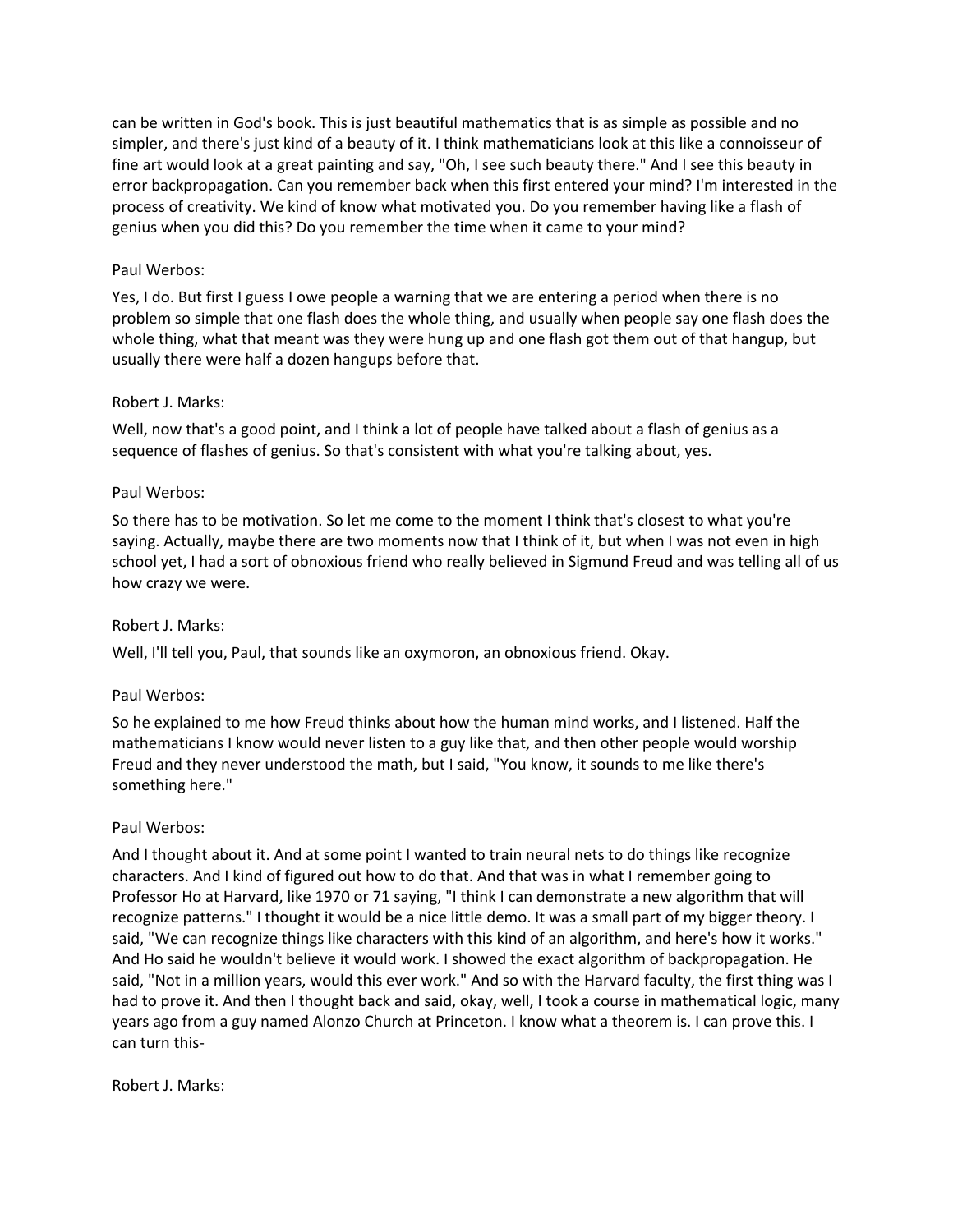You took a course from Alonzo Church? That was the guy that consulted with Turing.

## Paul Werbos:

When I was in high school, I took a graduate course of Alonzo Church. I took the bus from my high school to Princeton to take Church's course, and I got graduate course credit before I graduated from high school. So I knew a bit of logic to put it mildly.

# Robert J. Marks:

So cool.

# Paul Werbos:

And they said, "We don't believe it works. You have to prove it." I said, "Hey, I know how to do a proof." So the most important part of my PhD thesis, some people say is I translated backpropagation. First, it was Freud, then it was an algorithm and then it was mathematics. So I translated it into something I called the chain rule for order derivatives and proved it very concisely and very rigorously and very directly from first principles as a universal way to get the kind of derivatives you need for many applications, neural nets, econometric models, sensitivity analysis, and I had all those applications lined up and I pretty much implemented all of them by the time I was done. And there was a next generation, in fact, where the first generation you can only do it for feed forward systems. And then I figured out how to do it for really true simultaneous recurrence, which is what a lot of econometric models are, and you can do a lot of stuff with it.

# Robert J. Marks:

That is interesting. I think you had a little bit of pushback from your PhD committee. You mentioned Dr. Ho, for example. What was going on? What was their pushback? Was it similar to what Minsky was saying or what was going on?

# Paul Werbos:

As I say, it's like a soap opera. Every person is a different story. There's a key step in getting a PhD from Harvard then. The rule was we had to have an oral exam where we would defend two possible thesis topics. I was thinking about a topic in quantum physics, but I decided I wouldn't solve it in time so I got to do something easier. What are the two easier topics I would defend? One is a mathematical model of intelligence, which would do pattern recognition and decision making, just like a brain. That was the easier topic. And then there was something about the mathematics underlying the dynamics of history.

## Paul Werbos:

And when I was defending these topics, they wanted to talk about history. They were so surprised at the things I could tell them about how history works and biology and Spangler and all of that. I didn't even have time to talk about the theory of intelligence. So after they passed me on that, I think they were a little surprised that I decided I was going to pursue the theory of intelligence.

## Paul Werbos:

And it took a long time to get acceptance, and it went through a lot of steps, but eventually they accepted, but I had to change things. I guess it's the way it is with a lot of theses. If you have a new idea, you have to go through a few iterations. And I did, and it worked out in the end, but Ho was not part of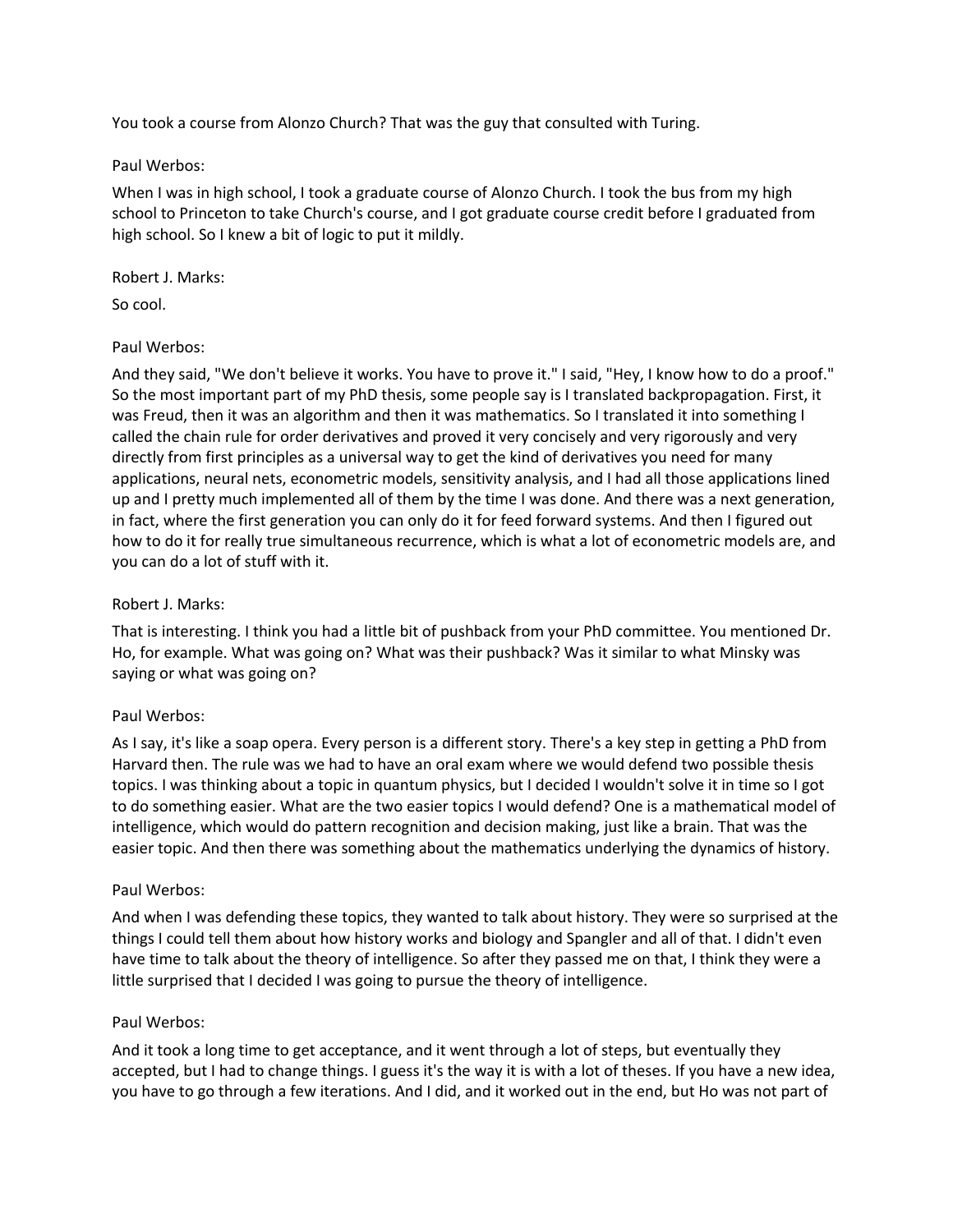that thesis committee, he had a close friend named Mera who was in similar areas, who was on the committee and we had Mosteller, who was a crucial statistician, Mosteller played a critical role. And my thesis advisor was Karl Deutsch, a political scientist. And the way he saved me was he said, "You guys don't know whether this thing will work. Well, I have a very hard problem. I have eaten dozens of graduate students trying to translate my theory into mathematics that works. And they always failed. If this works, that should be enough for a PhD. Right?" And they said, "Okay, if he can do it," and they doubted I could do it, but I did it.

## Robert J. Marks:

You know, this reminds me, I don't know if you know the history of Jean-Baptiste Fourier. He was the father of the Fourier transform, his examining committee included incredible mathematicians, like Lagrange, Laplace, and Lagendre. And if you're a mathematician, these names, you go, "Wow. Wow. Wow."

Paul Werbos:

Well, I recognize those names.

Robert J. Marks:

Yeah. You recognize them. And they did not like Fourier's dissertation. They said that "We don't think that this is going to work." So this is characteristic of great ideas, I believe.

Paul Werbos:

That's neat.

Robert J. Marks:

Yeah, it is.

Paul Werbos:

That is neat because I can relate that to stuff like in control theory, people use Fourier analysis in ways that would make Lagrange cringe.

Robert J. Marks:

Oh, exactly, exactly. What they didn't like about it, Paul, was that how could you fit a function which had quick discontinuities with smooth sinusoids? They didn't like that. That was against their experience. But again, Fourier dominated and probably has one of the algorithms implemented as the Fast Fourier transform, which is up there with your algorithm and error backpropagation, which is the most commonly used algorithm in the world right now.

Paul Werbos:

So I translated Freud into math, while Neumann translated Fourier into math.

Robert J. Marks:

Okay. That's fascinating. Now in your thesis, you didn't call it error backpropagation, I think. What did you call it?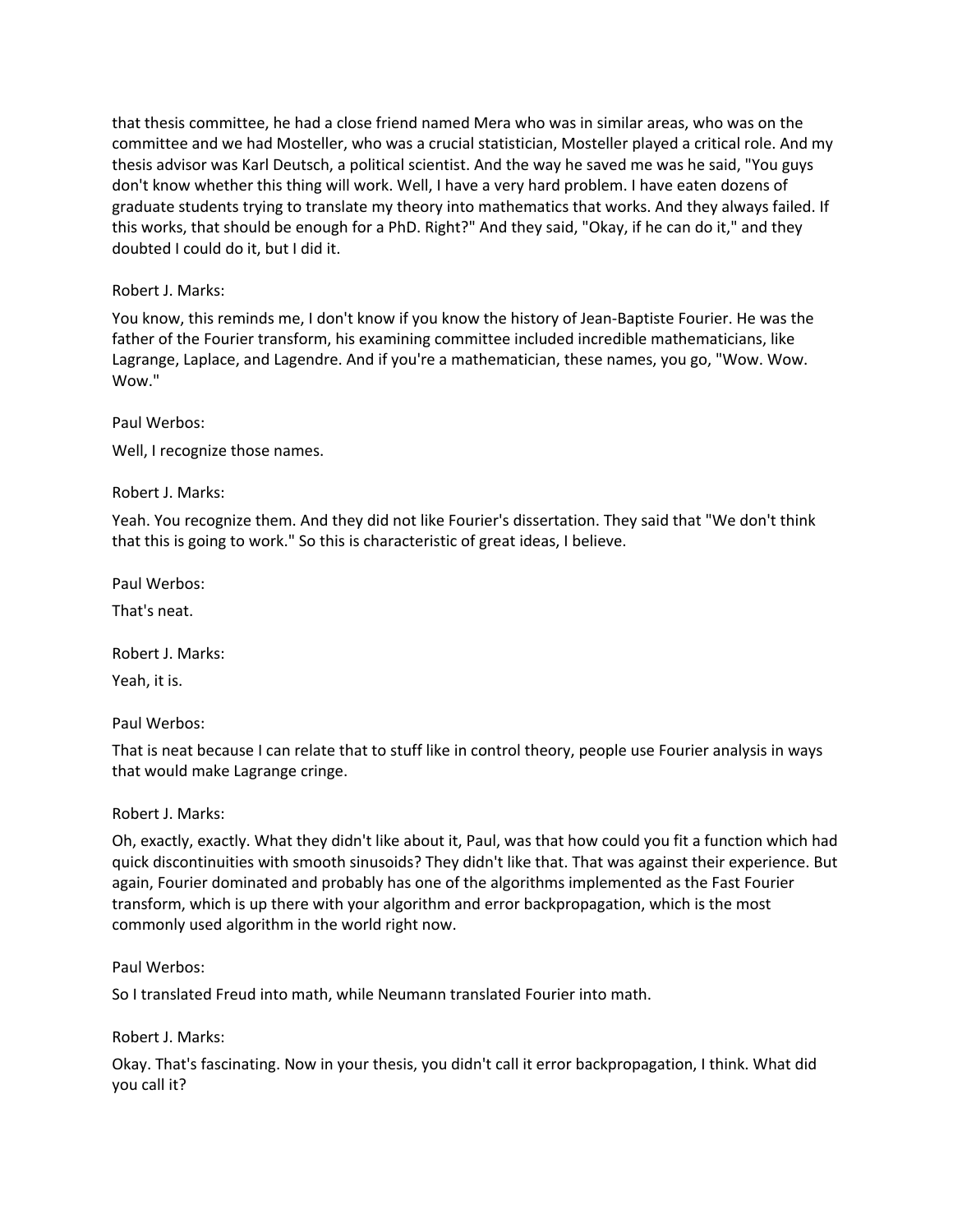Paul Werbos: I used the term dynamic feedback.

Robert J. Marks: Dynamic feedback. Okay.

Paul Werbos:

That's what I called it. Later on, someone told me the term backpropagation was used by Rosenblatt to describe a totally different algorithm, but there are a lot of people out there who will take a word that sounds good and use it for something else so that's what they did.

Robert J. Marks:

Rosenblatt by the way, was one of the early pioneers in neural networks and laid the foundation for the Perceptron and your error backpropagation is applied to a neural network, at least in the feedforward term which is called the layered perceptron.

Paul Werbos:

He came up with the word!

Robert J. Marks:

He did.

Paul Werbos:

He came up with the word, he just didn't come up with the algorithm. Didn't have the math. That's the problem.

Robert J. Marks:

In the paper that he did did he talked about error backpropagation at all, or why he called it that?

Paul Werbos:

Other people have told me that's where they got the word. I read a little bit of Rosenblatt, but not so much.

Robert J. Marks:

Okay. Now I got to admit Paul, historically I was introduced to your algorithm through the books of Rumelhart and Hunt and I think they called them the CDC books. And I even forget what the initial stand for.

Paul Werbos:

PDP. Parallel distributed processing.

Robert J. Marks:

PDP. That's right. Thank you. I've long since lost my copies of that. Did they reference you? Or did they come on this independently or what's the deal?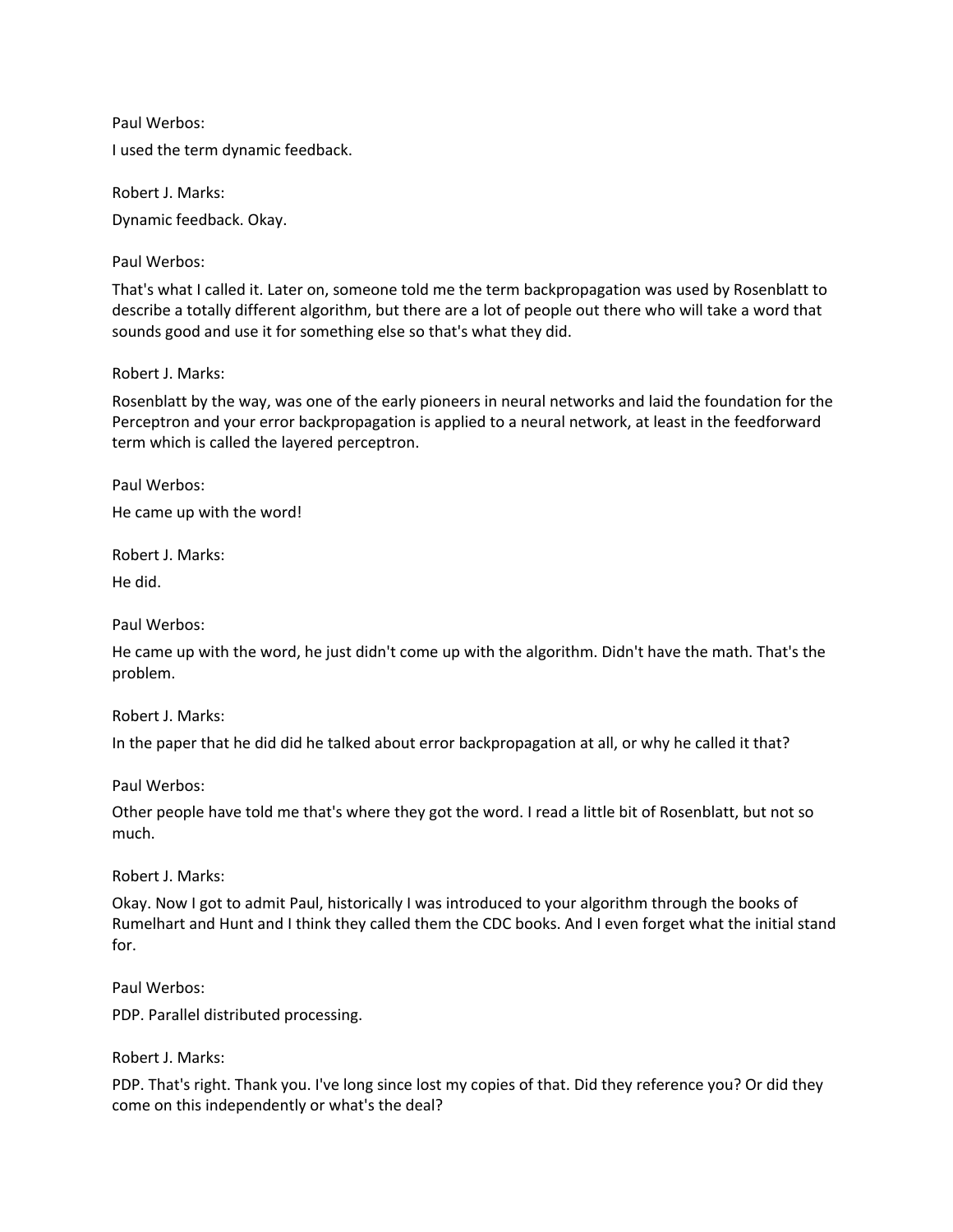## Paul Werbos:

There are happy and sad aspects of the history. And in fact, there's a book called "Talking Nets" by Anderson and... Golly, I really should rem...

## Robert J. Marks:

I'm familiar with it. It was interviews with many of the pioneers and neural networks.

## Paul Werbos:

So part of the history, I spent a whole chapter talking about it. It's probably not helpful to the community, but let's just say, I learned a lot of sobering lessons about what it takes to survive in this world and what you have to assume. I was very excited when my boss at the Department of Energy in 1980 suddenly got funding to study something that sounded like it wanted neural nets, and I said, "Hey, I can do this for you." And I was told it was a policy by real high up department of energy people "Find the right idea and then give it to the right people." And he said, this is the right idea, but you're not the right person, and he funded the Rumelhart group.

# Robert J. Marks:

Really? That goes to the point that I make is I think MIT could burn to the ground, and in 10 years it would still be ranked number one in terms of prestige in the nation. There's kind of a brand that funding often follows, and that sounds like it was the case with you.

## Paul Werbos:

I learned a lot about the funding of science. When I was working on that project at MIT and Harvard, and I really want to do dramatic new things, I discovered the main barrier to my doing dramatic things there was that, "Well, the funding agents want X, Y, and Z, and we have to give them this." So I said, "Okay, if I want to change the world, if I want to change the culture, I got to become one of the funding agents." and that was a successful strategy for changing the world.

# Robert J. Marks:

And that's what you did. You went to work for the National Science Foundation as a program director, that's kind of cool. Let me ask you this. It's kind a new question. Do you think that a version of error backpropagation occurs in the human brain? You've alluded to the fact you think it does. Could you elaborate on that a little bit?

## Paul Werbos:

Oh God. Could I elaborate on that. I think I sent you some links.

## Robert J. Marks:

We will make sure that all the links you've provided are available in the podcast notes and will also provide a link to "Talking Nets."

## Paul Werbos:

Okay. So let me start with an easier one. Let me start with an easy one. My website might be a little too big, but it's easy to remember www.werbos.com.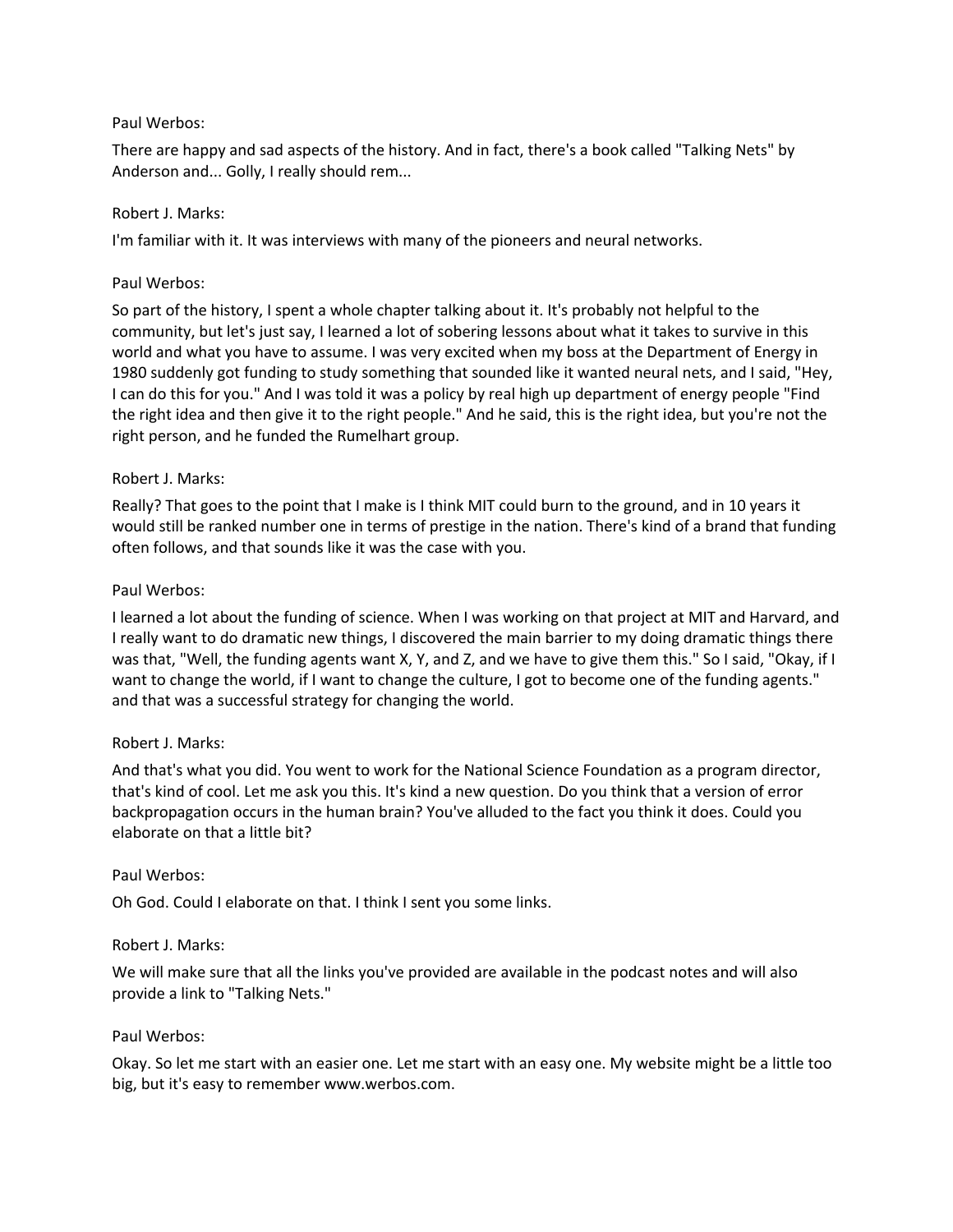Robert J. Marks:

Oh, that's a rough one, werbos.com. Okay.

Paul Werbos:

Yeah. And near the top, it starts with very general stuff, but I have a wild and wooly and crazy link. And only now that I'm older, I'm living off of a pension, I don't have to worry about offending people so much...

Robert J. Marks:

All right.

Paul Werbos:

There is a link called "Mind, brain, and soul from the viewpoint of mathematical realism. And if you click on that, it gives a link to a one hour talk on new discoveries about how the brain works. When I retired from NSF, I said, "I'm not constrained by the government anymore, dammit. I'm going to do what I wanted other people to do that they never did." So I went to the very best real time brain data available in the entire world. It came from the lab of a guy named Buzsaki, who's number one in that field right now, and I went to his data. I analyzed it. And the data is very clear that the higher centers of the brain follow my model, follow this kind of algorithm much more than they follow any of the kinds of models people were talking about in the past.

Paul Werbos:

And that includes... And backpropagation is part of these algorithms. In fact, let me say, I got a hint of this a day earlier. I was speaking to a guy from NIH. The guy famous for the work on neural coding, Barry Richmond, and Richmond once told me after he'd had a little bit to drink, he said, "The data we see is so weird. You wouldn't believe it. I can't, I don't want to publish it because it's so damn weird." I asked him, "What do you see?" "When we look at the real time data from the cerebral cortex, we see a forward pass followed by a backward pass in the opposite direction. Could you imagine something like that?" He asked.

Robert J. Marks:

Sounds like error backpropagation, right?

Paul Werbos:

You could imagine how easily I could imagine something like that.

Paul Werbos:

You could imagine how easily I could imagine something like that and so you don't think I'm crazy. I said, no, actually I don't and so I went to look at the data myself and it's true. You go to the cerebral cortex, you see a forward pass and a backward pass and a backward pass is in the opposite direction from the forward pass. And it's there in the data. And from that data, we can reconstruct a lot of how the mammal brain works and it's all there up on the web and the key papers have been published but I'm retired so...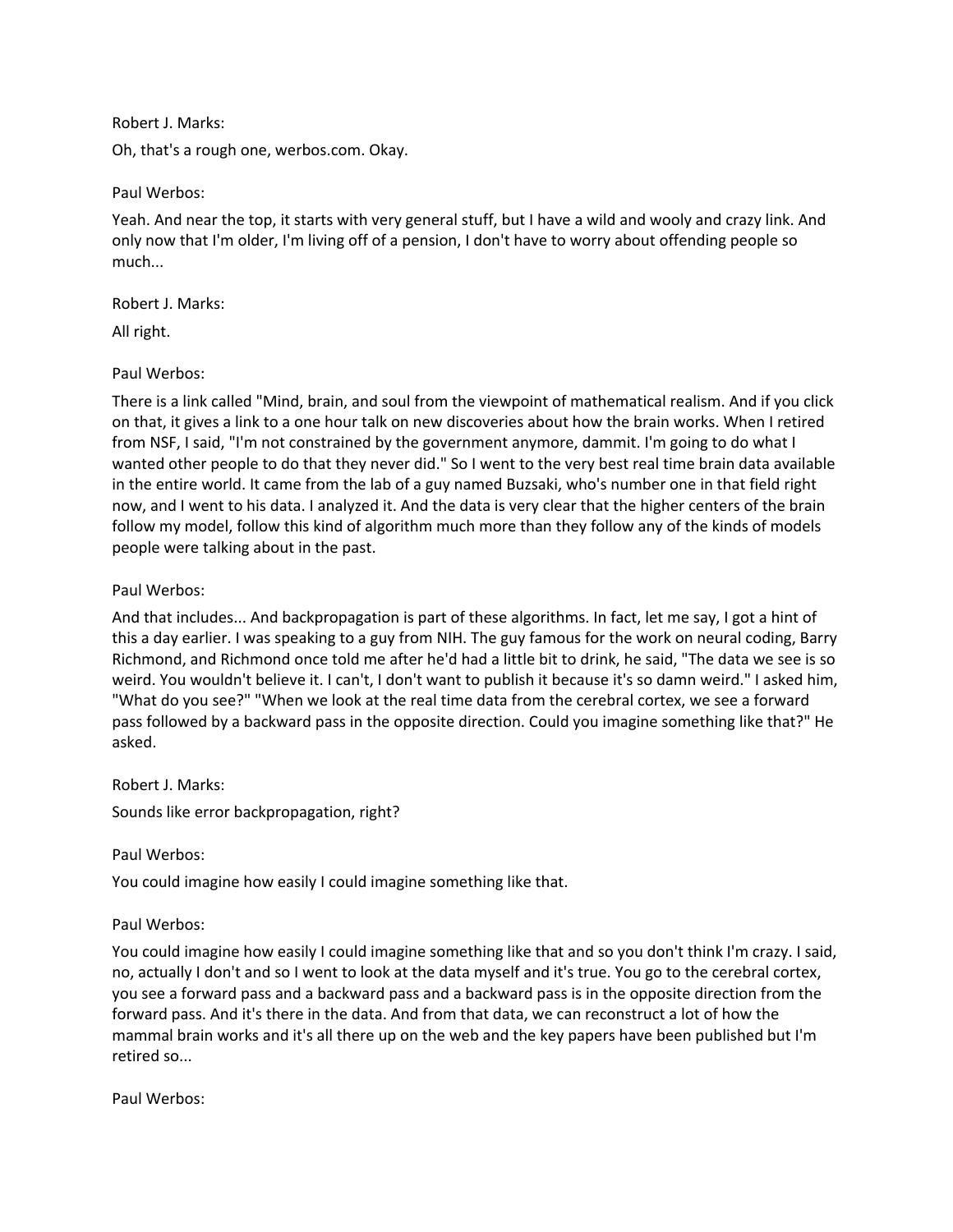I don't know if anyone reads these papers anymore, but at least it's out there. It is out there.

# Robert J. Marks:

I got to tell you the thing that most impresses me about error backpropagation, as it relates to the human brain, I'm not an expert in the human brain, but I've talked to a bunch of people that do know the human brain, including Michael Egnor who's a brain surgeon who doesn't have a high opinion of neuroscience, he says neurosciences is all over the place. But the thing that clearly is applicable in a very fundamental sense is Hebbs law. And one of the beauties about error backpropagation is as follows; if you look at a deep convolutional neural network, you have thousands, maybe millions of knobs to turn and turning those knobs in a global way is certainly not possible but error backpropagation allows you to update all of the weights, each knob only by two numbers, the two numbers that are connecting the knobs, if you will.

# Robert J. Marks:

And I find that just incredibly powerful in error backpropagation and I've seen it used in psychology. They talk about Hebbs law. What is it, neurons that fire together or wired together, I think is the little phrase but, that's the reason that you get habits.

# Robert J. Marks:

You develop habits. I used to be a smoker and I would develop a big habit and those would be my neurons linking together in my brain, neurons that fired together or wired together and in order to quit smoking, I had to dissolve those interconnections. And I see this sort of thing happening in error backpropagation, where just local events have an impact on the global performance. That is really astonishing to me and still remains astonishing.

## Paul Werbos:

There was a time when people in computer science said it's impossible that this could work and...

Robert J. Marks:

Really?

## Paul Werbos:

Oh, golly. In fact, I know the names of people and I shouldn't repeat them because they made honest mistakes in some cases.

## Robert J. Marks:

Well... I have never, have you ever made honest mistake? I certainly have so.

## Paul Werbos:

So there was a time I was still in NSF. There was a time maybe around 2005. I even sent some money to computer scientists and cross-disciplinary projects. I was amazed. One of them became coauthor of the number one textbook in computer science and people cited it as a Bible. And in this Bible it said, and of course neural networks will never be able to solve these kinds of problems, we all know that this is the inherent limit we have these problem and we computer scientists know these problems and those idiots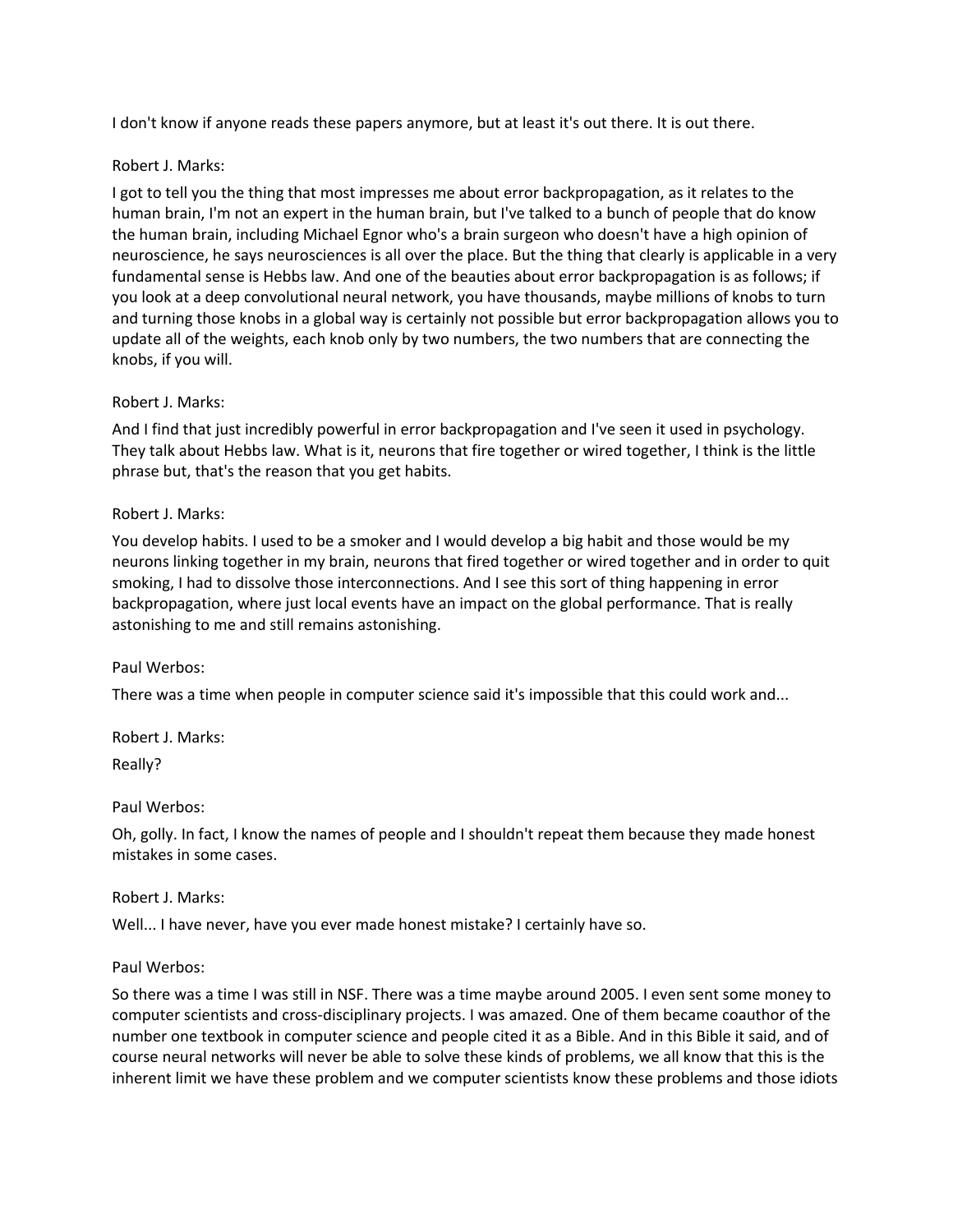who want to use neural nets in general learning machines, my God, don't you know you've got to have expert systems.

#### Paul Werbos:

It's got to be hard wired and all that stuff. And I looked at that stuff and most of the big computer science companies were informed by those kind of experts. However, we changed the game. And the way we changed the game out of NSF, I funded a project with Andrew Ung and Yann LeCun and this was the birth of the deep learning revolution.

## Paul Werbos:

If you think something happened in this century, if you think the game changed, I believe it all goes back to this grant that I gave to LeCun and to Andrew Ung and we all talked about the substance before it went out. People didn't want me to fund that grant. People threatened me with a lawsuit if I funded it and they said it's not-

Robert J. Marks: Are you serious?

Paul Werbos:

They said this is not sufficiently innovative.

#### Paul Werbos:

He's using old algorithms that you used before on problems people have studied before it's not innovative enough. But under the rules, I was able to make an argument, they made an exception, they let me fund it. And then Andrew Ung went to Google to Sergey Brin and said we use these neural net algorithms and here's what they did, which was impossible.

#### Paul Werbos:

And they did it. We broke the world's record on A, B, C, D and E and when Andrew Ung went to Sergey Brin, with that Sergey Brin has a video talk up to the world economic forum. I posted a link to it on my webpage. If people have patience, my webpage has a link to Sergey Brin's speech where he said, and this guy basically Andrew Ung came around and showed him that they work after all. And his feeling was my God, my teacher didn't tell me the truth. This stuff works, okay.

Robert J. Marks:

Isn't that the truth with any innovation.

## Robert J. Marks:

The National Science Foundation or NSF is a powerful force in guiding research in academia, in the United States. A grant from the NSF is very prestigious, if a new professor was awarded an early career award from NSF, they got tenure almost certainly, so what's going on at NSF behind the scenes. Hey, what year did you retire from NSF? You said you retired.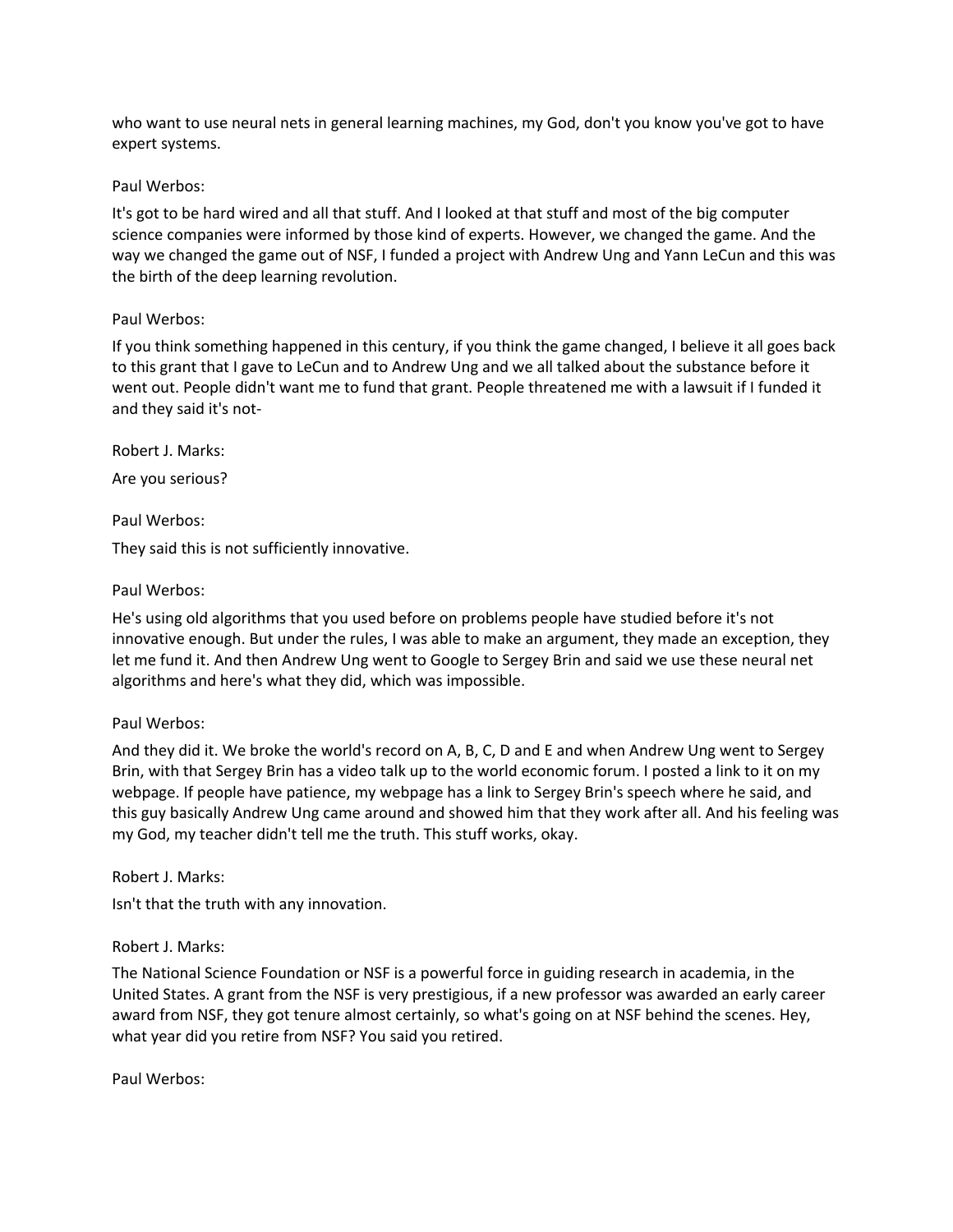Yes, so it's a long story. I started there in 1988 and my retirement, I came home to work for a new boss, my wife on Valentine's day, 2015.

#### Robert J. Marks:

2015. So you spent before that over 30 years as a program at NSF that largely steered NFS's interest and research into artificial neural networks, during your tenure at NSF, what did you see, the major turning points in machine intelligence? You mentioned last podcast, the genesis of deep learning as one of them.

## Paul Werbos:

It became obvious to me on day one, my understanding of how a brain works and what real intelligence is requires a lot of steps forward. And I wrote down these steps and the question is, how long will it take for our science culture to a catch up to even half of it. And I do have papers out there with roadmaps. One of them goes a hundred years into the future and I know how to get there, it's just, people have to do the work there are just a lot of steps. And so I would say my whole tenure, my 30 years at NSF, I went through one step after another, after another. It's like every four years, it was a different world and the steps are not all done yet. In the very beginning people did not believe in neural networks almost anywhere.

#### Robert J. Marks:

And why was that? I think that was because of the terrible fall of interest in neural networks and I kind of time it to the publication of the book Perceptrons by Minsky and Papert that dried up the research. And so people were disillusioned. And so neural networks had to be reproved using the algorithm that you created in order to show that many of the objections raised by Minsky and Papert were wrong and so that was what you were up against, right?

## Paul Werbos:

That is pretty much the story, but there were a whole lot of other little stories too. When I had that little talk with Minsky, I mentioned, I was talking about why it was that none of those neural networks they came up with were working. And I basically said, there are a couple things you got to change but number one is, it's a bad model of the neuron. You're assuming the neuron is a square wave generator. It's like you think it's a digital thing. Everybody believed you're scientific only if you're digital, you output one's in zeros you're scientific, anything else is not scientific. And our brain being intelligent must be scientific so it must be based on one's and zero.

#### Robert J. Marks:

And that's right, your error backpropagation algorithm, although highly digital is based on continuous partial derivatives and calculus.

#### Paul Werbos:

So in front of Marvin Minsky, when he repeated, but everybody knows the brain is one, zero. I said you know what? I took this course in neuroscience at Harvard, let me show you the textbook. Let me show you the time series of the outputs of these neurons. Do these things look like square waves to you? Look at these things. Let's build a model that fits the data and the data show that it's basically frequency coding, above a certain level there's a limit to how much output you have. There's a lower limit and upper limit and you can pretend it's linear in the intermediate range but the point is it's continuous, it's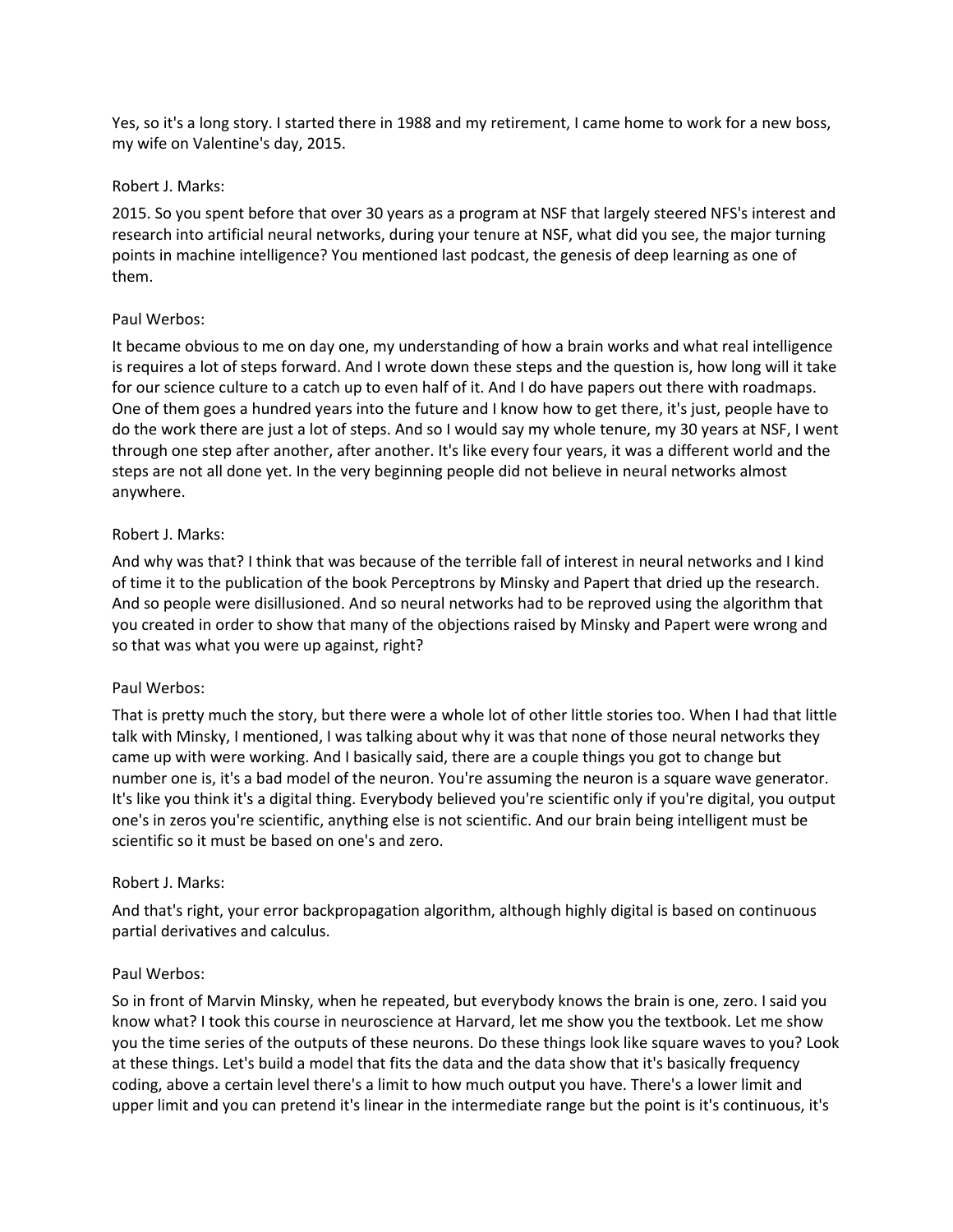not one zero. You have continuous variables and if you do it that way, then I said, I have new way to calculate derivatives. And I can prove that it'll work so we have a provable way to do the derivatives, we have provable way to train it and it fits the empirical data.

Robert J. Marks:

But Minsky didn't like your argument.

Paul Werbos:

And Minsky said, but all the computational neuroscientists know the brain is a square wave generator and they all know it's one's and zero's. That's what McCullough told us and if I disagreed with a neuroscientist, they would laugh at me because I'm not from the right field. I'm not from their field, you've got to be a neuroscientist to get away with stuff like that and I said, but what if there's data, even data won't change them. If you're not one of the right people, they won't listen to you. That's what he said.

Robert J. Marks:

Oh my goodness. Okay. So what were some of the other turning points you saw? Could you elaborate on the deep learning? I think the deep learning is largely credited to Geoffrey Hinton who came up with convolutional neural networks.

Paul Werbos:

Oy vey.

Robert J. Marks: What's that?

Paul Werbos:

Oy vey I'm not Jewish, but there are times when you got to say Oy vey. So there is so much false history out there. It's just pathetic.

Robert J. Marks:

Well, I've seen even an article where Geoffrey Hinton was credited because of his involvement with the PDB book as being the originator of error backpropagation.

Paul Werbos:

There's a whole lot of stuff.

Robert J. Marks: Which is not true, you are the one that did that.

Paul Werbos:

No. And not only that, it wasn't independently rediscovered either. That's also false. I don't want to get into the whole history of who did what, with what motive, it's not very constructive.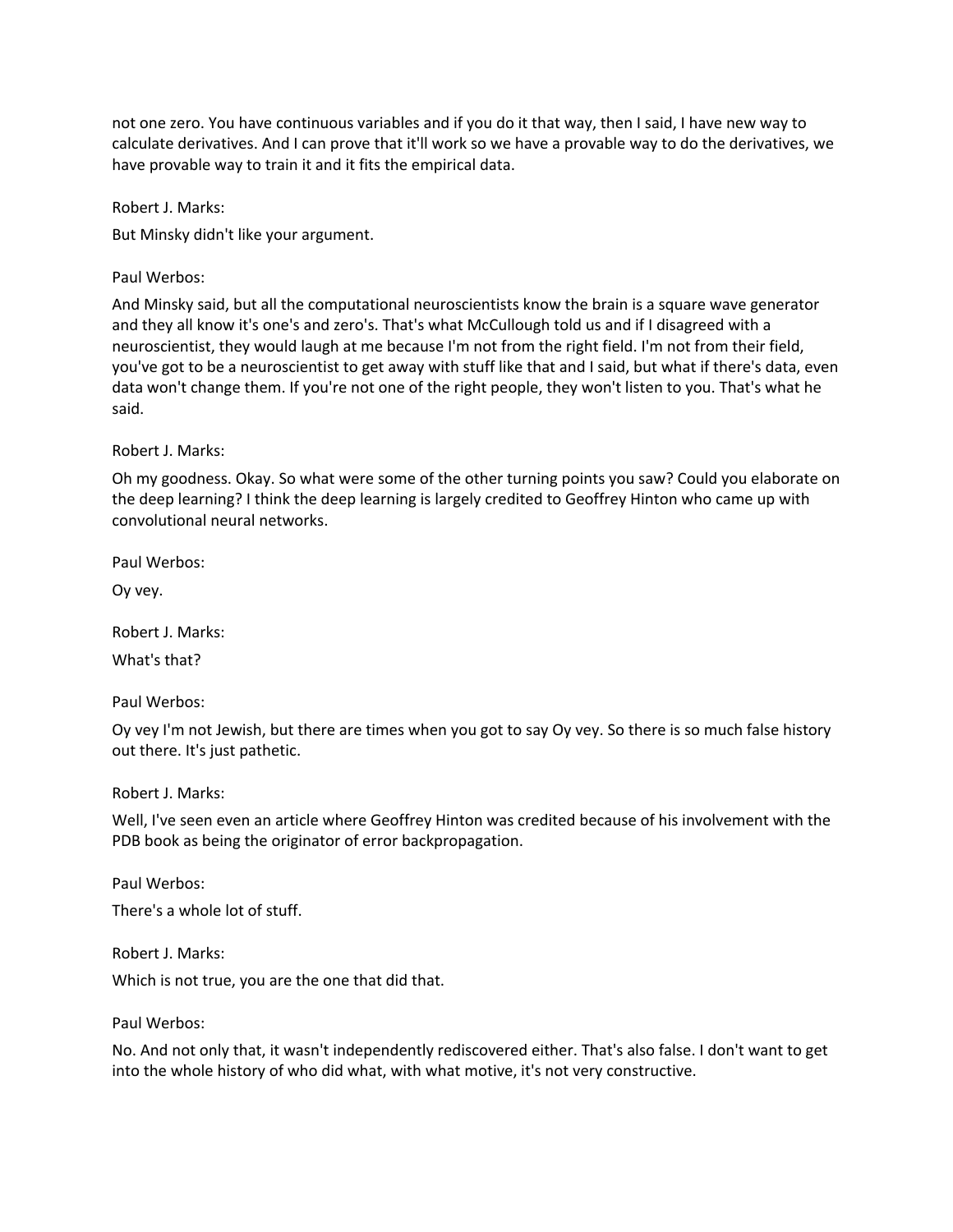#### Robert J. Marks:

Well we talk about the book, Talking Nets, where you get into that.

#### Paul Werbos:

Some of that, right. There's a lot more, they thought that was racey they didn't even see the half of what's happened, but let me come back. The PDP books do have a role in history. There's no question that the history of the field was strongly influenced by the PDP books and I think that old boss of mine was involved in funding them somehow. I was talking about that too but bottom line is these books were influential. No question about it and the cognitive science part was really very insightful in cognitive science, but the main machine that Hinton was pushing was something called a Boltzman machine. And the quick summary is it basically didn't work, it was based on not understanding the math.

#### Robert J. Marks:

I remember Boltzman machines so we're going to talk about annealing later on, which I think he used in the Boltzman machine, but let's not go there now.

#### Paul Werbos:

But the bottom line is you got into Hinton because of something else.

#### Robert J. Marks:

I got into Hinton because, convolutional neural networks, which I think, by the way convolutional neural networks, I don't know who came up with the idea, but they're brilliant.

#### Paul Werbos:

Okay. Convolutional neural nets became popular when I was at NSF. And I have to admit the first that I heard of the standard convolutional neural network. I thought of it as occluse so see it works and it was something I wasn't backing. Where did it come from? It came from AT&T bell labs.

Robert J. Marks:

Really?

#### Paul Werbos:

And if I had to guess, I would say, I think it came from a French woman, to be honest, either that or an Israeli woman, they had a whole group. The bell labs group was really amazing and certainly Yann LeCun was a key part of that group. There's no doubt. Yann LeCun was a lot of the success of that group, but there were a lot of other really important creative people there whose names should come to my head but the bottom line is they were the ones who took this idea I believe it started in France.

#### Paul Werbos:

I think it was the group that was working together in a small company in Paris and then they moved to bell labs where they became rutin eyes. And I think Yann LeCun has some personal affection for Geoff Hinton who was kind of bringing him to the world of cognitive science, which is an important world, connecting him to a community. But to be honest, I really don't think the convolution network came from Hinton.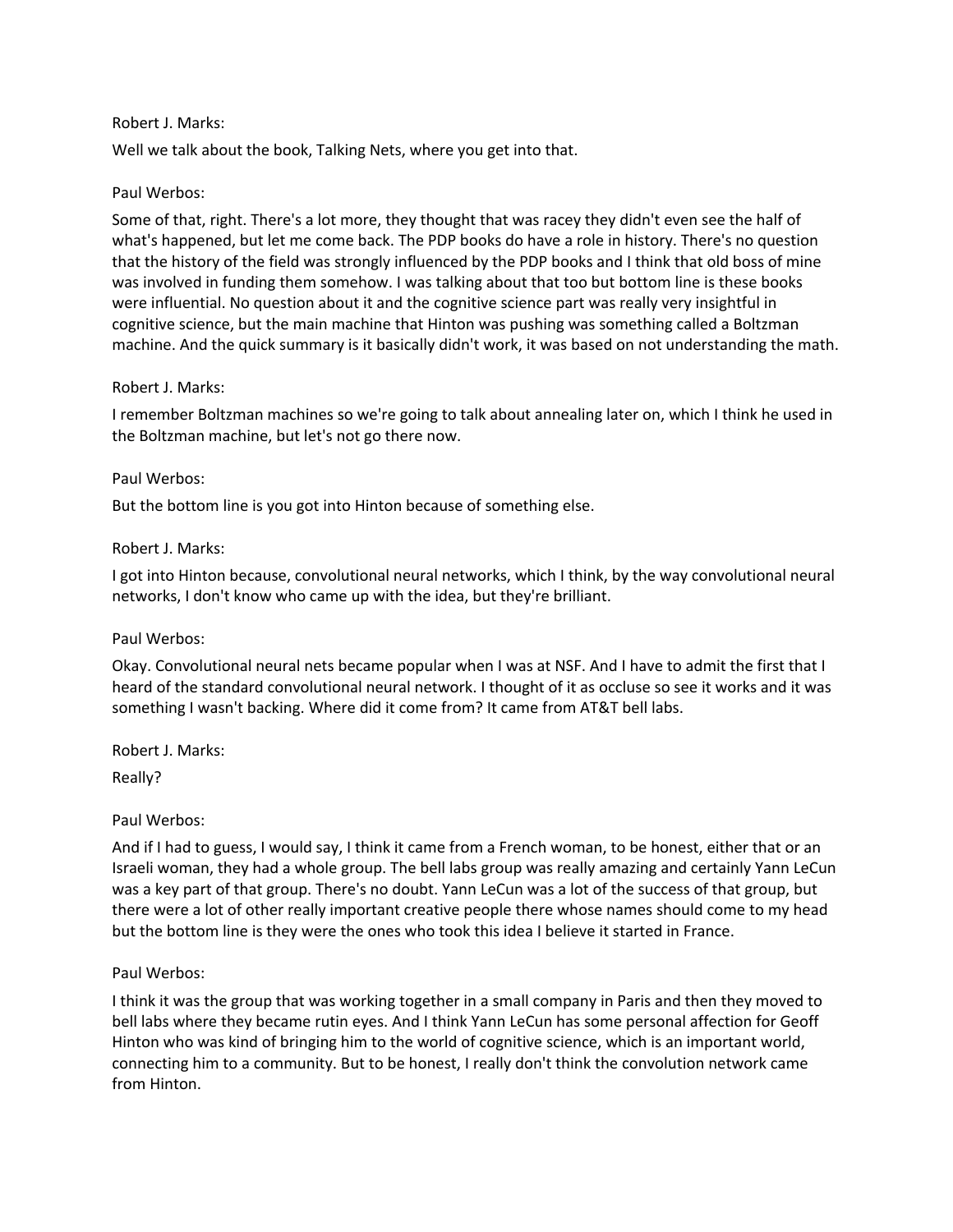## Paul Werbos:

I'm pretty sure it came from this group in France. And then with LeCun and for many, many years, I certainly cited this group. In fact, I remember there were 15 authors of the seminal paper on the convolutional network and there were early tests by the post office on who can recognize zip code characters. There were two groups that just beat the world in the competition that the post office set up.

## Robert J. Marks:

That would be a perfect application for convolutional neural networks. Wouldn't it?

# Paul Werbos:

And that's sort of where it started. This huge zip code recognition competition funded by the post office and I later worked with a guy, I believe he was Chinese American who moved to UTC, who led that competition. There were so many false papers about that competition.

# Paul Werbos:

So many people said, I won this competition with X, I won it with Y. And so I went to the guy who actually ran the competition I said, hey, you've got the scores who won it. He said, two groups won it. And they both had convolutional neural nets from independent sources, one German, one French originally.

# Paul Werbos:

And I believe that LeCun's group was one of the two that really won the competition. It was a huge breakthrough. They did much better than anybody ever did on that problem before. But it was just the zip code recognizer because the original convolutional network had certain limitations. And we had ways to go beyond that. In fact, we have networks today that are much more powerful than the convolutional networks and in the test, the new networks are much more powerful, but most of the people graduating computer science don't know about them.

## Robert J. Marks:

You mentioned deep learning as one of the things that took off during your tenure at NSF, could you differentiate convolution neural networks, which were a specific case of deep learning from the field in general?

## Paul Werbos:

Okay. One be bad thing that happens when you make it to Oprah and everybody reinvents you. They come up with 20 definitions of the same word. You used to think you had a word and then all of a sudden there are 20 different definitions.

## Robert J. Marks:

The one that I remember on that, Paul is artificial intelligence. When I was a boy in artificial intelligence, artificial intelligence meant the stuff that Minsky did, which was a rule based sort of thing. If this, then this, if this, then this, and we didn't like this in connectionist, I think you would probably agree. That's the reason that IEEE started the word computational intelligence to differentiate from artificial intelligence.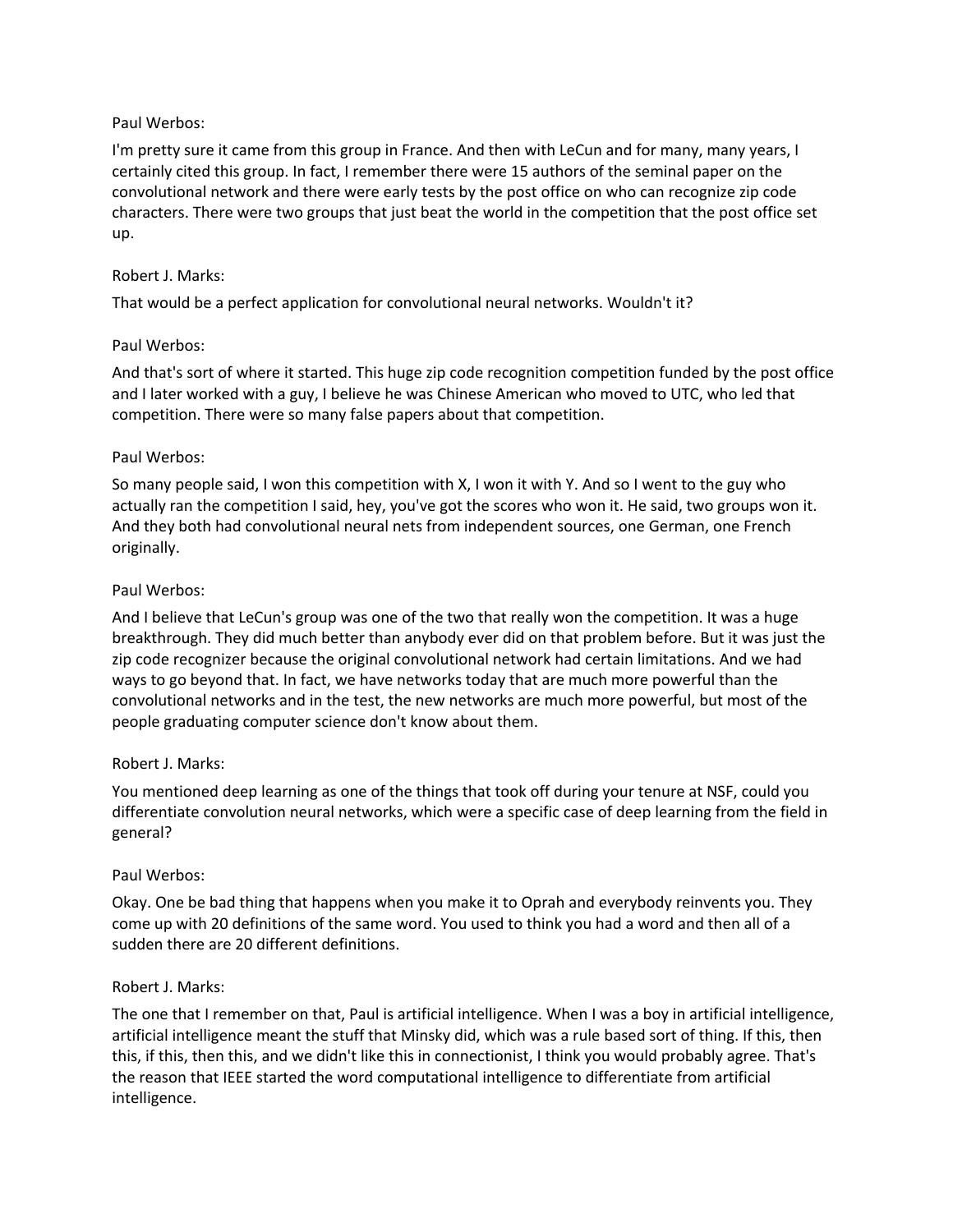## Paul Werbos:

You're the guy who came up with the computational intelligence.

## Robert J. Marks:

Well, yeah. I was on a team of three people. I think Jim Bastek and Pat Simpson and I came up with it in an email exchange but the point is that, to your point, the definitions change. Today artificial intelligence subsumes all of this, it subsumes neural networks that subsumes expert systems and everything else so there is, there's an evolution.

# Paul Werbos:

It assumes a hundred cultures that use different definitions, the same thing with the word consciousness. And even the word love means different things to different people.

Robert J. Marks:

Yes.

Paul Werbos:

And certainly the word God means different things to different people.

Robert J. Marks: Well, yes. Okay.

# Paul Werbos:

Yes, indeed. And then the question is, which of these things are the real ones and which are the made up definitions and believe it or not, we have that problem even in the world of neural nets. So to me, convolutional neural nets and deep learning, I think they're well defined words, but most people are hearing different things these days.

## Paul Werbos:

To me, what the deep learning originally meant is just, you have many, many layers, typically with a feed forward network. And we were doing many, many layers long before these people were using the term deep learning. I was funding supporting and actually I wrote the original mathematics for... Because if, with one or two layers, everybody could see just by eyeball. If you wanted to do it with many layers, you got to know the math. So I funded a guy named Krishen Kumar, working with NASA who applied many, many layers and he was doing this long before any computer scientist had even heard of the term deep learning and he didn't even call it that I didn't call it that.

## Paul Werbos:

I think my paper in ICNN in 1988 was the first reasonably open publication of what you can do with many, many, many layers and how to do it. But there's a problem with that. Okay. Yes, we can use many, many layers. The mathematics of many, many layers is good, but the way the brain does it is different. The brain has a more powerful way to do the same thing using the same math, but more general, the kind of recurrence that we have in the brain can do anything a deep network can do and basically better so understanding how to really use recurrence is much more powerful than what they're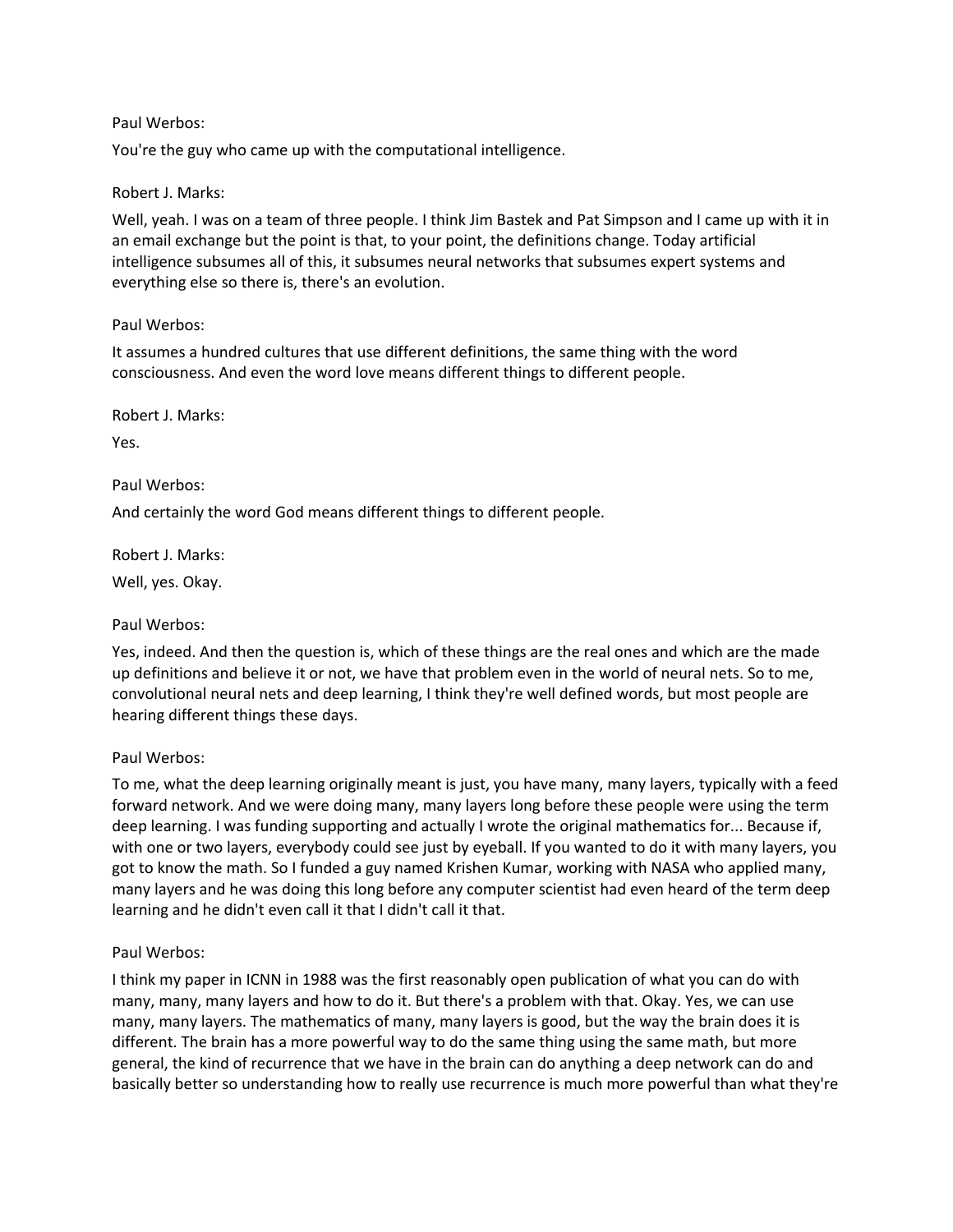doing with a deep learning. But having many layers can be useful and there's good mathematics and it's the same mathematics. So that's deep learning.

#### Paul Werbos:

The term deep learning became popular when a bunch of computer scientists learned 20 years later, stuff we were doing before, but they applied it and it was useful. They have every reason to be proud that they brought it to application, but convolutional networks are totally different. Convolutional networks are something I don't think I really understood until the late 1990s.

#### Robert J. Marks:

Well, you beat me. I think I only understood about five years ago, so, okay.

#### Paul Werbos:

So I think I got something like seven patents at about just the late 1990s and those patents already address many of the technologies of the future that they still haven't fully caught up to. Because they're just a whole lot of pieces.

Robert J. Marks: Oh, how many patents do you have?

Paul Werbos:

They're probably expired by now, but probably about I don't know, seven, eight, something like that.

Robert J. Marks:

Did you get these when you worked for NSF or these after?

Paul Werbos:

Yes.

Robert J. Marks: So it's assigned to the government, I suppose.

Paul Werbos:

You asked about how NSF is doing.

Robert J. Marks:

Okay. Yes.

Paul Werbos:

And I'm glad I won't have to get into every gory detail because they got ups and downs like the whole world. But for many, many years, the office of general counsel, the number one lawyer for NSF, there was a guy named Charles Brown.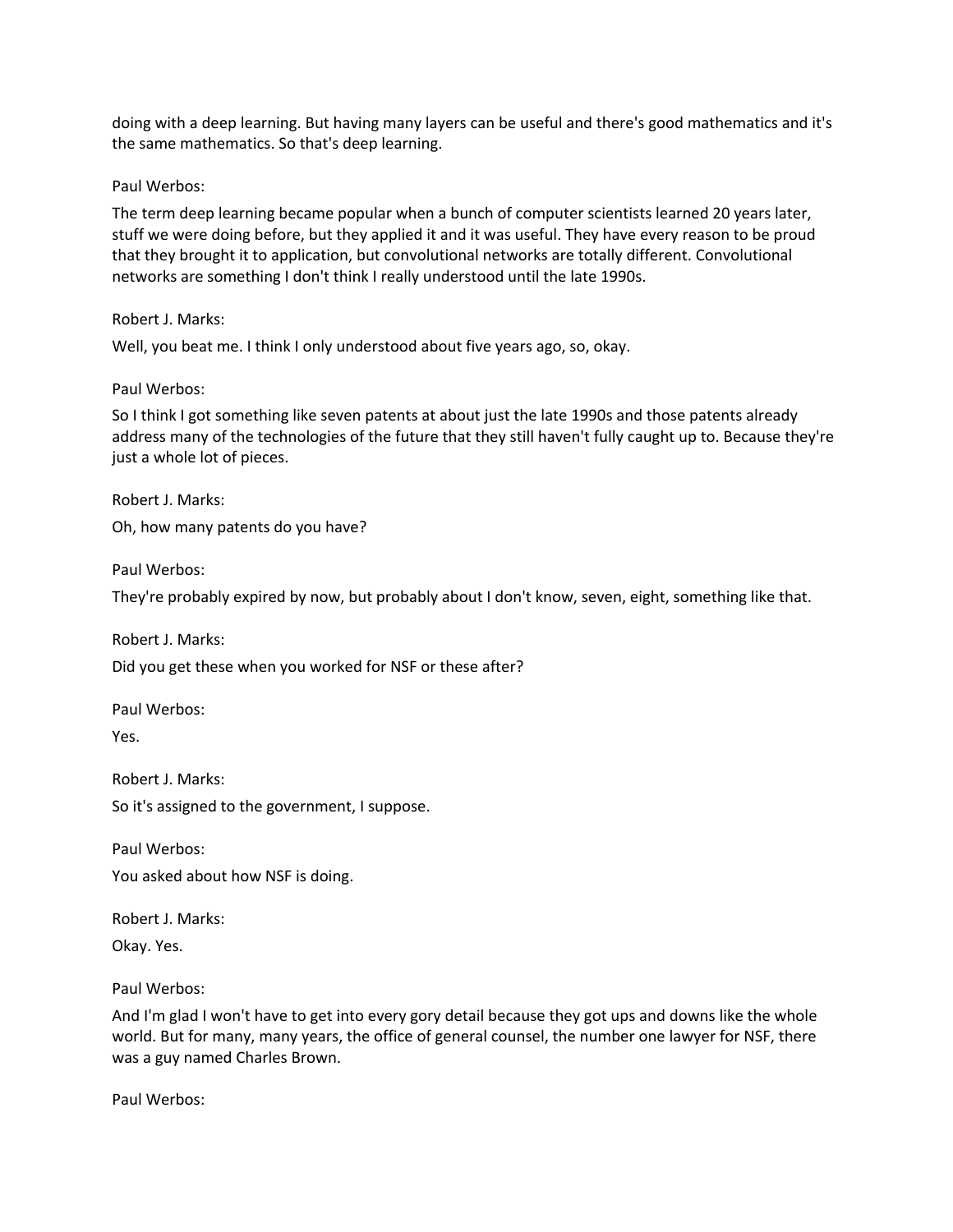And when I think of the greatest glories of NSF in its absolute peak period, Charles Brown, the general counsel had a lot to do with it. He went to the Harvard law school, he learned about freedom. He learned about free speech, intellectual truth a whole lot of very basic principles.

#### Paul Werbos:

He understood the spirit of the constitution and his way of dealing with regulations and rules. He respected the rights and the privacy of everybody and the integrity of the system. So at some point the idea came up, I've got a few ideas. What should I do about patenting? And I talked to him and he said, we now have a clear policy.

#### Paul Werbos:

And in the those days we did, he said, the clear policy is if you come up with a patentable idea, we want you to get it patent. And it won't be an NSF patent. We will have to make a decision. Whether the idea came from your work as an NSF employee or did it come from outside of your job? And if it came from your work, the government has an interest, which is a no free use of the thing. But even then you're allowed to patent and we encourage you to patent because if you don't, the Chinese will patent it two years after you invent it and we won't be allowed to use it, he said.

Robert J. Marks:

Is that right? Do we have a patent treaty with China?

Paul Werbos:

Well times have changed, patent law has changed.

Robert J. Marks: Okay.

Paul Werbos:

Patent law has changed, I probably have 10 more patents if they hadn't changed the patent law.

Robert J. Marks:

Okay.

Paul Werbos:

But, they have substantially changed the patent law in ways that are not so good for small inventors in all fairness.

Robert J. Marks:

Yes, I did as an expert witness in a number of cases involving kind of computational intelligence, artificial intelligence and things have changed. It's almost impossible for the little guy anymore.

Paul Werbos:

Right? So the only thing the little guy can do is talk to the people in China who are willing to pay for that kind of stuff and a lot of that is going on.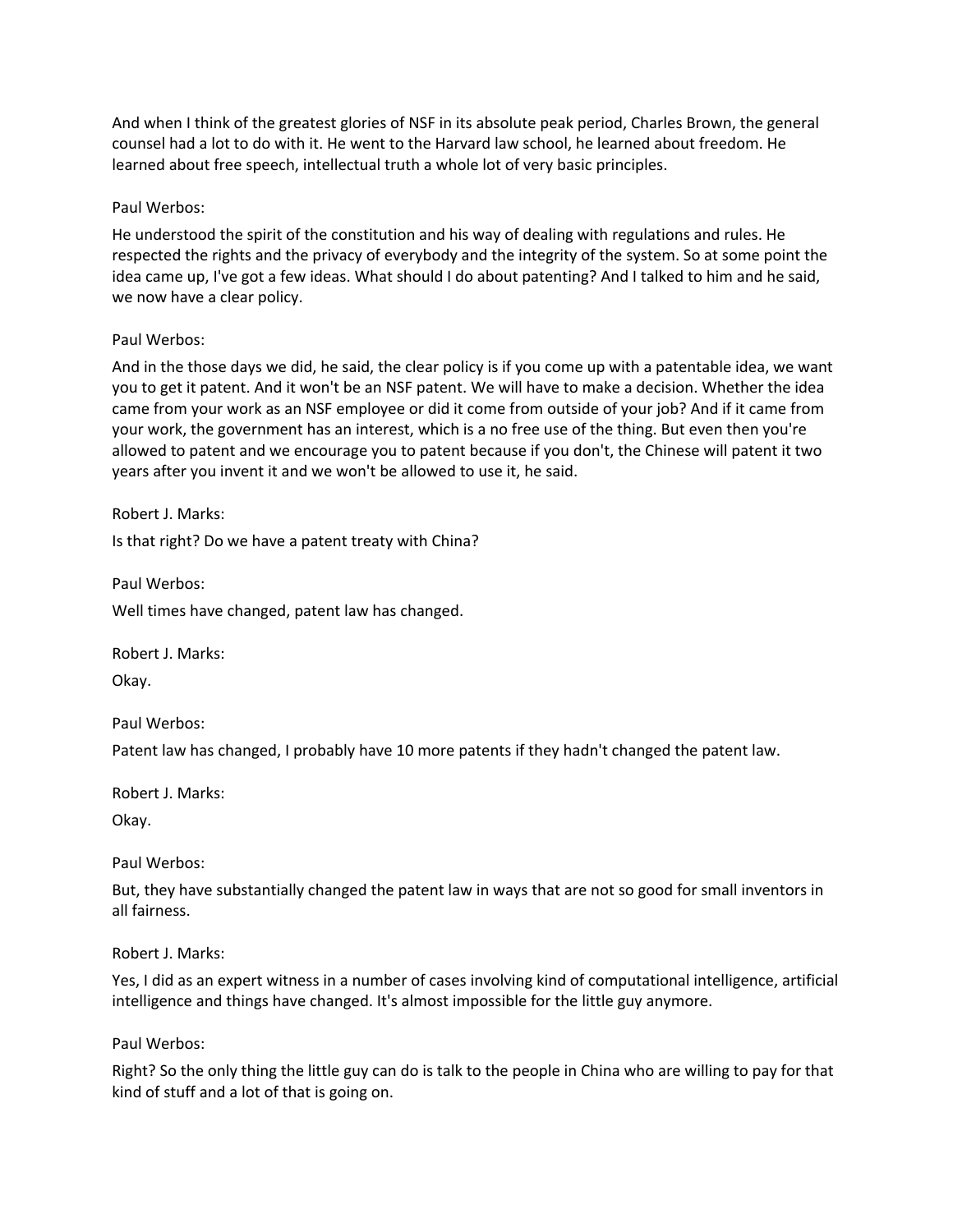#### Robert J. Marks:

I have a friend who has a bunch of patents and he says all the patent is good for is it gives you the right to Sue people. And that's basically what it is and it costs big bucks to Sue people.

## Paul Werbos:

So anyway, basically I had a misunderstanding when I was in early graduate school, some of my first papers on reinforcement learning, brain-like intelligence. I believed that the kind of design I did for my PhD thesis with a few tweaks parameters, basically could replicate what a mammal brain does and then I learned a lot about mammal brains. I learned step, by step, by step mammal brains, do this, do that, there's some fundamental mathematical principles and you can build a universal intelligence doing what I did in my thesis, but it's not a fast universal intelligence.

#### Paul Werbos:

You can build a faster, more powerful one by using some very fundamental principles. And I even did a paper in World Congress of Computational Intelligence, 2014 in Wiki, I said, here is a four step procedure, math one, math two, math three, that'll bring you up to at least the mouse level of universal general learning ability.

#### Paul Werbos:

And one of them, one of the key levels, I call, full spatial intelligence and it's like a convolutional network, except it exploits more general spatial symmetries and the more general spatial symmetries give you a power that a normal network doesn't have, a convolutional network doesn't have, you have to have this additional power in the spatial intelligence algorithm. And I was so proud giving that talk at Wiki and everybody seemed to listen, except the Chinese government really listened and started a new program and there was a U.S. intelligence agency guy there who said, no, no we can't do this, we have to stop this work in the U.S.

Robert J. Marks:

Oh boy.

Paul Werbos:

So they stopped that line of research in the U.S. and they expanded it in China.

## Robert J. Marks:

Why, for what reason would they want to stop the U.S. research? Were they going to take it under the umbrella like NSA or something? Probably you can only speculate.

#### Paul Werbos:

No, no. Well, I spoke to the guy, but he didn't tell me his total game plan and I have circumstantial evidence about what happened. I Have discussed it with other people at NSF. There were a lot of people in NSF who were concerned about changes that occurred in many areas and we debated whose fault are they and what's the reason.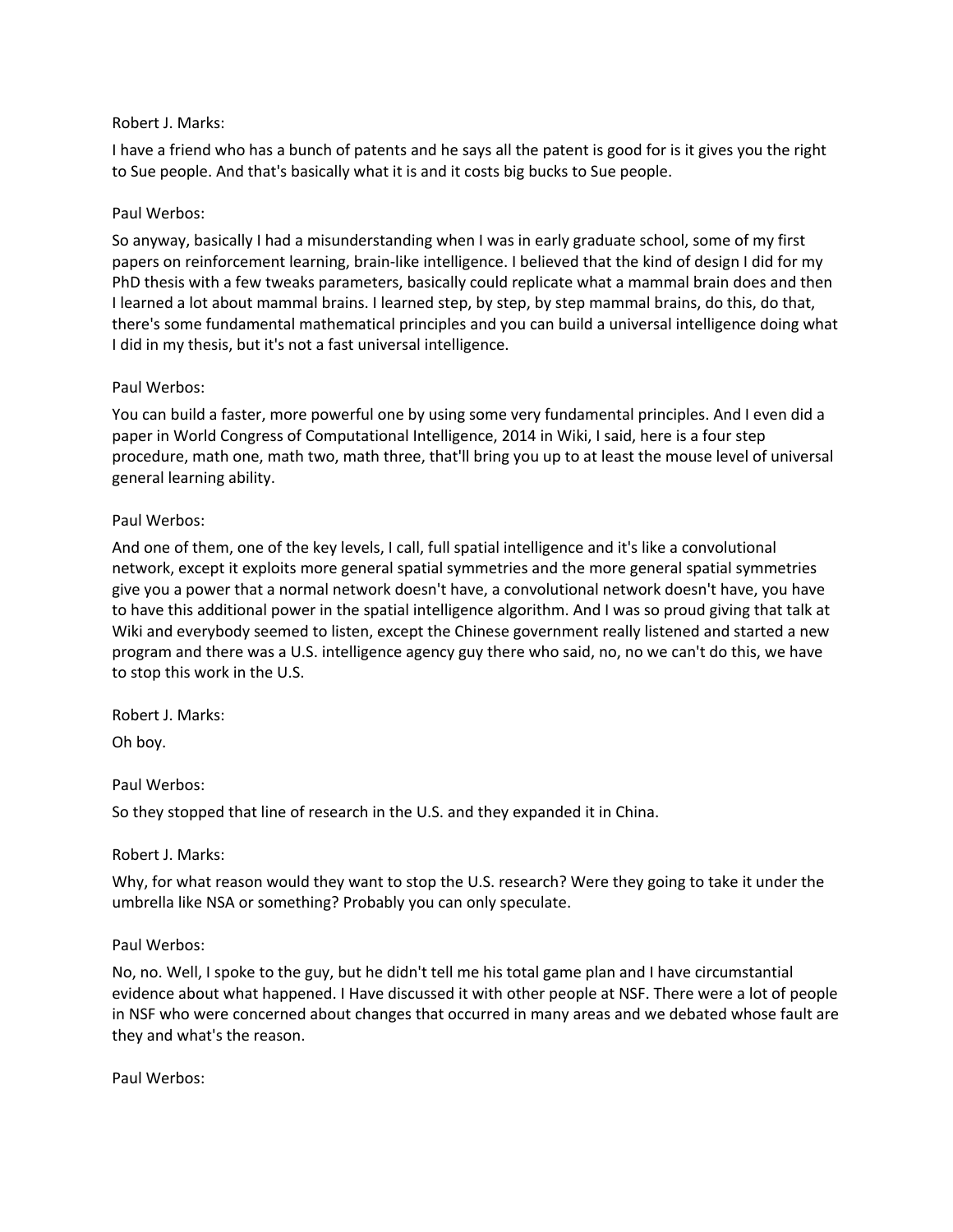People once told me, when I worked for the department of energy 10 years before NSF, people used to tell a joke, the department of energy has already been privatized, It's a joint corporation owned 60% by the oil industry and 40% by the nukes.

#### Paul Werbos:

And it was like that my last few years there, when I went to NSF, I said, now I'm in a place where the powers that be are the American Physical Society and the deans and the American Physical Society and the deans, respect scientific values a lot more than those other guys did.

#### Paul Werbos:

And that's why that was a big part of why I moved to NSF because the culture was totally... The deans and the APS and they're not perfect, but they have high values, but then came this Washington corruption business. My theory is that Washington corruption is what really hit more than anything else. But that's my speculation. I had friends who had other theories.

#### Robert J. Marks:

I wanted to ask you since your retirement, I'm sure you've kept your fingers on the pulse of what's happening in our neural networks artificial intelligence. What do you see some of the major advances in machine intelligence since your retirement.

#### Paul Werbos:

I have to confess. One of the joys in retirement is I have a few other retired friends and one is a woman named Frederica Darema. Who used to be head of the air force office of scientific research and every time people ask me, what's a quick summary of what is going on today with all of these algorithms and all of these different forms of AI, the best source I recommend to them, Frederica Darema organized a conference a few months ago, global zoom type conference on something she calls DDDAS.

#### Paul Werbos:

And if you want to know the answer to your question, the starting point would be, do a search on DDDAS, video, 2020 or 2021. And from her conference, I learned just how diverse the world is.

#### Paul Werbos:

There are so many different things they call AI and there are so many experts who think they know things that are mutually contradictory. But I would say out of a hundred groups, there's a major percentage where they think the best way to solve the problems of AI is to get rid of it and go back to what we did 40 years ago in mathematics, before they even had AI, let alone neural networks, there are people getting funded to do that and they persuade people, this is the greatest clever thing you haven't heard of it in the last 20 years, that's because it's a hundred years old.

#### Robert J. Marks:

Wait a minute, Paul, they want to have abandoned AI. I think that is especially stupid in terms of only national security.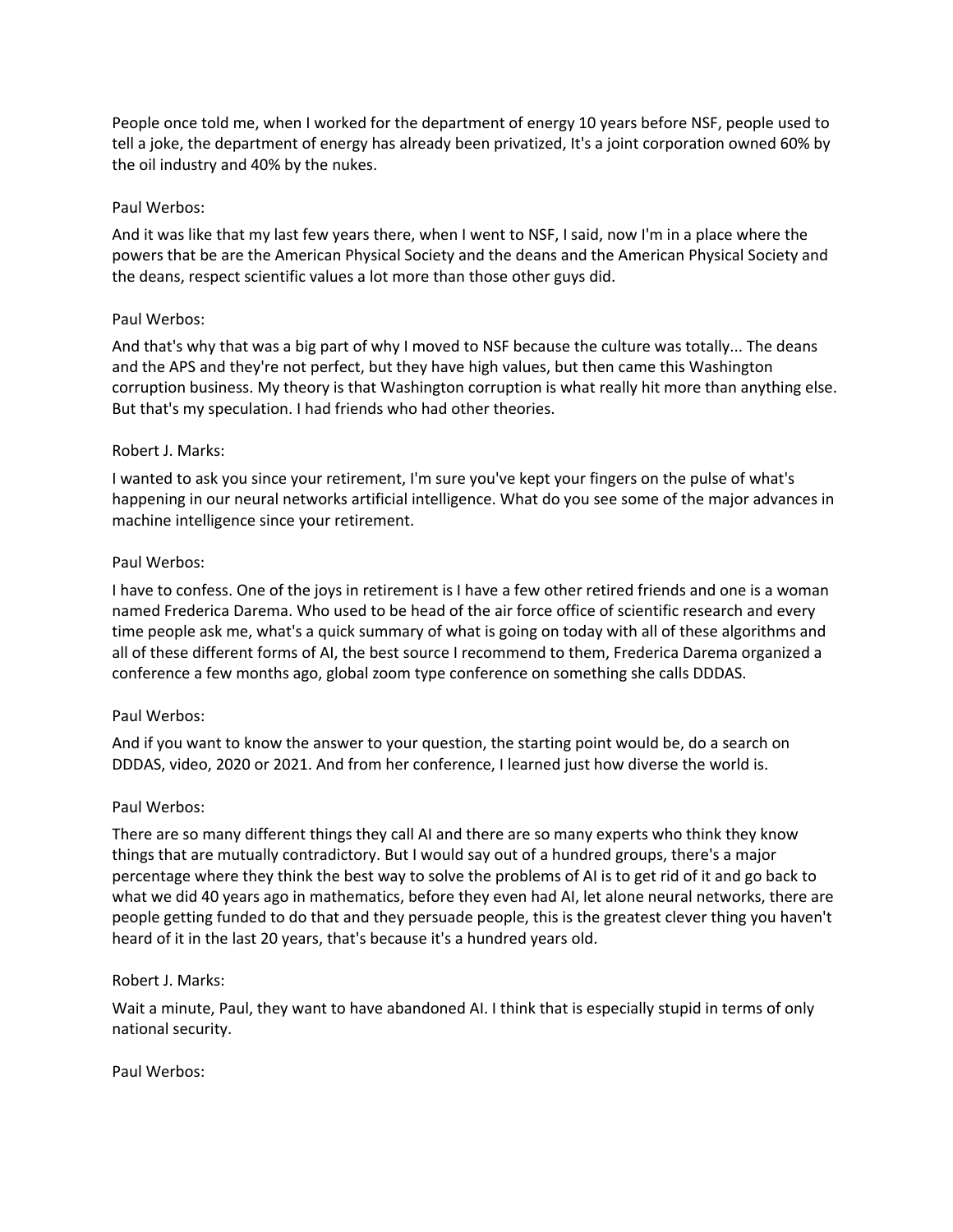If you go to the DDDAS website, you'll see that there are groups who are trying to sell that approach. Out of maybe a hundred groups, the biggest number or sort of your routine cut and dried baby MLP, 20 years old at least there were two groups that were just way the hell ahead of them and in this particular conference, one of them was PWC and one was RTX. RTX is the new merger of Raytheon and UTC where my old-

# Paul Werbos:

RTX is the new merger of Raytheon and UTC where my old post office friend went. PwC is, well, Pricewaterhouse, what's left over after they killed Arthur Anderson and they got a new competitor. Both of those organizations have people who are not doing the more advanced stuff we talked about but they at least caught up with the most advanced stuff that we were doing. People will tell you, "Oh, you'll never build a Terminator robot. Don't worry about things like slaughter bots and Terminator weapons and autonomous weapons. That's all science fiction." These groups would say that science fiction, maybe in a hundred years will learn how to do it and then another group is doing it and they're building it and nobody is stopping them from doing it. There are people stopping them from advertising it for obvious reasons. But the bottom line is that, there are very advanced projects going on in the world that are decades ahead of almost all of their competition. There is mathematics which is decades beyond them so it's just incredible what the diversity is.

## Robert J. Marks:

Wow. Very interesting. You mentioned, if somebody has the money, you have to dance to their tune and that's frustrating sometimes and we have that, to a degree, at NSF. I think that steering it is important. Research agendas are often dictated by the National Science Foundation where you spent 30 years as a program director. To what degree does NSF consider innovative proposals off their radar and don't fit into a predefined program and is there any thought of tuning this trade off to get the biggest impact for our federal bucks?

## Paul Werbos:

Since I'm usually criticizing people, let me change my pattern and stress the positive because sometimes that's the right thing. I am so grateful that I had those 30 years to work at NSF in part of the period of peak creativity in that building. I even remember a day in 2014 when I knew I was going to go in the next year. I remember looking around me in that building in Boston saying, "This is the greatest..." Gee, I'm breaking up as I say it, "This is the greatest true temple of truth in the history of humanity."

## Robert J. Marks:

Wow. That's quite a statement

## Paul Werbos:

That was how I felt and I believe it was true. I hope we can do better. There are special areas where they're better but NSF certainly focused on its mission, I believe was, the greatest temple of truth in the history of humanity and I'm so grateful that I was able to learn all I could in those surroundings and it has a lot to do with innovation. The way the NSF became so great was because of a guy named Bush.

Robert J. Marks: Okay. The junior or senior?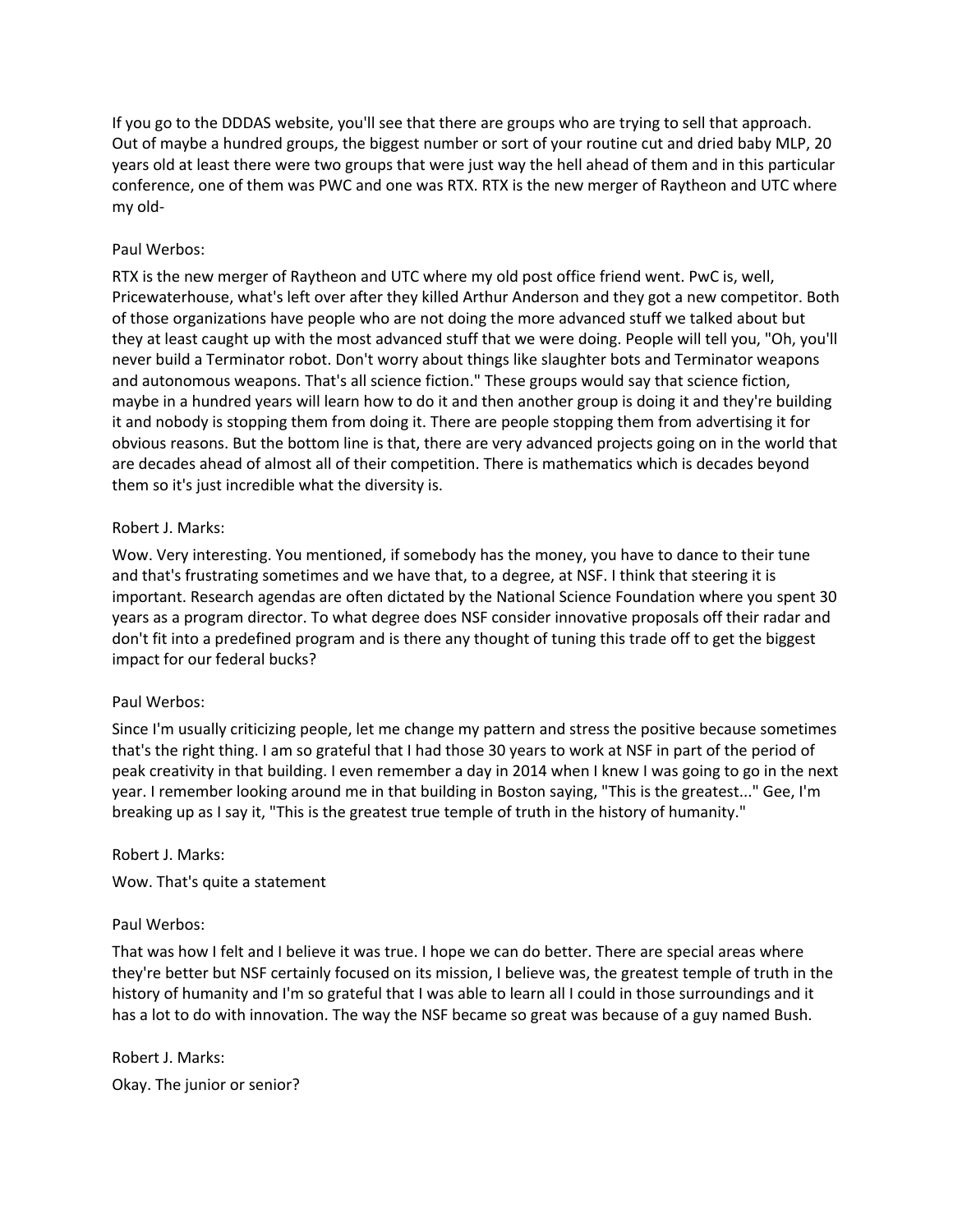#### Paul Werbos:

Vannevar Bush, he was in MIT. I forget whether it was only a professor or also a dean, he was high up in MIT in the old days.

Robert J. Marks:

So this was not a president, this was somebody else.

Paul Werbos:

Yeah. It was not a president. It was before me, would be a great president. But shortly after World War II, there were people who really said, "The United States really needs to develop real science. We shouldn't depend only on Germany for God's sake." And so Vannevar Bush, apparently he was closer to our neural network world than I knew until a couple years ago, he was not so far from our community. Vannevar Bush put together a document, a manifesto, The Endless Frontier and if you go to the NSF webpage today, nsf.gov, and search on The Endless Frontier Vannevar Bush, you can still find it. I'm really glad it's there because that corporate culture, that Bible of NSF was really crucial to being an honest pursuer of truth which is not what you always get.

Robert J. Marks:

Could you spell his first name? Vademir?

Paul Werbos:

Vannevar, V-A-N-N-E-V-A-R, Vannevar Bush. In recent years, I've been talking to UN people saying, "You got to read it. You've got to reinvent this. We need this corporate culture. What you got at the UN is not working. We need a culture that works. Vannevar Bush had a really good manifesto on how to do it." We had have learned a little bit. A lot of people at NSF when I was there, we're working very hard on how to do better because a big part of the corporate culture was you are not following. It's not the Tom Wood. It's not a book of rules from ancient times. It's a living guideline. Every year, NSF would really think hard on, "How can we do the job better?" That was true for my whole tenure there and there were different approaches, different philosophies, again, from 1988 to 2015, I saw a lot of different things. But until about 2014, maybe 2013, we were following one Vannevar Bush's corporate culture and it was the greatest temple of truth there ever was.

Robert J. Marks:

Now, what was the official role or office of Bush at this time?

Paul Werbos: I think he was the first director.

Robert J. Marks:

First director. Okay. I believe it started... Didn't John F. Kennedy start the NSF in response to Russia's Sputnik?

Paul Werbos: No.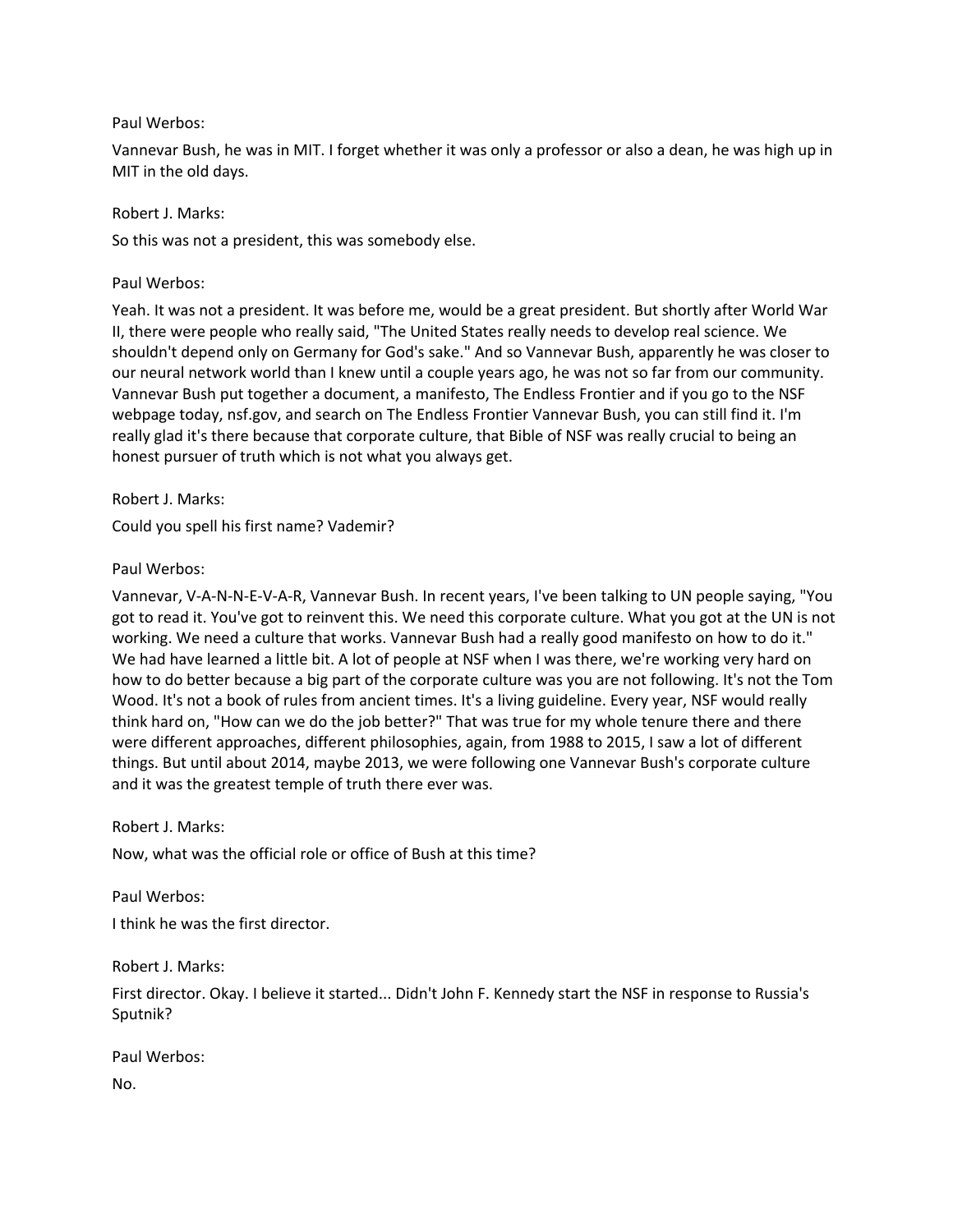Robert J. Marks: No?

#### Paul Werbos:

No, no, no. That was later. Kennedy was later. This was after World War II.

Robert J. Marks:

I see. Okay. Go ahead please.

#### Paul Werbos:

At least I hope I'm not that mixed up. I went to work there in 1988 so I can't say I really know the history so personally before 1988.

Robert J. Marks:

Okay.

#### Paul Werbos:

Okay. A major part of his role was innovation. When I was there, I was allowed to follow Vannevar Bush's approach and part of the approach was... I had... I did know some economics. Economics, I do have a couple degrees in that. A major part of economics is, "What do you do with high risk research which cannot be totally funded by just one player? It has value because it cuts across, it has value across many people," and high risk research is especially suitable for government funding. I remember people used to ask, "What is the role of the government? Shouldn't the private sector do everything?" and the best answer that said it should be doing something was an answer that said, "Well, there are externalities. There is high risk research that you can only do on a kind of a pooled basis."

#### Paul Werbos:

NSF was the source of money of last resource for high risk projects and that was really critical. Now the problem is, there's some way out ideas that are so way out, it's difficult to do justice to them. For a long time, we had many debates on, "How do you do justice to really out of the box innovation? How do you do justice to fundamental new directions?" I would say from the day they hired me to a year before I left, that was sort of my personal responsibility, was to be especially vigilant that we not lose these more aggressive opportunities. Golly, I could talk about that because we were very specific. They hired me to run two programs in 1988, 1989. One of them was the neural network program and the other one was Emerging Technologies Initiation, a special crosscutting program designed to fund new emerging areas that wouldn't be funded under the conventional framework.

#### Robert J. Marks:

So that's the response to my question. That was the program that allowed people with innovative ideas to propose for funding to the National Science Foundation.

Paul Werbos:

Yeah.

Robert J. Marks: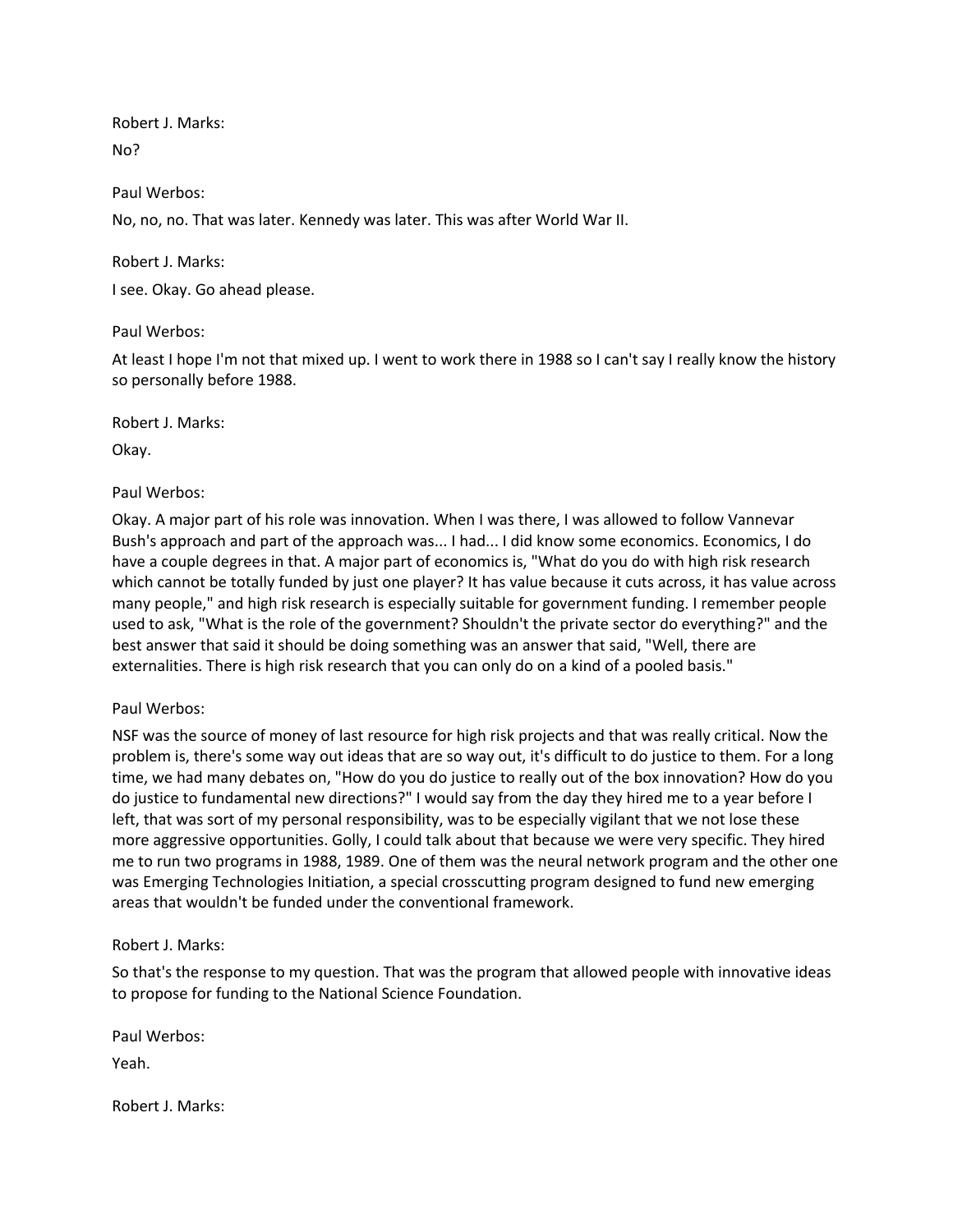## Great.

#### Paul Werbos:

By the way, the guy who set it up in the first place was a double E, double degree law and electrical engineering, my first boss. He ran a whole division and I was brought in to run the program but it changed through time. They've changed somewhat how they do that but innovation has always been a major issue. I will never forget the day when the Deputy Director of Engineering said, "Paul, when the really weird, hard to understand things, come in, like the guy really... It sounds like perpetual motion and it looks like there's math but we can't believe it. The really crazy stuff, we want you to handle the really crazy stuff." And so, that was a side job I had for a few years. If it was really, really strange, they would let me try to figure it out and that was very entertaining.

#### Robert J. Marks:

Oh, you mentioned your tenure at NSF. NSF was, in your own words, the temple of truth. What's happened since your retirement? Do you have any forecast? Well no, do you have any thoughts about the way the NSF has been operating since then or do you know? I mean, you've been out of the loop.

#### Paul Werbos:

No, no. I know... I don't want to get too far into all of the details. I can say, when I decided to retire I remember speaking to a couple of administrative personnel about it and I still remember one woman who looked like a character in the Beetlejuice movie. I don't know if you ever saw that movie.

#### Robert J. Marks:

I've seen pieces of it. I couldn't sit through the whole thing but was she one of these zombie ghost sort of people?

#### Paul Werbos:

Oh, yeah. Yeah. There's a scene in Beetlejuice where the guy has just died and now he's in the other world and what are they going to do with him? They put him before a desk and there's this weird clerk with orange hair who is, "Ugh, next." He's like, "My god, I just died. The guy next to me is a pygmy with a shrunken head." Just, "Yeah, yeah. Next," and it was a lot like that. It was really weird what was happening that year. I think... I'm pretty sure it started in 2013.

Robert J. Marks:

Okay.

## Paul Werbos:

I was sort of halfway through the wave of stuff that happened and I talked to a lot of people about what was happening... I'm tempted to name names but I can say that there was a debate I had with a close friend who was high up in the management. I said, "We both agree something very bad has happened. We both agree there is this following stuff going on but we don't know who's responsible. They're not telling us who they are." There was one theory that it was Obama and there was another theory that it was a guy in the Republican party. What can we say? There were different theories. I went to a university where one of the deans had heard about weird things, he said, "The people we work with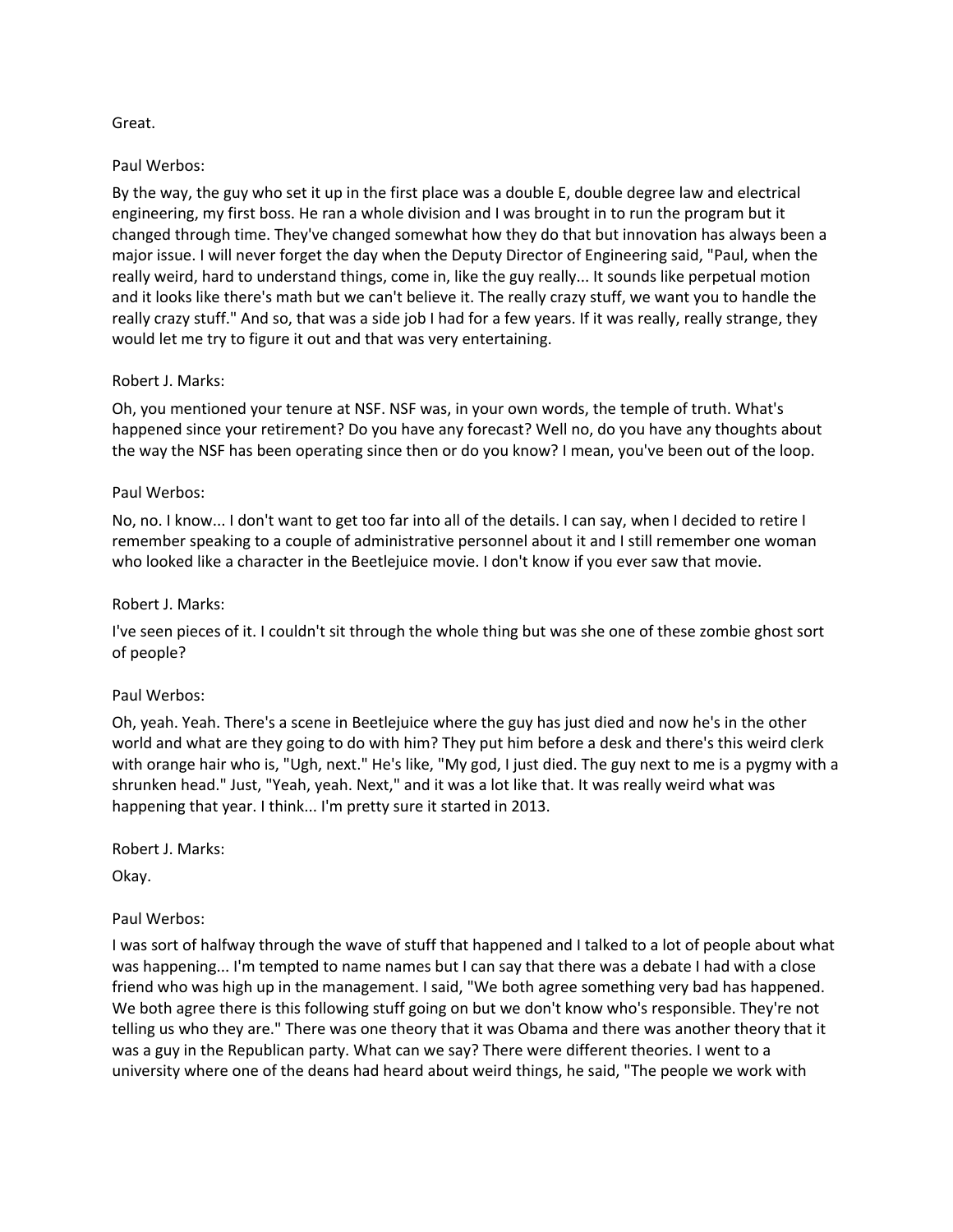think it was the Gestapo are you Jewish?" I said, "No, I'm not Jewish." "Are you sure you're not Jewish? He told us the Gestapo came." I said, "No, no. It wasn't that."

Robert J. Marks:

Boy, talk about fake news, huh? Yeah.

## Paul Werbos:

Yeah. But my theory, and it gets to be a theory, is that until about 2013 the deans in the American Physical Society were very much had us under their protection.

## Robert J. Marks:

Now, what do you mean by the deans? Do you mean the deans of the major universities or what?

#### Paul Werbos:

Yeah. Yeah. Yeah. The universities had tremendous power at NSF and I'm sure they still are listened to, but it was basically the APS and the deans between them, they could protect us from the worst evils of the world. Where are the worst evils of the world? My theory is that money in politics in Washington, DC twisted to serve special interests and special stakeholder friends. I have seen that work in many government agencies. After all, I was in DOE too, I interacted with a lot of agencies. My feeling is it was a shift to the stakeholders and in 2014, in fact, I was invited to two meetings with stakeholders with very large financial commitments. There are things they wanted from us, very different from what NSF was giving them in the past and when I looked at what they wanted me to give them I said, "Okay. Better I should retire than do what these guys want me to do."

## Robert J. Marks:

My goodness. I do remember reading a lot, that a lot of the policies of NSF were painted by political issues which is kind of sad.

## Paul Werbos:

It was a big shift. It was a massive shift. It's not that NSF ignored politics. NSF, broader impact is about serving society in general, Joe Bordogna was a pioneer of making people pay attention to broader impact, and that's good.

Robert J. Marks: Okay. Who is Joe Bordogna?

Paul Werbos: Oh, he's another double E.

Robert J. Marks: I should know him then, I'm a double E so... I don't though.

Paul Werbos:

Well, you should have known him.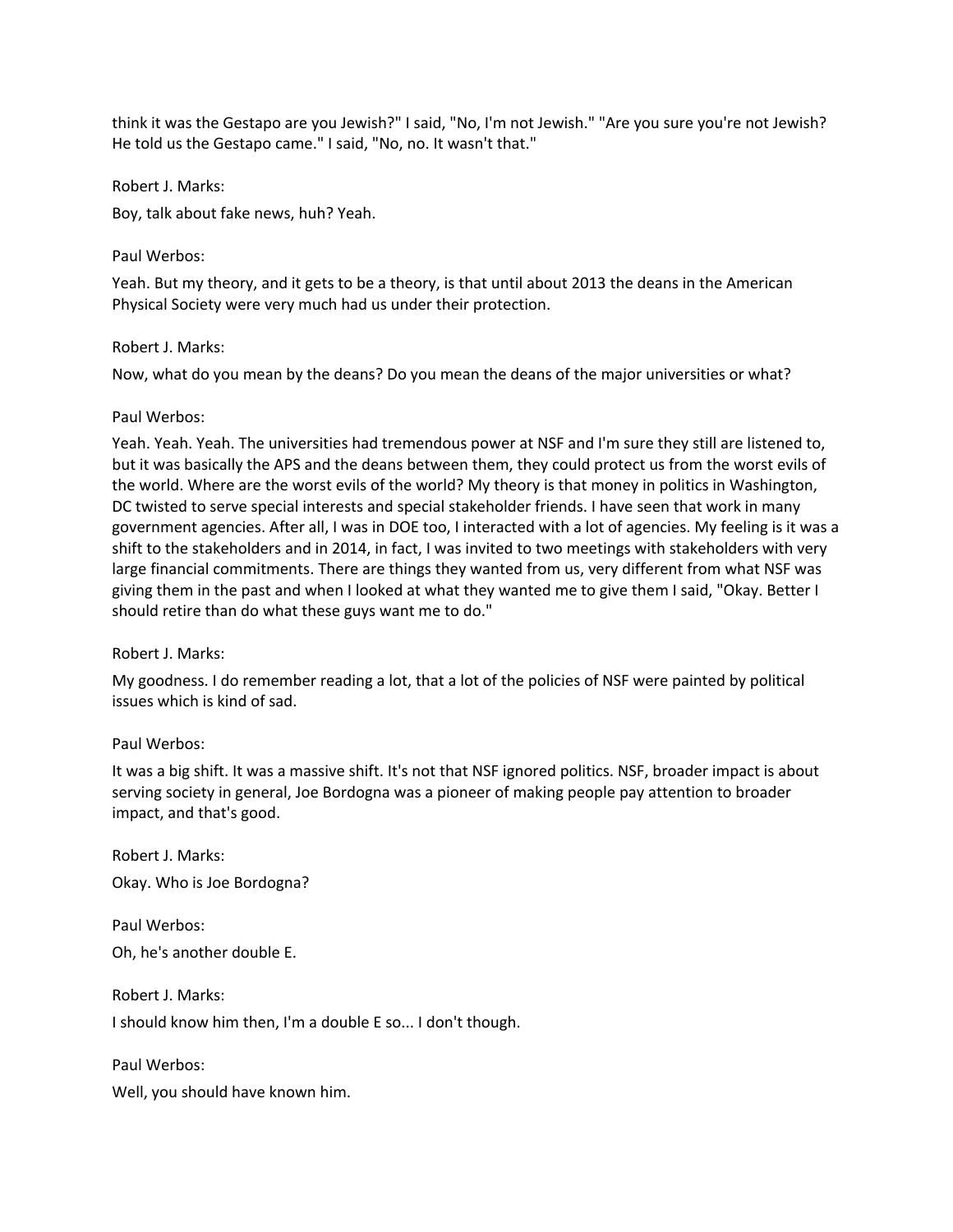Robert J. Marks: Okay.

## Paul Werbos:

He was a critical force in the history of NSF and I had a lot of contact with him but what stories do I not tell about Joe Bordogna? But Joe Bordogna defended the concept of broader benefit. He had a vision of, "We should fund work which pushes the frontier but it's also serving the larger needs of society in ways that others can't," and there's also the human development, I guess those were the three real priorities.

# Robert J. Marks:

It sounds like you're saying, that the status of NSF as the temple of truth during when you were there has developed to the point where that's no longer true. Have you seen any development since then?

# Paul Werbos:

Joe Bordogna was consistent with the temple of truth. It was later people and as I said, we argued over who it is. They were very stealthy and I got a lot of clues but the question is, "Will we build back better if you forgive the expression?" and-

Robert J. Marks:

I forgive you, Paul.

# Paul Werbos:

Okay. I have a foot on both sides and when I was in NSF I did my damnest to have a foot on both sides.

## Robert J. Marks:

You have to. I mean, that's part of being a part of that organization. You try to remain apolitical as much as possible.

## Paul Werbos:

Yeah. Yeah. It was... I think, probably, part of the Bible according to Vannevar Bush, that we want to be trustworthy and reliable for leaders in both parties and whenever they try to do good for the country, we should always try to help them do good for the country. And then they try to do good for the country in different ways, but if they're trying to do good for the country we should try to make sure it works out best and that they're happy and we're happy and everybody's happy. We don't want to take sides in political wars. I took that to heart very, very deeply. I really tried to follow that.

## Robert J. Marks:

Well, I think you're mandated to do that by your job description, right? I mean, it probably says in there you can't be political. Probably just like people in the military, they can't take sides, political sides.

## Paul Werbos:

Yeah. However, in the era of stakeholder politics it gets to be a little dicey because if a big stakeholder tends to be associated with one party and not the other... I'm glad I don't have to deal with that as much but I'm hoping they will build back better and I see happy signs and I see bad signs. But what worries me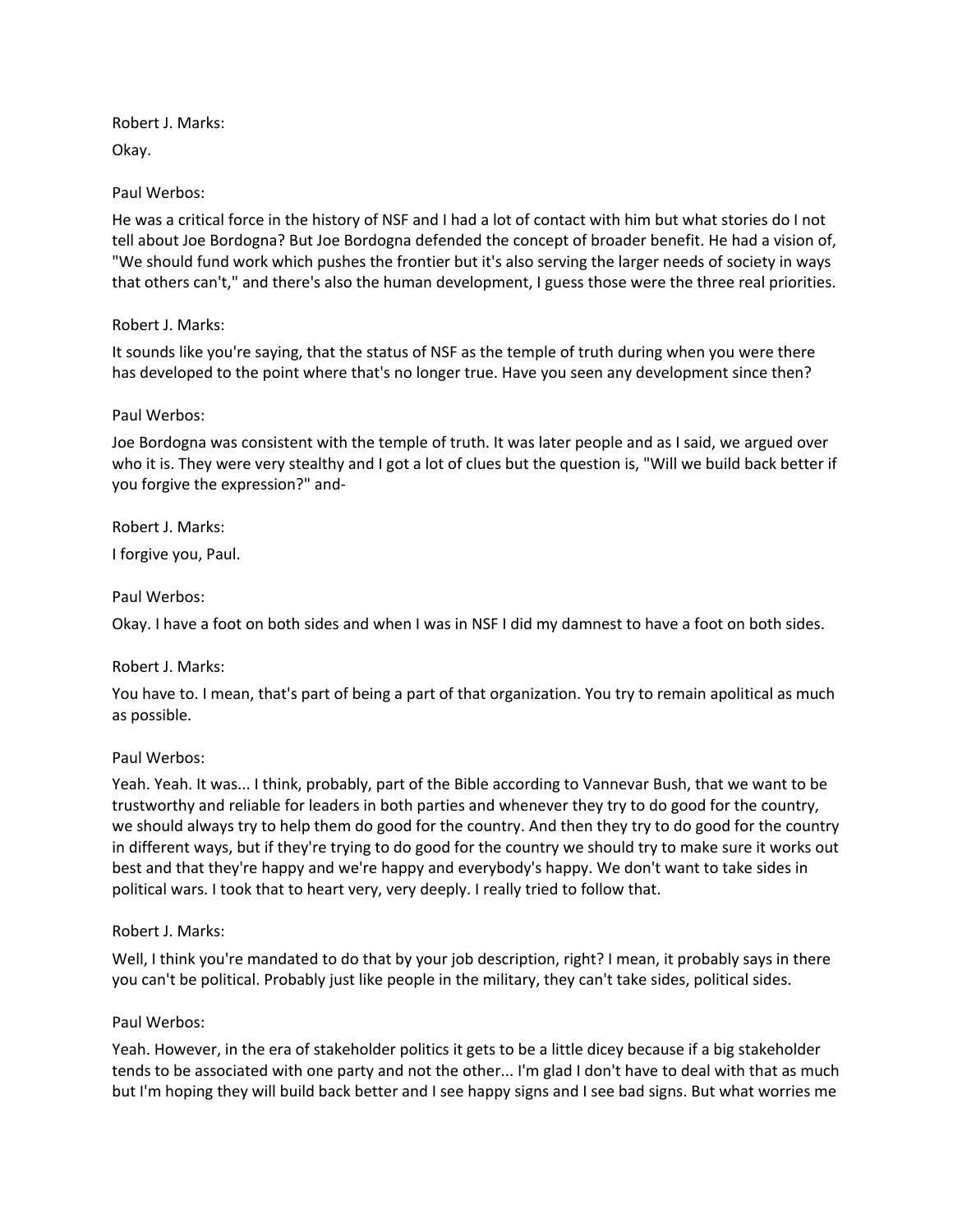the most is, it took so damn much work to make it the temple of truth that it was. It's not enough to have an ordinary level of competence. And so, there's some good intentions but there are also some big stakeholders with money still in operation in both political parties and the role of these big stakeholder money things and the difficulty of reconstructing what we used to have, I'm hopeful I do what I can to help if I can but it's a hell of a challenge.

#### Robert J. Marks:

One of the interesting things, historically, is the involvement of big tech in technical development. I think of the heydays of Bell Labs. Now, Bell Labs who had incredible advances. One of the things I'm really interested in and I teach a course in it is information theory that came from Bell Labs. The laser, many inventions came from Bell Labs but Bell Labs folded because somebody said, "In order for a country to have a poet, the country has to be rich," and I think that Bell Labs began to lose that after divestiture.

#### Robert J. Marks:

But now we're seeing more involvement, especially in artificial intelligence with people like Amazon and Google. Now Bell Labs, in my knowledge, was always apolitical. We see a lot of political things happening with Amazon and Google and they're making great progress in places like deep learning. In fact, they're even making their AI software available to anybody who wants it. Google, for example, has made something called tensor flow neural network training available to all. I use it with my graduate students. I've heard, I have heard, I don't know if this is true, but I've heard that Google's research budget, it's currently larger than NSF. If that's true, that's really interesting.

#### Paul Werbos:

Yeah. I have been following those things. In fact, my younger daughter just recently retired from Google and I have been in touch with some of those kind of people. After all, Sergey Brin was the guy who really brought us back to neural networks, right? But on the other hand, Sergey Brin kind of has other roles in the government now and world politics is tricky.

#### Robert J. Marks:

We're going to talk about Turing machines. Now, there are so called specific task Turing machines, to give you a little background, and there's also general purpose Turing machines. One of the most famous specific task Turing machines cracked the Nazi enigma code that helped win World War II. Alan Turing was on the team that cracked it at Bletchley Park in England and this is depicted in the movie, I think the name was Imitation Game with Benedict Cumberbatch as Alan Turing.

#### Robert J. Marks:

The enigma code breaking machine was designed to solve one problem, specifically crack the enigma code. So the question was, Alan Turing asked, the father of modern computer science, "Could there be a general Turing machine that could be programmed to simulate all specific task Turing machines? In other words, a Turing machine that could do anything, any algorithm that you wanted. Alan Turing introduced this machine in 1936 and the Church–Turing thesis says, "Any problem that can be performed on a super duper modern computer could also be performed on a general Turing machine." It could take though, a billion times as long but we're still constrained by that. Quantum computers promised to incredibly increase computing speed and do Turing machine sort of operations. I want to ask you about David Deutsch.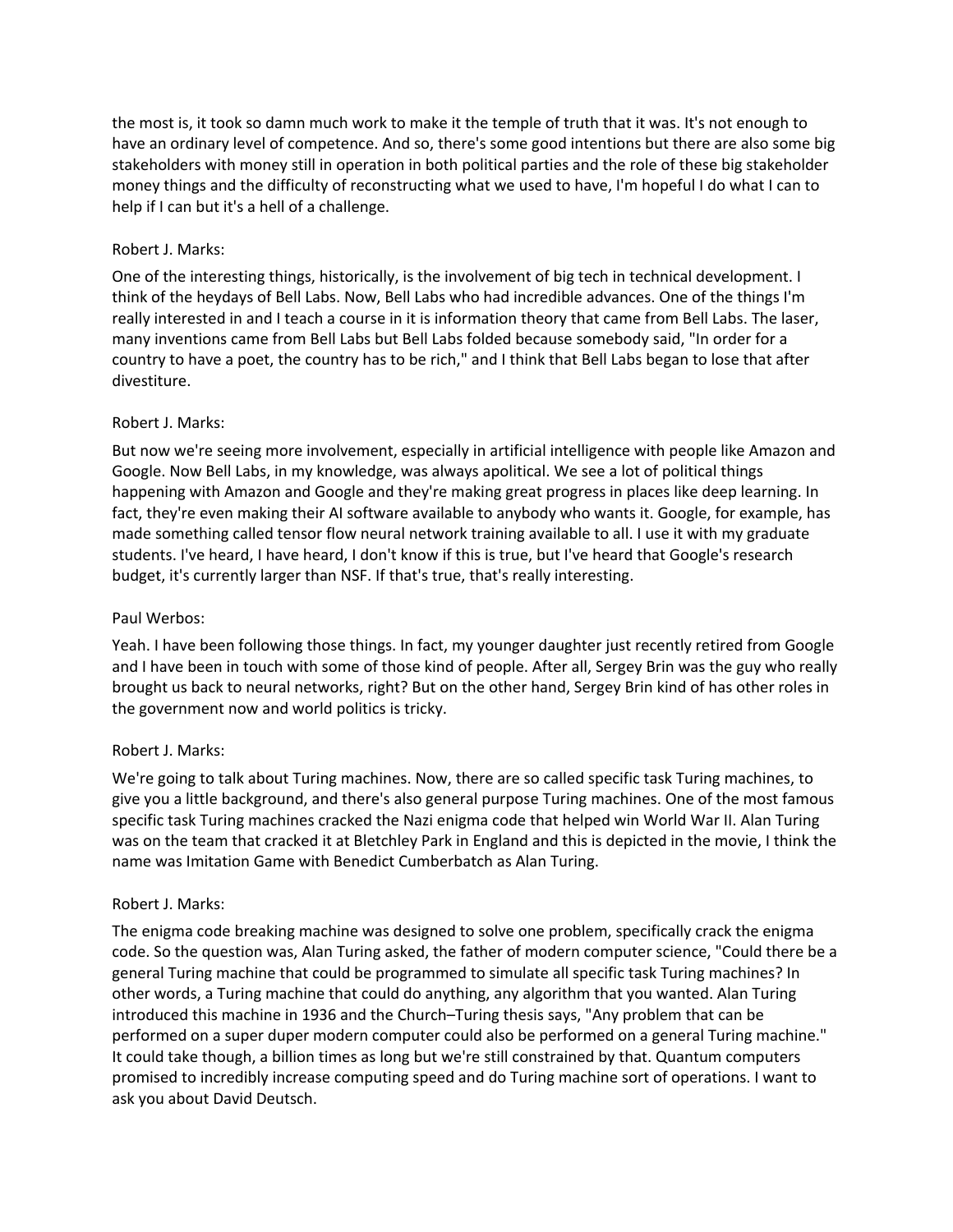Paul Werbos: Sure.

Robert J. Marks: Because he was the guy... Was he your PhD advisor?

Paul Werbos:

No. Carl Deutsch was my thesis-

Robert J. Marks: Carl Deutsch. Okay.

Paul Werbos: Carl Deutsch.

Robert J. Marks: Lots of Deutsch's in the world, I guess.

Paul Werbos: Yeah. They keep coming up.

Robert J. Marks:

They do. No relation, I suppose, but David Deutsch, he first proposed the quantum Turing machine. Did you know Deutsch at all? I think I have them confused, the Deutsch's.

Paul Werbos:

Two Deutsch's.

Robert J. Marks:

I'm confused.

## Paul Werbos:

And I run across other Deutsch's sometimes but, yeah. I mentioned werbos.com. I have a new link on what is the soul and a new link on sustainable, intelligent internet. We need a new type of internet, sustainable, intelligent internet. On that website, I have links. One of them is to the quantum view of reality. Actually, the mind brain and soul link. I talk a little bit about reality too, souls are a reality and in... Come to think of it, in that link, I talk about reality and I talk about David Deutsch. I say that David Deutsch, by all rights, should be a face that everybody on the earth knows as much as they recognize Einstein. I began that YouTube talk on reality with four phases. First is Albert Einstein and I believe in Einstein's view of reality. I didn't used to believe it but I've learned a lot about how the math works.

## Paul Werbos:

I believe that Einstein was basically right even though it didn't seem like it. About his basic principles, he did make mistakes like everybody. Right next to him is David Deutsch, I put Einstein and David Deutsch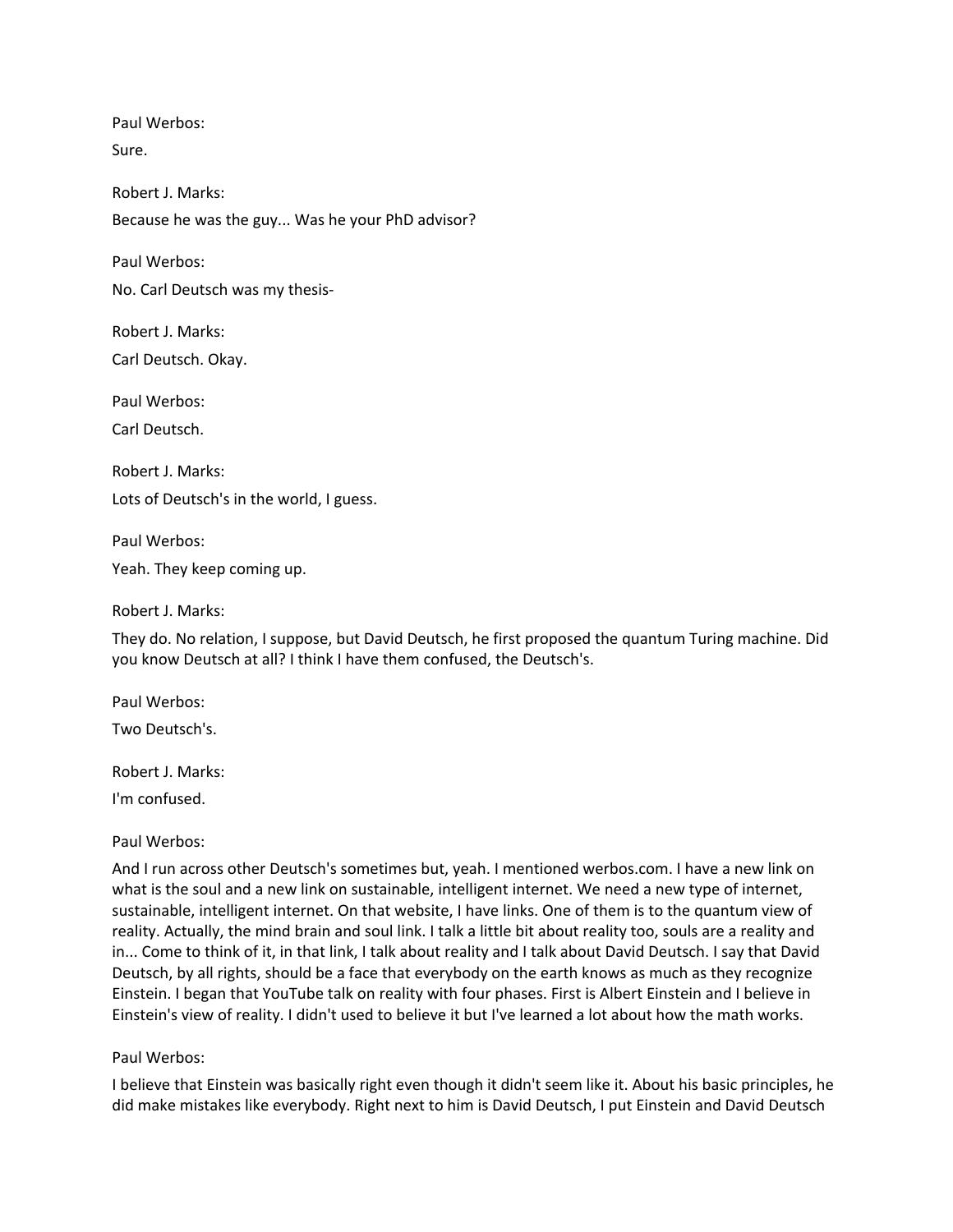on top. David Deutsch has two great things. So great everybody should know his name and his face. One of the things is the modern version of the multiverse theory of physics, how the universe really works according to David Deutsch. I believe that David Deutsch's theory of quantum physics is the best solid mainstream description anybody has of how the universe works.

Robert J. Marks:

Well, let's talk about that for a minute. I think that there's a bunch of different models of quantum mechanics. One is the Copenhagen model and another one is the multi-universe sort of idea which means that every time there's a quantum collapse, that two reality split off and you have these different realities. I think you're referring to David Deutsch as one who believed in the multi-universe is that right?

Paul Werbos:

Yes. Multiverse.

Robert J. Marks:

Multiverse. Thank you.

Paul Werbos:

In fact, if you go to YouTube today you can search on Deutsch multiverse and you get some really neat YouTube videos. I have to be careful... Everything in science, there are always these caveats, okay? Deutsch has a version of how the universe works. Some of it actually started with a guy I met named Hugh Everett and John Wheeler and I have some corrections to fix up Deutsch's model to make it a little more reliable.

Robert J. Marks:

Now Wheeler, Wheeler is the one that came up with the It From Bit sort of thing, is that the same Wheeler?

Paul Werbos:

Yeah. Yeah. He's a creative guy.

Robert J. Marks:

Boy, I guess so.

Paul Werbos:

Creative guys sometimes do more than one thing in their life. John Wheeler of Princeton certainly did a lot of different things in his life.

Robert J. Marks: Yeah. That's him. Okay, go ahead. I'm sorry.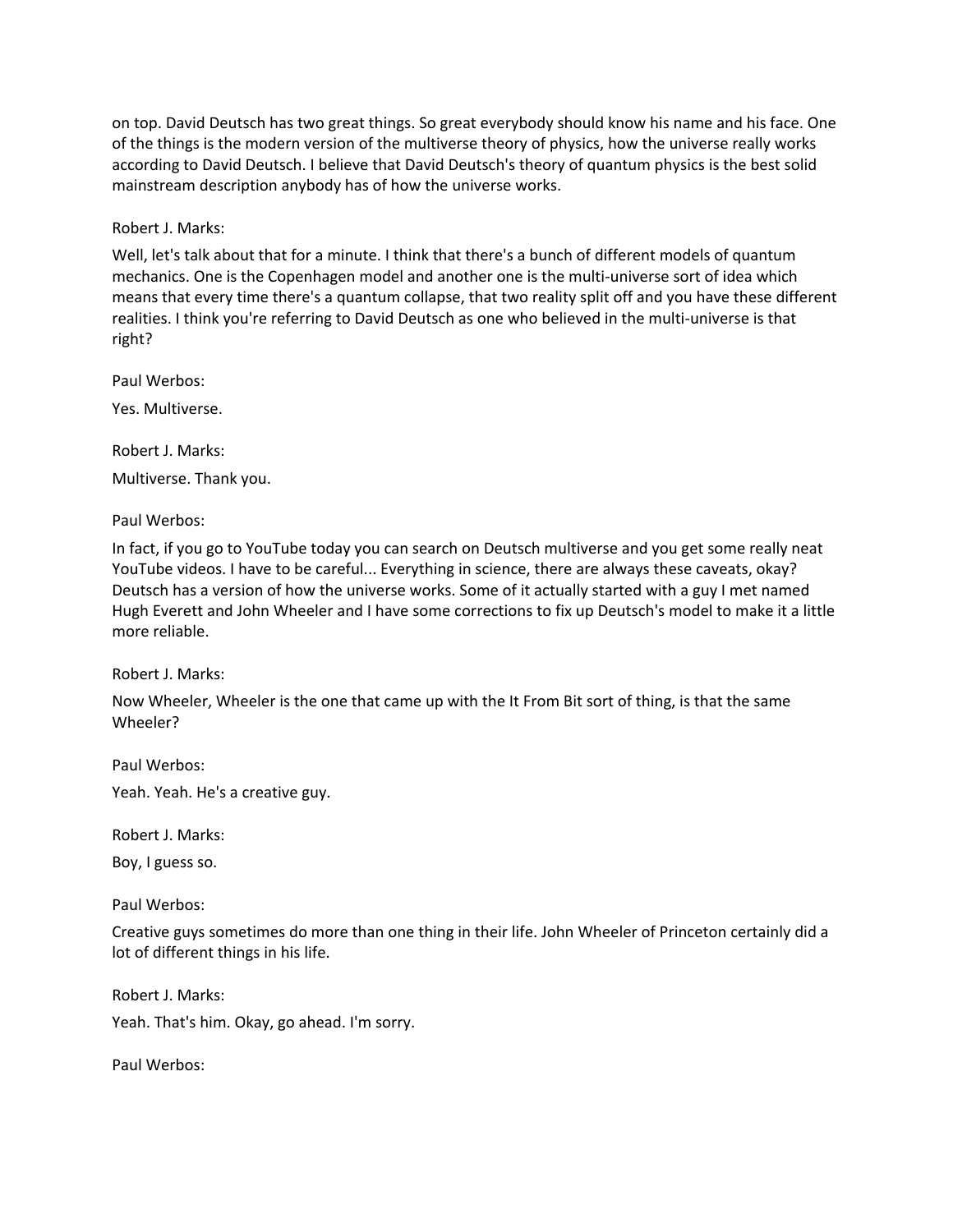Okay. So, Everett, Wheeler, Deutsch and my fixes to Deutsch, there's a version of the multiverse theory of physics which I believe is by far the best mainstream version of how the universe works in existence but I still believe Einstein was right it anyway. I believe that I can believe both of those things because Einstein himself once said, "Quantum mechanics probably works because it's a good statistical description, a good statistical approximation of things that are actually more like my kind of theory down underneath."

## Robert J. Marks:

Okay. That's the so-called Hidden-variable model, I believe.

## Paul Werbos:

Some people phrase it that way. Yeah.

#### Robert J. Marks:

Okay. The Hidden-variable, wasn't that addressed negatively by, I think it was, Bell's Inequality.

## Paul Werbos:

I can tell you the name. I know these guys. I knew some of these guys. Okay. So we live in this horrible world of fake history. By coincidence, I had strange luck always to see the real history. When we talk about Bell's Theorem and were Hidden-variables disproven, the story is worth a few minutes. It started with Einstein. Einstein, Podolsky, and Rosen said, "If you guys, if your Heisenberg theory is true, I predict the following kind of thing with correlated photons and I don't believe that we should do the experiment," and that's a very rational thing but then nobody did the experiment. I think Bell had some papers of ideas and there were various theorems and finally, one of my classmates at Harvard was part of a group of four people who really changed the world. Their names were Richard Holt, Clauser, Holt, Shimony, and Horne.

## Paul Werbos:

CHSH is their paper. If you look up CHSH, you'll probably get to one of their papers. Now, as it happens, they had four important papers that year and I could got to see all of them. When I look, today on the web, I only see one paper that's cited a lot. I think the other papers were really important too. But basically, the paper that really impressed me when I talked to my classmate over tea was the paper he showed me they had just done where they proved a theorem. They said, "If you have two entangled photons, if Einstein's kind of theory is true, the results will be in one region but quantum mechanics predicts a different result, we can discriminate which is true by doing this experiment."

## Robert J. Marks:

Yeah. Just a little bit of background, the Hidden-variable model, see if I get this right, Paul, the Hiddenvariable model says that, "Yes, we have this model of quantum mechanics and we treat things as probabilities but there's something happening deeper underneath that is going to explain it," and this was the theory which was adopted by Einstein and Rosen and them. Is that, pretty well, the idea between behind the Hidden-variable?

## Paul Werbos:

Okay. This is where words get screwed up in science.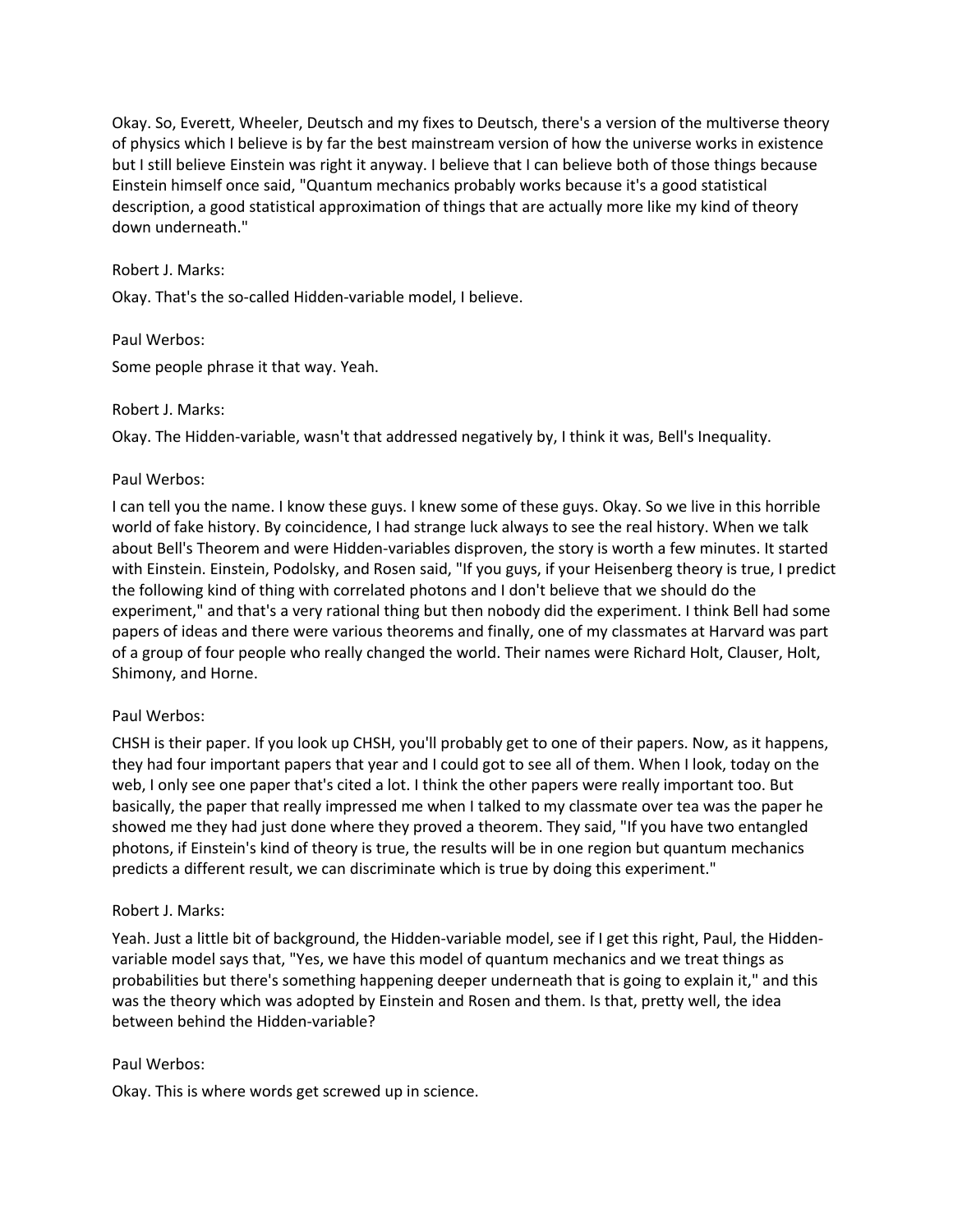Robert J. Marks: Okay.

Paul Werbos:

And discussions of reality and consciousness and God, my god, do people do weird things with words. My first language was mathematics not English and if I relied totally in English, I would be totally confused.

Robert J. Marks:

Paul, you're bilingual. That's good.

Paul Werbos:

Yeah. Yeah. I had a friend from Nigeria. I was saying, "Yeah, I speak English as a second language."

Robert J. Marks:

Okay.

Paul Werbos:

And that made a big difference. But yeah, Hidden-variable, I don't use the term very often because people have really played games with those kind of words. But I do know what Einstein's point of view really was and I do know that Einstein changed his views from one year to the next. But the core vision of Albert Einstein, which I've slightly altered, I call hardcore Einstein realism. And in my old age, I have come to the conclusion, "Yeah. I believe in hardcore Einstein realism." But somebody would say, "Well, what the hell is it that you believe? I don't believe every word Einstein ever said. He said some pretty funny words."

Robert J. Marks:

What is Einstein realism?

Paul Werbos:

Okay. So in that webpage, Mind, Souls, Brains, I have a link to a YouTube talk on reality. Actually, you could probably search Werbos Reality on YouTube, probably would get there. I don't know. In that talk, talking about reality, I start with a question you might appreciate, Bob.

Robert J. Marks:

Okay.

Paul Werbos:

How can you believe in hardcore...

Robert J. Marks:

Okay.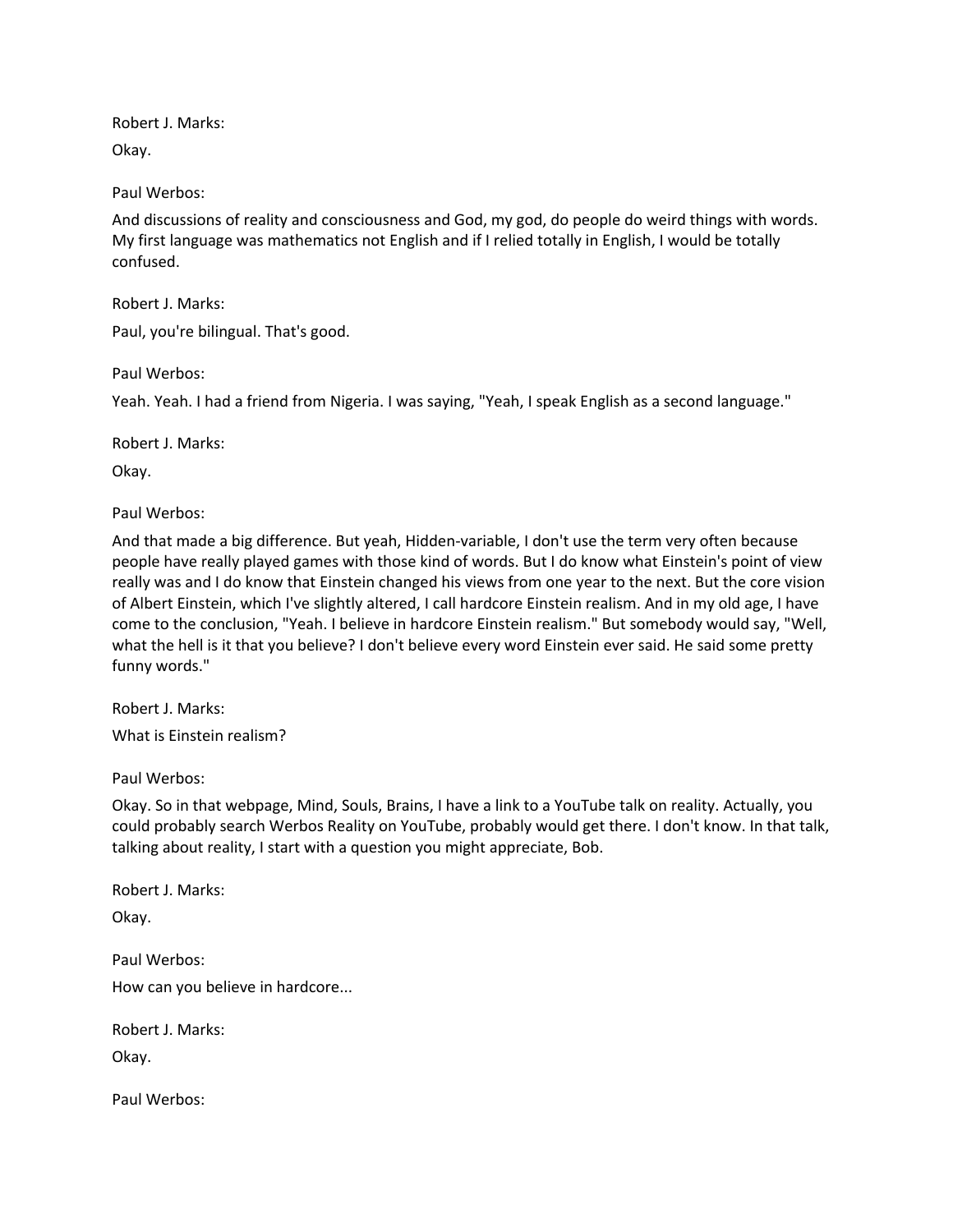How can you believe in hardcore objective reality like Einstein, or Ayn Rand or Lennon, and also believe we have a soul and a spirit and a spiritual destiny and they are real?

#### Robert J. Marks:

Well, I think that boils down to your philosophy whether you are... There's lots of theories which divide that question and which give you different answers. One of the things that we're looking at right now, at the Bradley Center, is a so-called mind brain problem and whether the mind is the same as the brain. And there's lots of emerging evidence through something called Libet's experiment and near death experiences, et cetera, which kind of illustrate that there're parts of the mind which are not resident in the brain.

#### Paul Werbos:

Yeah. I agree with that theoretical bottom line that you just stated.

## Robert J. Marks:

Okay. Well, that's good. Okay.

#### Paul Werbos:

It took me a long time to face up to reality and to face up to the fact that reality is not as simple as it seems.

#### Robert J. Marks:

Well, also, the thing is in mathematics, as you know, Paul, there's lots of things which are unknowable. You can prove things that exist, and you can also prove that they're unknowable and you wonder if this applies to things such as consciousness, in terms of a global understanding of what is going on.

## Paul Werbos:

Boy, would I love to talk about that a little further. But bottom line is the talk starts simple with Albert Einstein and goes from there to David Deutsch and hardcore Einstein realism. I don't even know if Einstein uses the term hidden variables. I know he used terms like the Lagrange equations and Minkowski space. So there's that view of reality, but David Deutsch's theory is much more a mainstream theory and one of the pieces of work I am proud of, frankly. I am the one who developed the mathematics, which best connects Einstein's assumptions with what we see in the David Deutsch statistics. At one point, Einstein said, I think you could deduce the shorter equation from the statistics of my fields and Norbert Weiner tried to do it and he failed. I read his papers, he just didn't do it. He tried hard.

## Robert J. Marks:

Really Norbert Wiener, for our listening audience is the founder, in fact he coined the word cybernetics, right?

## Paul Werbos:

Yes, that's right. He's a very respectable guy. He couldn't solve this problem. That's why I decided maybe I won't do this for my PhD thesis. Maybe it's a little too hard. It doesn't guarantee I'll graduate. I'll work on it after I graduate. So I did and I finally figured out how to solve it. It took a long time. The papers are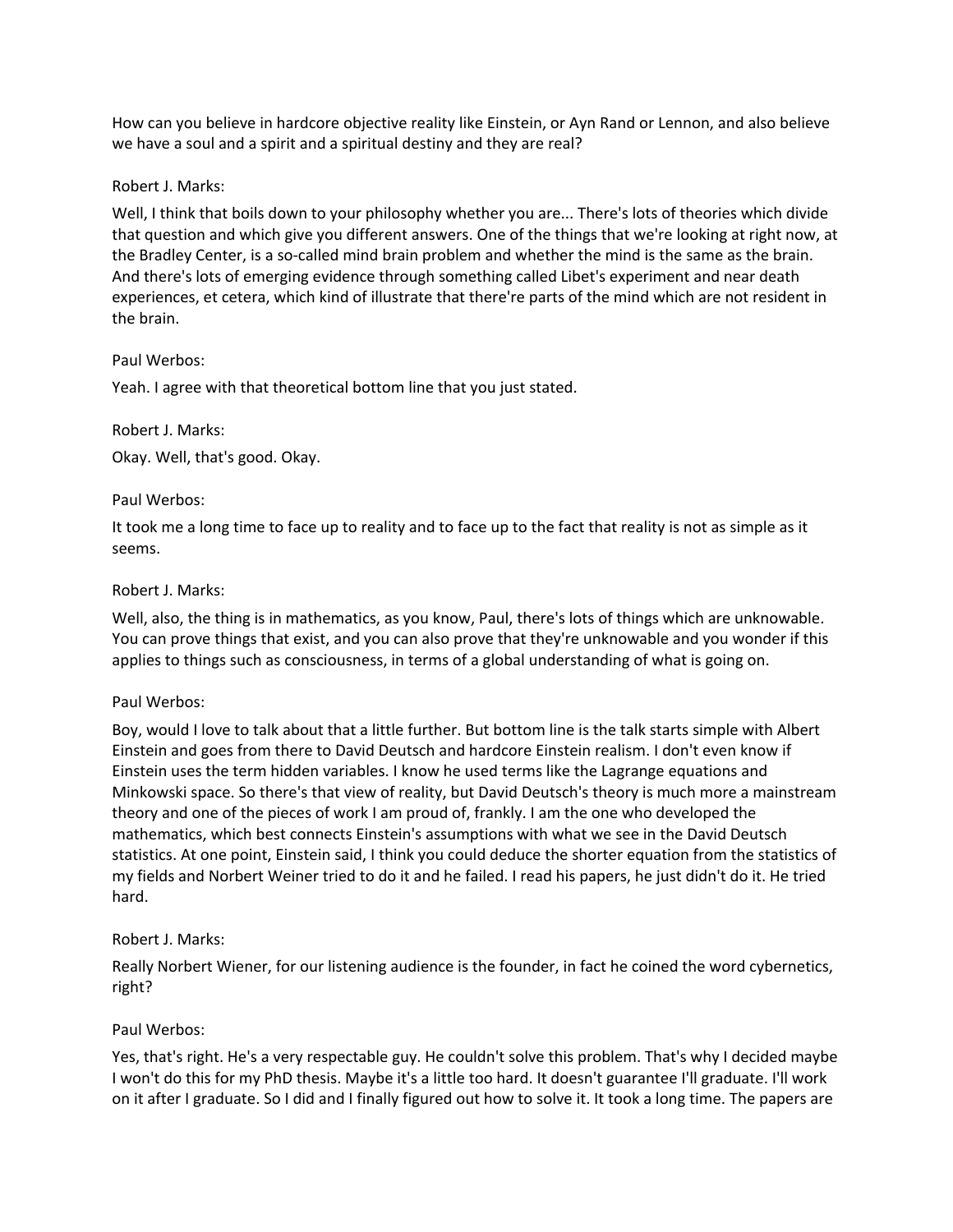very heavy mathematics. They're not very well known, some of them are new, but the bottom line is I think that David Deutsch's approximation is the best that we have in mainstream science.

#### Paul Werbos:

It has been tested in quantum computing applications, much more than all of these philosophical interpretations you read about. There are a million philosophical interpretations what quantum mechanics should be, but David Deutsch's version of quantum multiverse technology, that's the one that has been used in the experiments, billions of dollars all over the world, trying to make quantum technology.

#### Robert J. Marks:

Oh, everybody's in a race to do quantum computing.

#### Paul Werbos:

So the quantum computing is based on David Deutsch's theory of quantum Turing machines. And that theory has been tested empirically at a level that these philosophers would not even dream of. The empirical work that's gone into quantum information science, huge. It's by far the best empirical theory we have today of how quantum mechanics really works.

#### Robert J. Marks:

Here's a question that I have for you, Paul. I don't know the answer to this. Turing's enigma machine did one operation, right? It was designed to crack the enigma code. In quantum computing. If you take a graduate class or an undergraduate class in quantum computing, you're introduced to things like Shor's algorithm, which does cryptology and Grover's algorithm, which do search. These remind me of special purpose Turing machines that are designed to do one operation. The thing I don't understand is Deutsch's. Is his proposal to simulate a general purpose quantum computing machine, Turing machine?

## Paul Werbos:

Yes. There are two pieces of work that I cite. Deutsch has done many things in his life, but whenever I got to be brief, there are always two things I cite from David Deutsch that everybody should know about. One of them is the multiverse stuff. He has a book and videos and the other one is the quantum Turing machine. He has one well cited in many other papers proving the universal quantum Turing machine. The concept of a universal quantum Turing machine, that's more universal than the old Turing machine, his theorem, his mathematics, his concept and his design, his vision. David Deutsch is a truly great person, but I need to be careful.

## Robert J. Marks:

Okay. Why do you need to be careful?

## Paul Werbos:

Okay. Because David Deutsch's vision of what is a universal quantum Turing machine. There's an analogy to Turing's vision of the universal Turing machine, yes? And you and I both know that Turing's vision of a universal Turing machine is not really the most universal thing you can do because it assumes binary type variables. We know there's a thing called neural networks.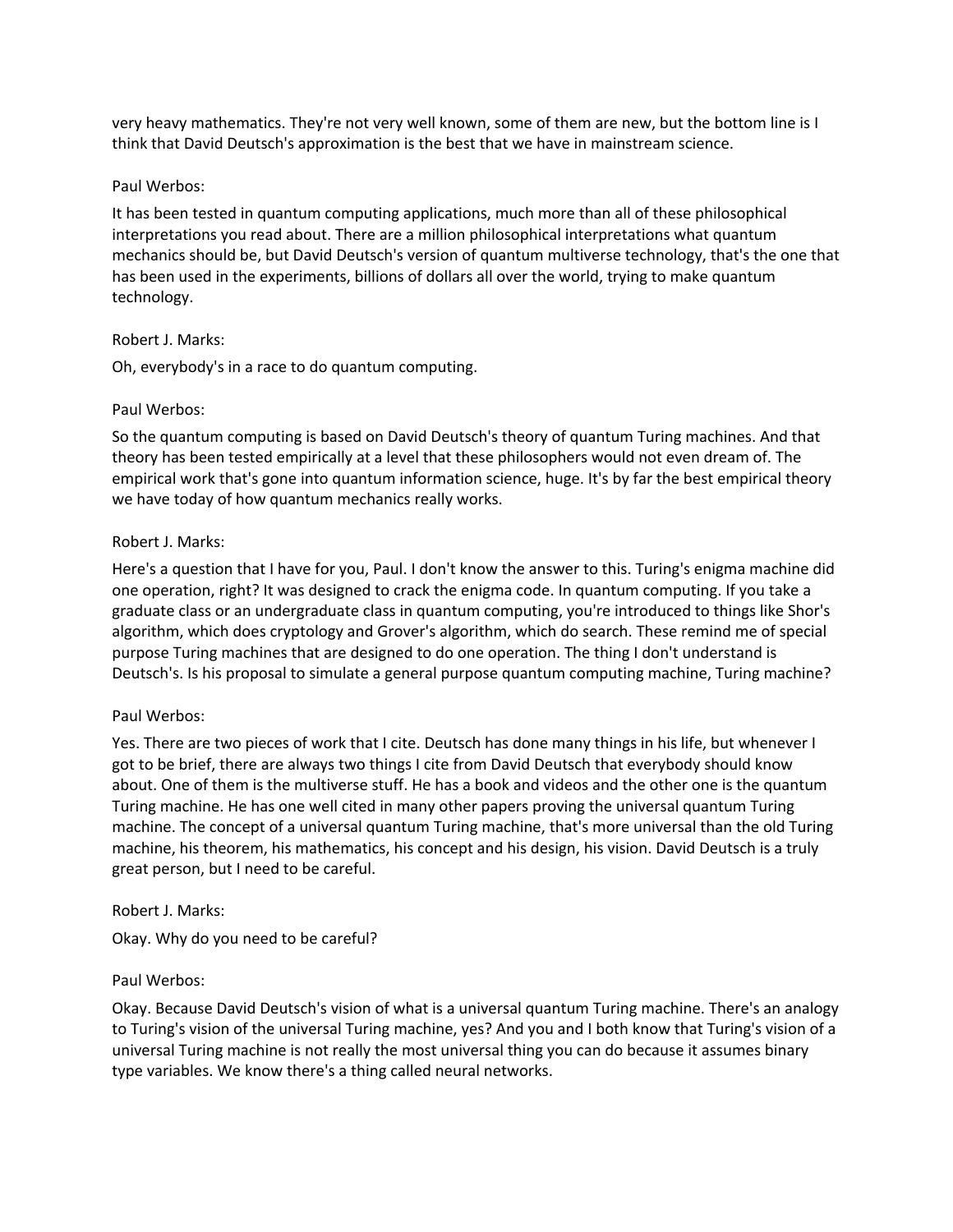#### Paul Werbos:

In fact, there's a paper I cite a lot by Siegelmann and Sontag. There are other papers and people debate, which is the best paper I don't want to get into that kind of fight, but I often cite the paper by Siegelmann and Sontag and the basic idea just in the classical world, forgetting the quantum world, in the classical world, the full power of analog neural network type architecture is like a whole level beyond what a Turing machine can do. I think of the Turing machine as aleph zero, the simple infinity, the countable infinity, and I think of the theorems of Sontag and Siegelmann and other people as aleph one computing. A continuum, which is a much bigger infinity than aleph zero.

#### Robert J. Marks:

Yeah. The aleph zero, Aleph is for example, the counting numbers and it is a smaller infinity than the number of points on the interval from zero and one. This was pioneered by Georg Cantor if I remember.

#### Paul Werbos:

Oh yeah. It's the Cantor sequence. So now bottom line, there is a paper in the journal, Quantum Information Processing by Werbos and Dolmatova.

Robert J. Marks:

Could you spell that last name please?

Paul Werbos:

D-O-L-M-A-T-O-V-A. In that paper, which has a very interesting history and has an updated version, I say, look Deutsch showed, add quantum entanglements, add the big cats, the Schrodinger cats. And you go from one way of aleph zero to aleph one. That's basically what David Deutsch did with the Turing machine.

Robert J. Marks:

I see.

Paul Werbos:

Do it another way you go from aleph zero to aleph one. Do both of them you can get to aleph two or aleph three.

Robert J. Marks:

Well, aleph two, by the way, I've heard described as all of the scribbles and shapes that you can draw on a sheet of paper. And I believe that aleph three are higher is something which is beyond our comprehension. It's like forth spatial dimension or a fifth spatial dimension.

Paul Werbos:

But believe it or not, I hate to say it. It's not beyond my comprehension.

Robert J. Marks: Okay, good.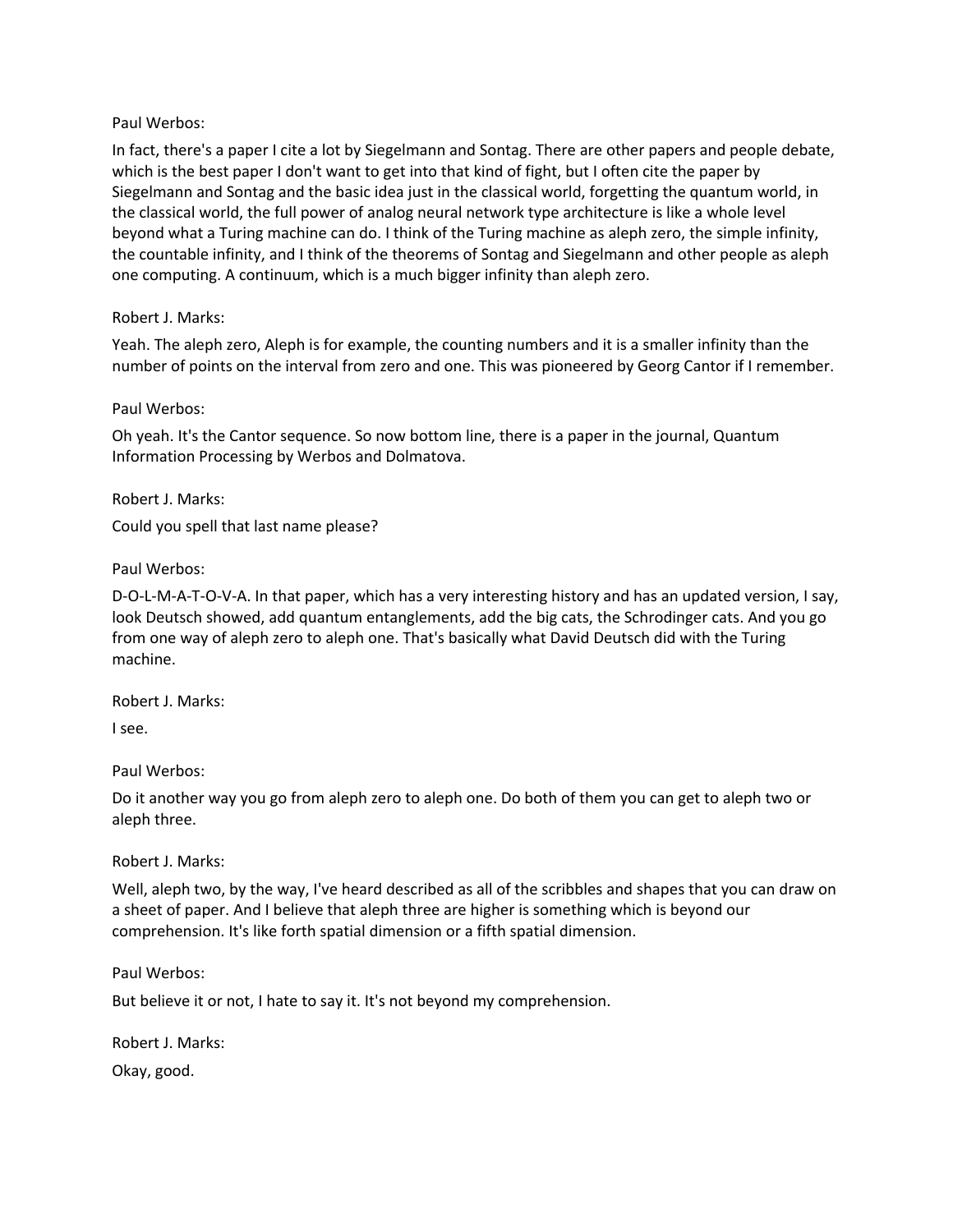## Paul Werbos:

Because there is this paper... In fact, maybe I should even be more precise. The updated version of the paper I posted at werbos.com/triphoton.pdf T-R-I-P-H-O-T-O-N.pdf.

Robert J. Marks:

Okay.

# Paul Werbos:

And basically that includes a roadmap for how to get past the quantum Turing machine to basically four more levels beyond that.

# Robert J. Marks:

And what do you think you can do with these higher level Turing machines that you can't do with Turing's original machine?

# Paul Werbos:

Yeah. Well, I might call these post-Turing, but what can we do? To begin with, a lot also, it's the hardest math I've ever worked on in my life and that is saying something.

# Robert J. Marks:

Well, one of the things classically a Turing machine can't do is things like the halting problem. If you could come up with an aleph one or aleph two sort of machine to solve the halting problem, that would be an incredibly big deal.

## Paul Werbos:

So just two months ago, I put out a plan for how you could build what I call a quantum annealing of things and what you can do with it. And I view that as an example of a third generation, quantum technology. Everything the US government is funding today is pretty much the first generation. It's all the quantum Turing machine. It's all the first generation.

## Paul Werbos:

We had a leader for the quantum information sciences coordinating group who was looking beyond the first generation and he invited me to a big meeting in Baltimore in 2015. He was going to announce these new directions, but he died mysteriously. And there were only four people who were left of the plan he had to talk. One Indian, one, Chinese, me and a contractor.

## Robert J. Marks:

Okay. Now, Paul, you need to hire some personal protection here, don't you?

## Paul Werbos:

No joke. So at any rate, so at least since then, so far as I know, the US government has pretty much focused on the quantum Turing machine. The more advanced generations there is stuff in other countries, but not in the US.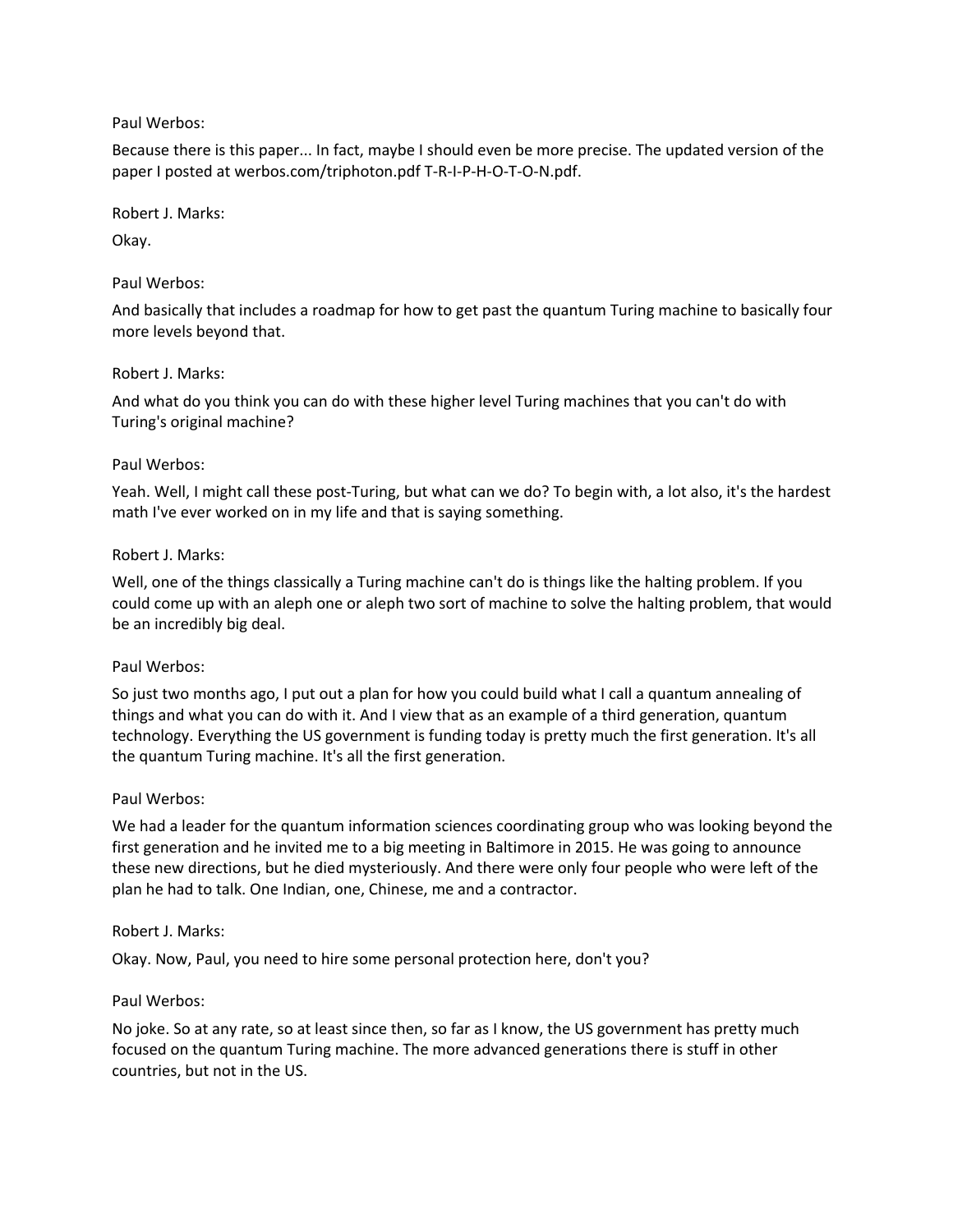## Robert J. Marks:

You know, Austin Egbert, who's our director, pointed out that you talked about quantum annealing. This is something being, I think, pursued by a company called D-Wave. Are you up on that?

Paul Werbos:

Absolutely.

Robert J. Marks:

Okay. Are you impressed with what they're doing?

Paul Werbos:

Well, it turns out that I have I think a whole YouTube talk on quantum annealing and it's certainly in the website that I sent you where I just this year came up with a plan. Now in my original vision, in the triphoton paper, I described five generations of quantum computing. Some of which are pretty hard to understand, frankly.

Paul Werbos:

And then what I did this year was I said, okay, why don't we try to do something simple. A friend of mine had an application in mind that had to do with astronomy. He said, can't you do better in this application? I said, maybe I could use D-Wave. That's the only third generation, but that third generation could be used to solve your problem in looking at the sky. And I got very excited by it. In fact, I even was talking to a friend of ours, Don Wunsch.

Robert J. Marks:

Oh yeah.

Paul Werbos:

In Missouri. I was even trying to talk to his people. Hey, maybe we should try to get some IP, because I have an idea how to use a D-Wave to solve this astronomy problem.

Robert J. Marks:

I get a brush of greatness claim here, Don Wunsch was my PhD student.

Paul Werbos:

Ah, okay. The future of NSF may depend a lot on him, actually.

Robert J. Marks:

He does great, incredible things. I'm proud of them like a father,

Paul Werbos:

Great. Okay. Well, he is facing some pretty heavy challenges, but he also has some exciting opportunities. When I think about whether we will build back better. A lot of my hopes do involve Don, but God is he facing a lot of heavy stuff.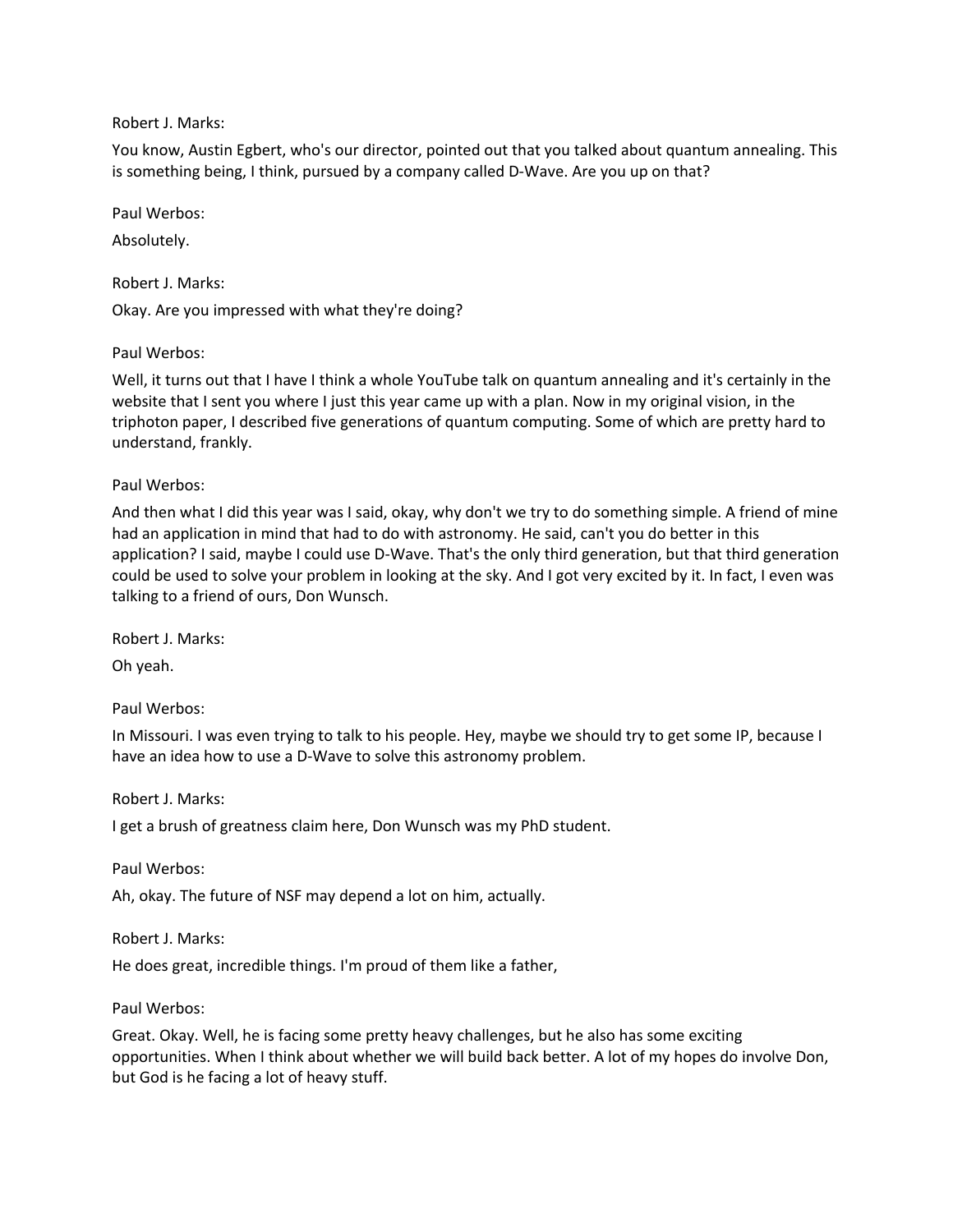## Robert J. Marks:

Well, again, I think as we talked in previous podcasts, when you come up with in innovation, there's always an inertia resistance to that.

Paul Werbos: That's an understatement.

Robert J. Marks:

Yeah.

Paul Werbos:

Yeah. Have I learned about that, but let me come back. So I was really excited and then I studied D-Wave more. I studied the other stuff more than D-Wave. D-Wave was, it's just third generation. I was more interested in the fifth. But I decided, okay if we have a quick and dirty application, that's really exciting. Let's get the IP on how to use D-Wave.

Paul Werbos:

And then I got a friend from Canada and he spoke to the D-Wave people and I got a literature survey on D-Wave like you wouldn't believe. It's a gigantic literature from all directions. But basically what I found out is that D-Wave annealing is not true quantum anneal. D-Wave has real markets, it has real clients, it has useful tools that will forever be useful, it's got a big market, it's an important player, but at the center of its box, it does not have what I call a true quantum annealing box. So what I have posted this year are directions for how do you build a true quantum annealing box and how can you use it for applications D-Wave hasn't even thought of yet.

Robert J. Marks:

Let's go down a little rabbit trail here and explain what annealing is.

Paul Werbos:

Good.

Robert J. Marks:

As I understand it, the term comes from metallurgy and the idea is how you cool down a molten metal to get optimal properties.

Paul Werbos:

Yeah.

Robert J. Marks:

And if you cool it down just right, slow enough, you get a really good metal. If you do it too quickly, it's bad. The great example I've heard of is ice cubes. If you start with water and you freeze ice cubes real quickly, you get cracks in your ice cube. Whereas if you slowly lower the temperature, you get nice clear ice cubes.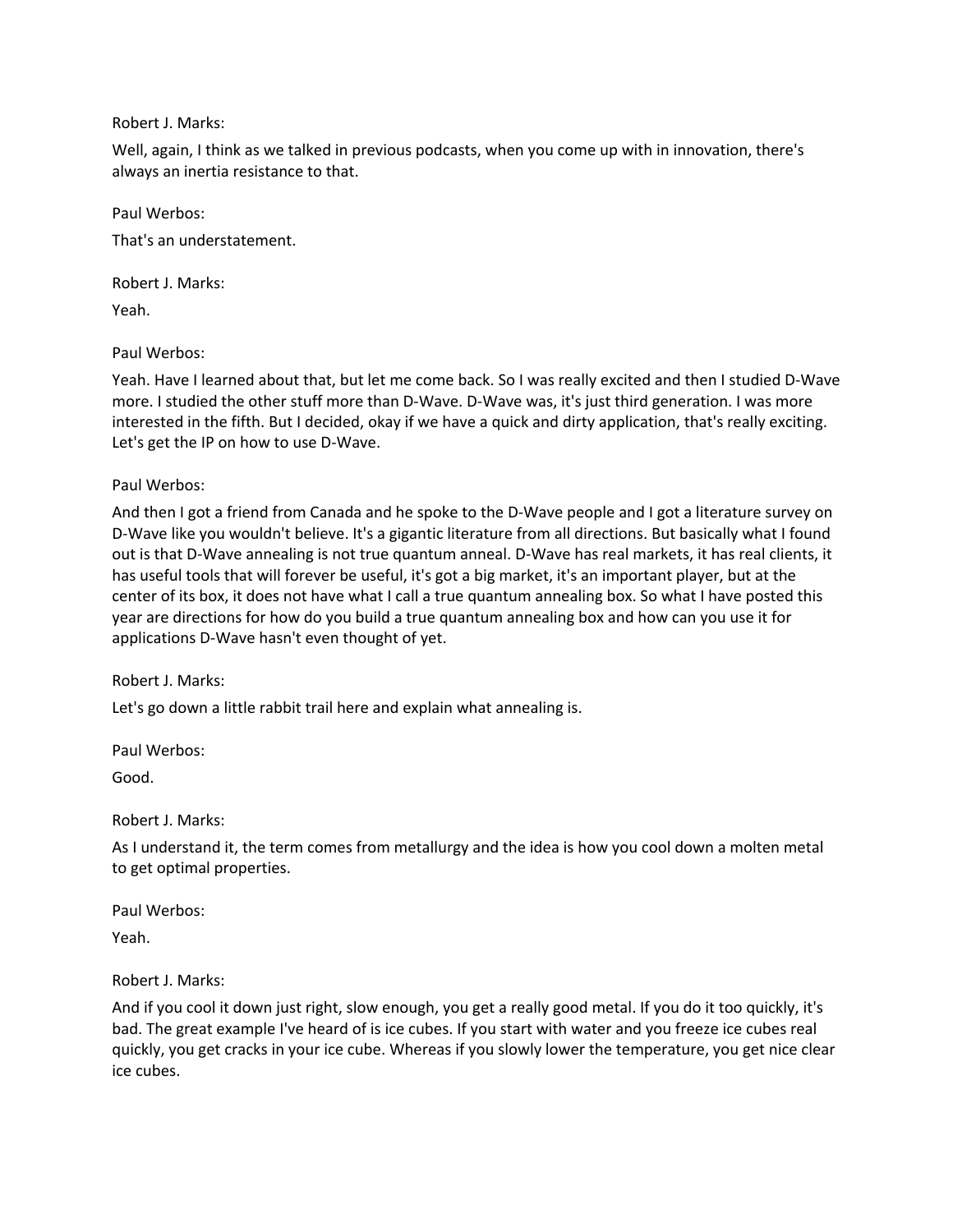Paul Werbos: Beautiful.

Robert J. Marks: Isn't that a nice explanation.

# Paul Werbos:

It is beautiful. And in my explanation for why D-Wave is great, but they don't have what they need for the greatest power. They have a real in a real product, but you can do a hell of a lot better. And the reason why they're not doing the best you could do is the people who design their system don't really understand what you just said.

Robert J. Marks:

Okay. Okay.

## Paul Werbos:

Okay. They don't understand what you just said with true annealing and one reason I was able to figure this out is I knew about annealing, right? You're not the only one who's learned about it. I knew what real annealing is.

## Robert J. Marks:

We should say in machine learning annealing corresponds to adding a lot of noise in the beginning and then slowing down the noise. The more noise, the greater the temperature, the greater the shaking noise. So that's the translation. Go ahead, Paul.

#### Paul Werbos:

Okay. The truth is I have learned about annealing from three sources. One of them is the stuff I just learned about D-Wave in the past year. The other one was the metallurgy and solid state physics stuff that I knew about from other engineering applications. It's not only metallurgy. It's also solar cells, to be honest, I learned about it from solar cells. And in addition, there is what you just mentioned. There's something called the metropolis algorithm. So in people who do numerical algorithms know about a kind of a annealing algorithm used for this metropolis kind of stochastic search. And that's the one I know the least about ironically.

## Robert J. Marks:

Okay. Let's back up. Let's back up a second. What's the big deal about quantum annealing? Which in my cursory understanding involve things like quantum tunneling and stuff, but what is the effect of quantum annealing and why is it such a big deal? And why is D-Wave interested in annealing? We all know about quantum computers and the fact you do all of these operations in parallel, but what about the quantum annealing and why are we interested in that?

## Paul Werbos:

Okay. So again, we have to be really careful with words in this business because D-Wave sells a box, which is useful and it does something. And in my recent paper, when I had to be really precise, I called it DQUA D-Wave type quantum annealing. And what I'm proposing is a different technology, which I'm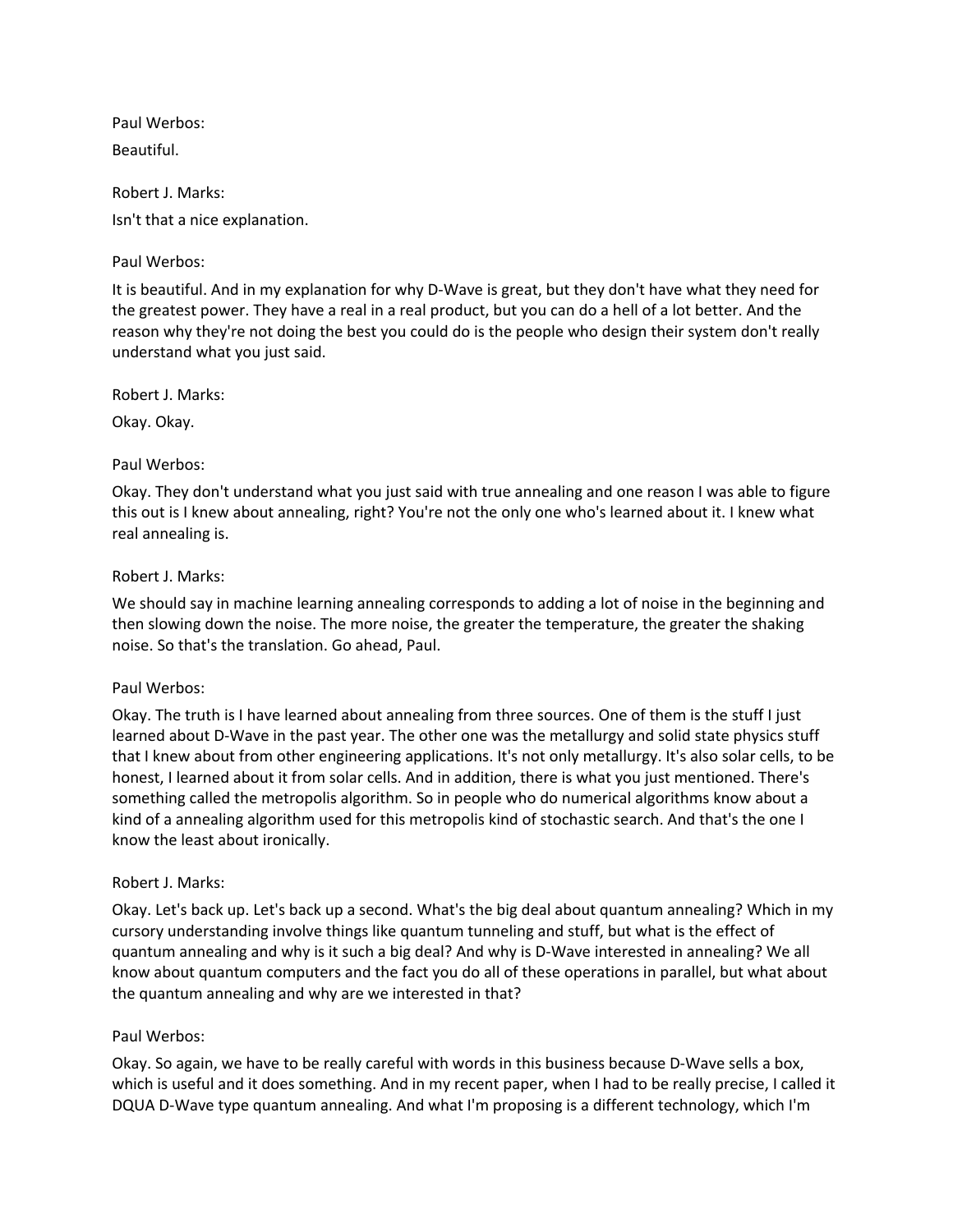calling true quantum annealing, TQUA. And there are three generations that you can build. The basic concept of true quantum annealing, my kind of quantum kneeling, is basically following the vision that David Deutsche applied to digital computing. And so maybe I should explain a little bit about what David Deutsche's vision is.

Robert J. Marks:

Okay.

Paul Werbos:

It starts with a cat. Everything really important may start with a cat.

Robert J. Marks: Like Schrodinger's cat, right?

Paul Werbos:

Exactly that cat. And I've spent a lot of years learning about that cat. It's a very important cat.

Robert J. Marks: But we're not sure whether it's alive or dead.

Paul Werbos:

Yeah. Yeah. There's some politicians like that, but...

Robert J. Marks:

Zing. Okay.

Paul Werbos:

But I'll resist. It's a big and real subject. It's not a joke really. It's real. But coming back to this cat, most people probably need a refresher on what the real story is with Schrodinger's cat. Schrodinger, De Broglie, and Einstein all believed the beauty of their new quantum field way of thinking over the old particle based Lorentz physics. Lorentz believed in particles and matter. And all there is force fields in Einstein's space. De Broglie, Schrodinger, and Einstein were pretty much of this same school. And then came this Heisenberg guy and Schrodinger, Einstein, De Broglie couldn't believe half the things that Heisenberg said. And at some point they realized a Geiger counter is sort of a quantum mechanical phenomenon. It's stochastic quantum mixed-state thing.

Paul Werbos:

And so Schrodinger proposed this experiment. He said, okay, put a cat in a closet point a gun at its head, have a Geiger counter control it with a timer so that it runs for three hours and set the numbers so that quantum mechanics predicts precisely a 50% probability that the cat's brand gets shot out and a 50% probability nothing happens. That's the basic experiment. Oh, and the experimenter leaves the room locks the door. Schrodinger said, the reason why you're crazy Heisenberg is because your crazy theory predicts the following. It that as soon as you turn on this machine, the cat gets put into a mixed-state so that half the cat is alive, half the cat is dead and it still doesn't make up its mind even after the timer stops. It's sitting there half dead, half alive. And it doesn't change until the human opens the door and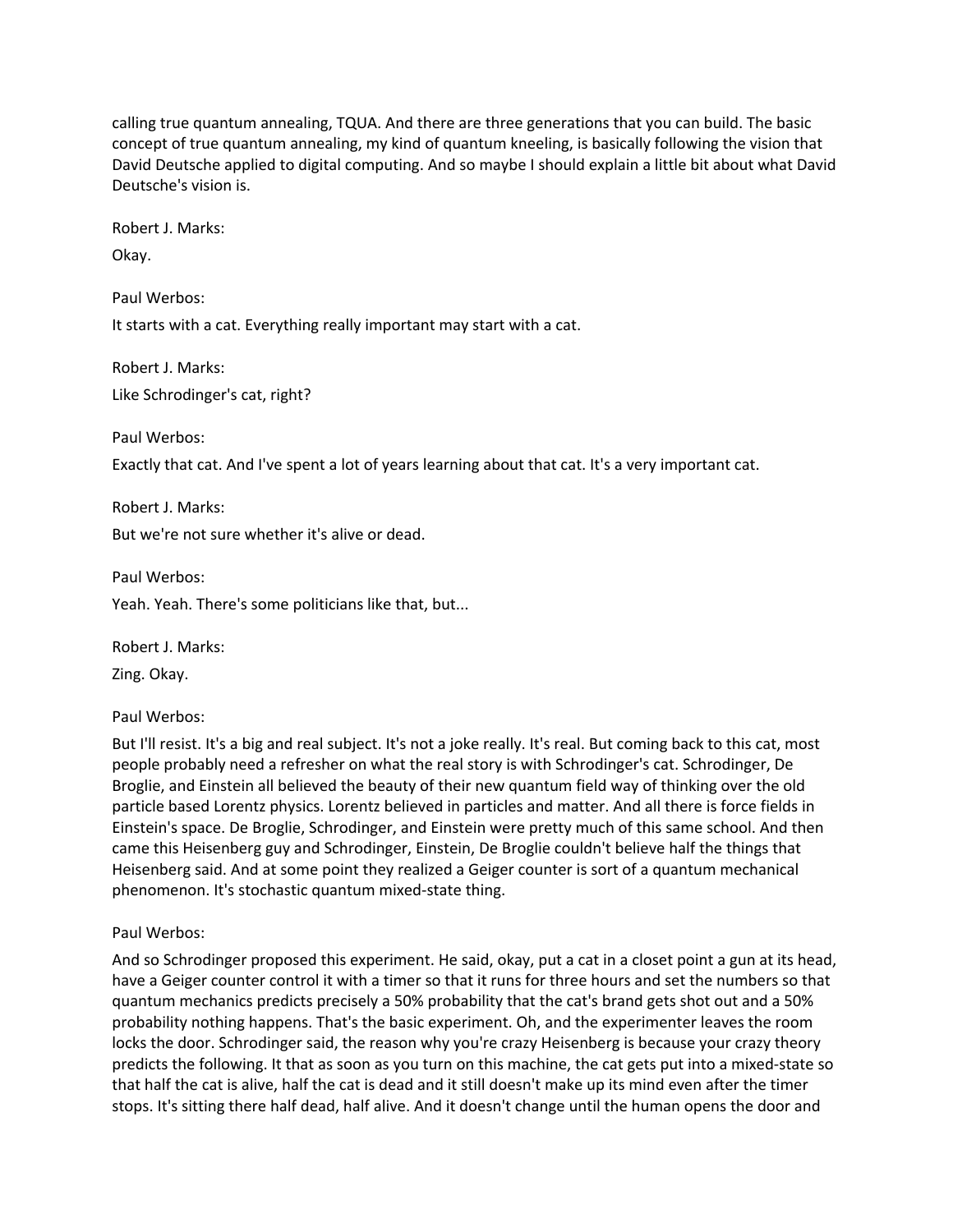looks at it. And by the act of looking at the cat, you make it be alive or dead. Isn't that dumb, said Schrodinger. And that was also where Einstein's EPR experiment came from was this sort of idea. However...

Robert J. Marks:

EPR is?

Paul Werbos: Sorry. Einstein, Poldosky, Rosen.

Robert J. Marks:

Oh, okay. That was their thesis about hidden variables. Okay.

Paul Werbos:

People call it Bell's theorem because it was done by CH and SH about Einstein. They liked Bell, he was their friend.

Robert J. Marks:

Yes.

# Paul Werbos:

He wrote a nice popular book and it was a good book. But the actual theorem is different from any theorem that Bell ever published. It's a totally different theorem and the implications are very different and very important. But they did the experiment and the cat, is it alive or is it dead?

# Paul Werbos:

The bottom line is Einstein lost his debate on the EPR experiment. The experiment disagreed with his intuition, but that doesn't mean he was wrong in his whole theory. That's why you have to get rid of part of his ideas, but not all of them. The key thing in that experiment, David Deutsch has a different explanation for what happens. He said, okay, you shoot the Geiger counter, you can put a cat in a mixed state. You can generate a Schrodinger cat. You can generate a macroscopic object in a mixed state. You can split the universe into two parts and it's alive in one and dead in the other. And when you open the door, you connect yourself to the cat. So there are two of you and the universe has split bigger. So there's one of you that sees a dead cat. And there's another one of you that sees the live cat. And that's the multiverse.

## Robert J. Marks:

Man, if that's true, Paul, there's a lot of parallel universes, man.

# Paul Werbos:

Absolutely. I didn't believe that for many years. I was an ultraconservative. I read the work of a famous guy named Tony Leggett who argued that somehow there must be a way out of this. Maybe quantum entanglement breaks down with distance and there have been thousands of experiments on this.

Robert J. Marks: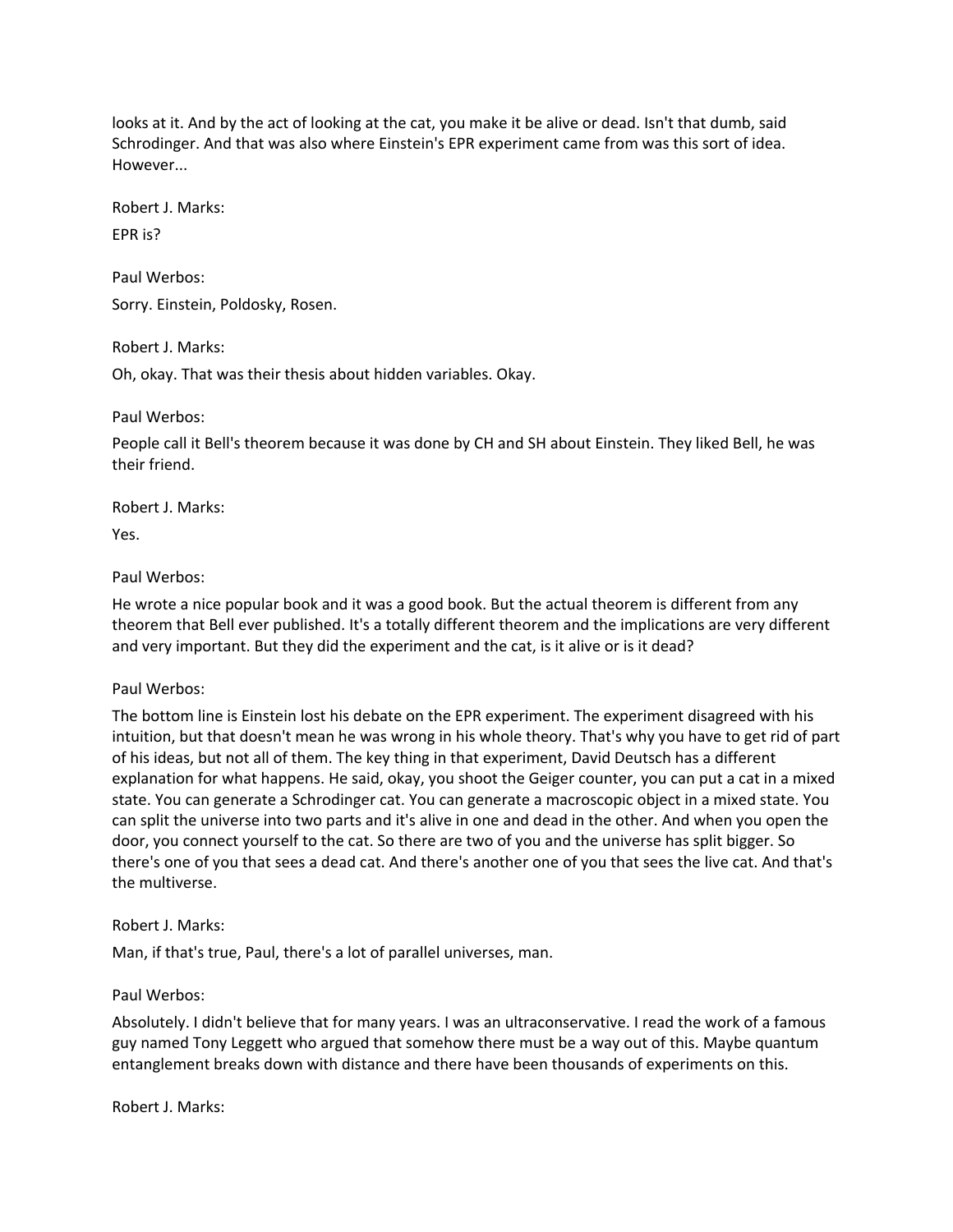Oh yeah. Yeah.

#### Paul Werbos:

And they all prove there are macroscopic Schrodinger cats. And that was David Deutsche's idea. He said, if you can put a cat in a mixed state, you can put a computer chip in a mixed state. And if you have enough leverage, instead of making two copies of the same chip in different states, you can make a million copies.

#### Robert J. Marks:

Well, that's the foundation of quantum computing, right?

#### Paul Werbos:

Exactly. That's what it is. It's quantum entanglement. It's herding cats. You've got a million Schrodinger cats, if not a trillion Schrodinger cats all at once, all doing different jobs. And then you put it together at the end and it's parallel process.

#### Robert J. Marks:

Yeah. But the trick I understand is making it collapse to the correct solution. Or in the multiverse case, making sure you're in the right multiverse. How do you assure that?

#### Paul Werbos:

It feels like defalsification. But let me come back though to the point. Forgive me if I go back to where I was heading. What Deutsch did was he showed that our old ideas of Turing computing can be generalized by making a programmable computer, which runs a million programs on a million copies of the same chip in parallel. That the core idea. And I just want to go that far right now.

## Robert J. Marks:

Sure.

## Paul Werbos:

The thing is though it still is like a computer. It's like our concept of a classic Turing machine. You write a program, you hire programmers. The US government has hired so many programmers to try to come up with good programs to make quantum computers do something. And that's where Shor comes into it because he came up with the first program that you could run to factor large numbers that just happened to be the critical thing you use for old style polynomial, key coding with cryptography. There's a lot these guys don't know because they live in their little ivory towers. There's a lot of stuff they don't know about this stuff and where to begin.

## Paul Werbos:

Well, we started with D-Wave and the idea was instead of what if we are not trying to run a computer program, what if we define our task differently? What if we're trying to solve an optimization problem? That's the obvious thing you would want to do with annealing. So what if you want to build a box where you have a million Schrodinger cats running around at the same time, and you want to do the quantum mechanics such that the cat which survives is the one you want, and that gets to your final ending decoherence kind of stuff.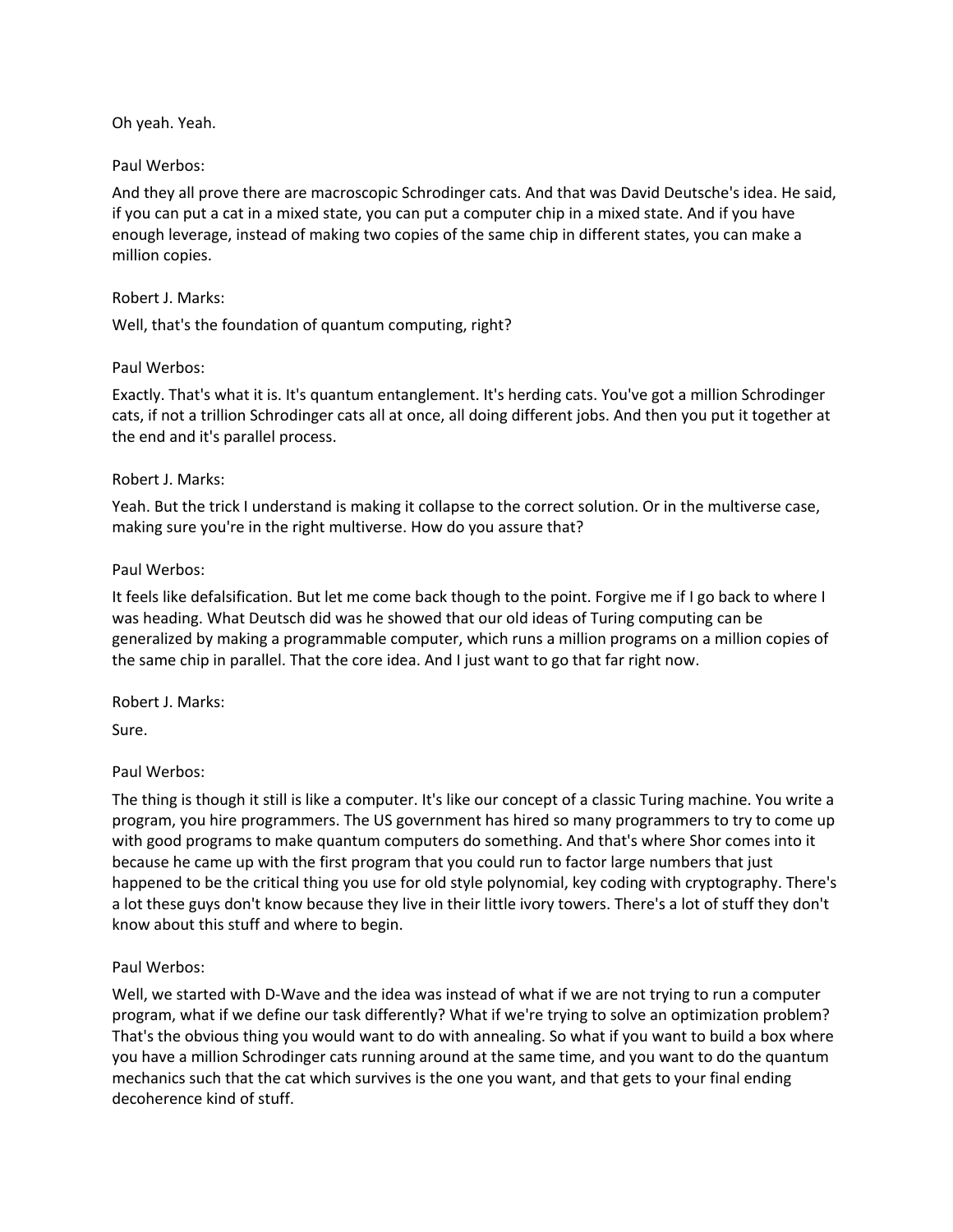Robert J. Marks:

Yes.

## Paul Werbos:

Right? You want the cat you want to survive. You want the others to lose. If you know the physics, this is an obvious answer how you do that. You're using energy to represent what you want. You're mapping into a minimization problem. If you want lower energy, if you want to do annealing in physics, what you do is you shed heat to your environment and you equilibrate to a state of low energy. That's how the physics works. These guys were not physicists. And so they didn't even consider the possibility of doing it that way. So instead of shedding energy to the environment, which is what my specification calls for, they just circle around in the environment they're in. And they adjust coupling coefficients, but they don't dissipate energy. It's entirely within the box. And they're entirely right. That the minute you connect outside the box, you make life more complicated. But sometimes that's what you absolutely have to do. If you want to get results.

## Paul Werbos:

If you want a quantum computer that works, sometimes you need a cold environment. Same damn thing with a true quantum annealing. And you got to worry about is the environment cold enough? Can you shed energy to it? But the bottom line is if you design the box to do true annealing where you're shedding energy to your environment, it's obvious to the right kind of physicist. But I read that literature and it wasn't obvious to any of them because they were all busy doing other stuff.

Robert J. Marks:

Wow.

## Paul Werbos:

I was kind of amazed when I discovered my God, this is like the guy who lives a \$20 bill on the floor. I'll pick it up if I can.

## Robert J. Marks:

So Paul, you're going to supply us a lot of links to some of this literature so that we can put them on the podcast notes, right?

Paul Werbos:

Yeah. True quantum annealing.

## Robert J. Marks:

Okay, excellent. Excellent. We're out of time but I wanted to thank you Paul, for your time you've spent with us. We've been talking to Paul Werbos, he's the inventor of the most commonly used technique to train our artificial neural networks in the world, AI backpropagation. And he's also doing some pioneering work in quantum computing, which is going to be the future of the world if we can ever get coherence, I guess. So thanks for listening until next time. Be of good cheer.

Announcer: